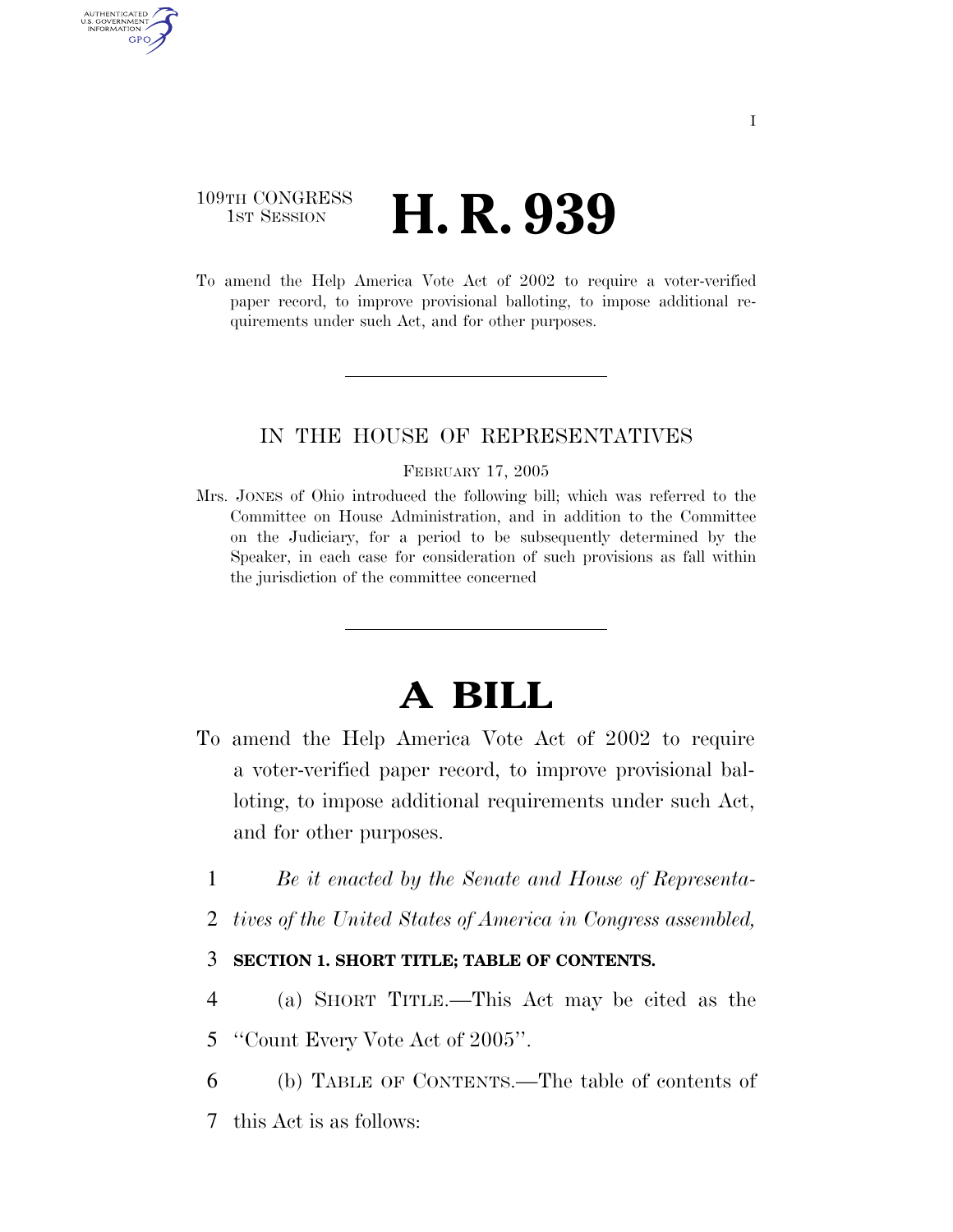Sec. 1. Short title; table of contents.

#### TITLE I—VOTER VERIFICATION AND AUDITING

- Sec. 101. Promoting accuracy, integrity, and security through preservation of a voter-verified paper record or hard copy.
- Sec. 102. Requirement for mandatory recounts.
- Sec. 103. Specific, delineated requirement of study, testing, and development of best practices.
- Sec. 104. Voter verification and audit capacity funding.
- Sec. 105. Reports and provision of security consultation services.
- Sec. 106. Improvements to voting systems.

#### TITLE II—PROVISIONAL BALLOTS

Sec. 201. Requirements for casting and counting provisional ballots.

#### TITLE III—ADDITIONAL REQUIREMENTS UNDER THE HELP AMERICA VOTE ACT OF 2002

#### Subtitle A—Shortening voter wait times

- Sec. 301. Minimum required voting systems, poll workers, and election resources.
- Sec. 302. Requirements for jurisdictions with substantial voter wait times.

#### Subtitle B—No-excuse absentee voting

Sec. 311. No-excuse absentee voting.

Subtitle C—Collection and dissemination of election data

Sec. 321. Data collection.

#### Subtitle D—Ensuring well run elections

- Sec. 331. Training of election officials.
- Sec. 332. Impartial administration of elections.

#### Subtitle E—Standards for purging voters

Sec. 341. Standards for purging voters.

Subtitle F—Election day registration and early voting

- Sec. 351. Election day registration.
- Sec. 352. Early voting.

#### TITLE IV—VOTER REGISTRATION AND IDENTIFICATION

- Sec. 401. Voter registration.
- Sec. 402. Establishing voter identification.
- Sec. 403. Requirement for Federal certification of technological security of voter registration lists.

#### TITLE V—PROHIBITION ON CERTAIN CAMPAIGN ACTIVITIES

Sec. 501. Prohibition on certain campaign activities.

#### TITLE VI—ENDING DECEPTIVE PRACTICES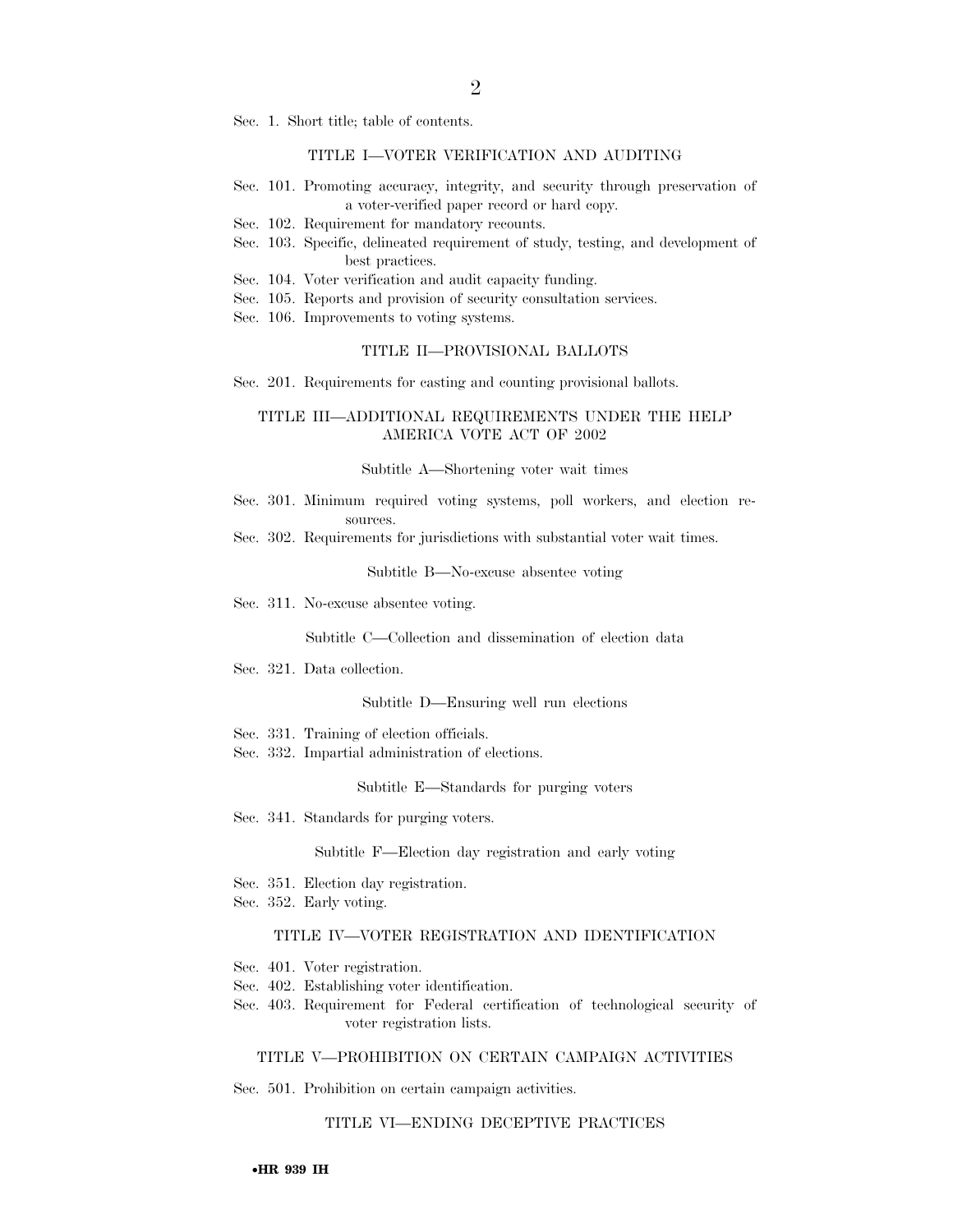Sec. 601. Ending deceptive practices.

#### TITLE VII—CIVIC PARTICIPATION BY EX-OFFENDERS

Sec. 701. Voting rights of individuals convicted of criminal offenses.

#### TITLE VIII—ELECTION DAY AS A PUBLIC HOLIDAY

Sec. 801. Acceleration of study on Election Day as a public holiday.

#### TITLE IX—TRANSMISSION OF CERTIFICATE OF ASCERTAINMENT OF ELECTORS

Sec. 901. Transmission of certificate of ascertainment of electors.

#### TITLE X—STRENGTHENING THE ELECTION ASSISTANCE **COMMISSION**

Sec. 1001. Strengthening the Election Assistance Commission.

Sec. 1002. Repeal of exemption of Election Assistance Commission from certain Government contracting requirements.

Sec. 1003. Extension of requirements payments.

## 1 **TITLE I—VOTER VERIFICATION**  2 **AND AUDITING**

3 **SEC. 101. PROMOTING ACCURACY, INTEGRITY, AND SECU-**

## 4 **RITY THROUGH PRESERVATION OF A VOTER-**

### 5 **VERIFIED PAPER RECORD OR HARD COPY.**

6 (a) VOTER VERIFICATION AND MANUAL AUDIT CA-7 PACITY.—

8 (1) IN GENERAL.—Section  $301(a)(2)$  of the 9 Help America Vote Act of 2002 (42 U.S.C. 10  $15481(a)(2)$  is amended to read as follows: 11 "(2) VOTER VERIFICATION AND MANUAL AUDIT 12 CAPACITY.—

13 "(A) VOTER VERIFICATION.—

14 ''(i) The voting system shall produce 15 an individual voter-verifiable paper record 16 of the vote that shall be made available for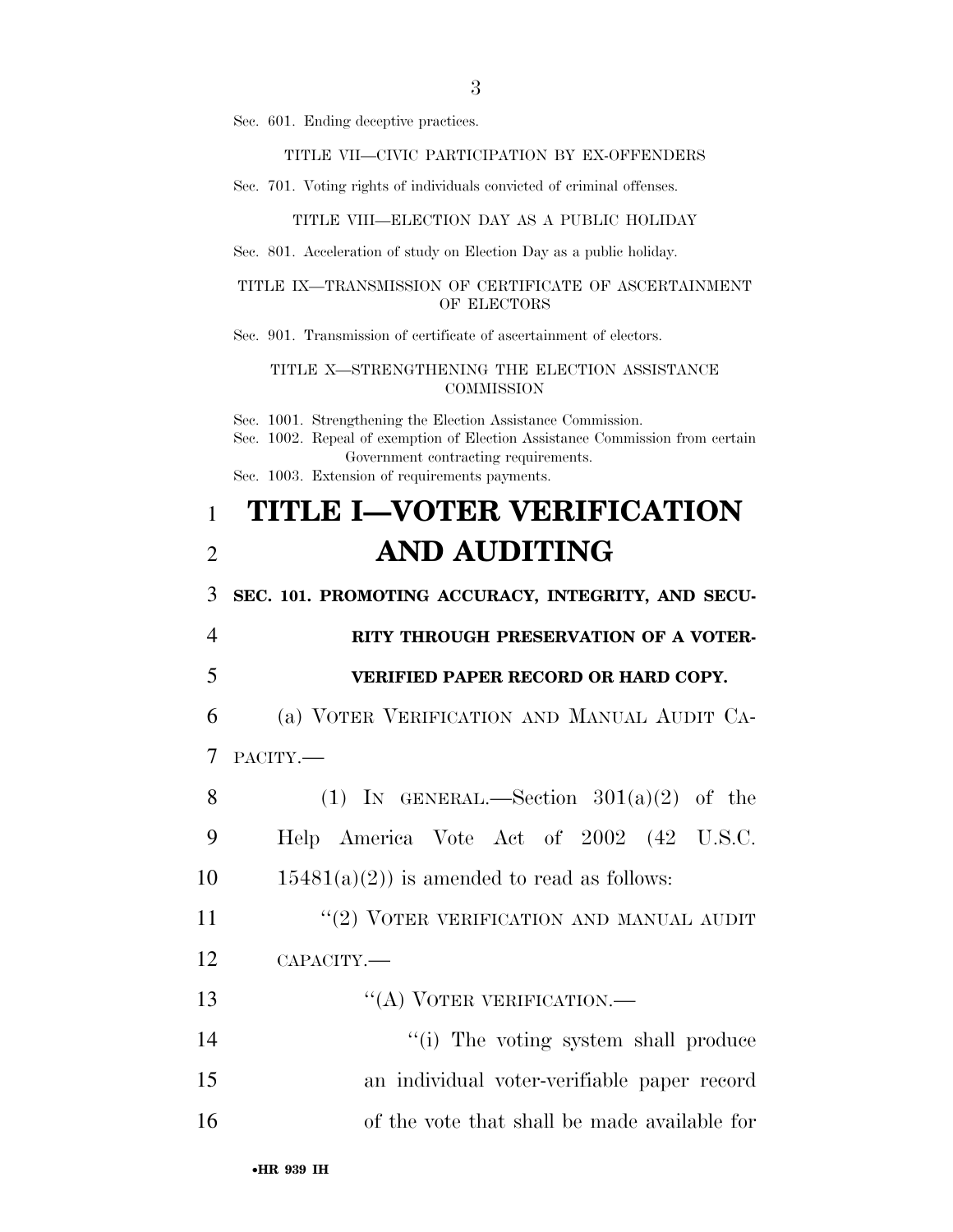| $\mathbf{1}$     | inspection and verification by the voter be-   |
|------------------|------------------------------------------------|
| $\overline{2}$   | fore the vote is east.                         |
| 3                | "(ii) The voting system shall provide          |
| $\overline{4}$   | the voter with an opportunity to correct       |
| 5                | any error made by the system in the voter-     |
| 6                | verifiable paper record before the perma-      |
| $\boldsymbol{7}$ | nent voter-verified paper record is pre-       |
| 8                | served in accordance with subparagraph         |
| 9                | (B)(i).                                        |
| 10               | "(B) MANUAL AUDIT CAPACITY.—The per-           |
| 11               | manent voter verified paper record produced in |
| 12               | accordance with subparagraph (A) shall—        |
| 13               | "(i) be preserved within the polling"          |
| 14               | place, in the manner, if any, in which all     |
| 15               | other paper ballots are preserved within       |
| 16               | that polling place, or, in the manner em-      |
| 17               | ployed by the jurisdiction for preserving      |
| 18               | paper ballots in general, for later use in     |
| 19               | any manual audit;                              |
| 20               | "(ii) be suitable for a manual audit           |
| 21               | equivalent to that of a paper ballot voting    |
| 22               | system; and                                    |
| 23               | "(iii) be available as the official record     |
| 24               | and shall be the official record used for      |
| 25               | any recount conducted with respect to any      |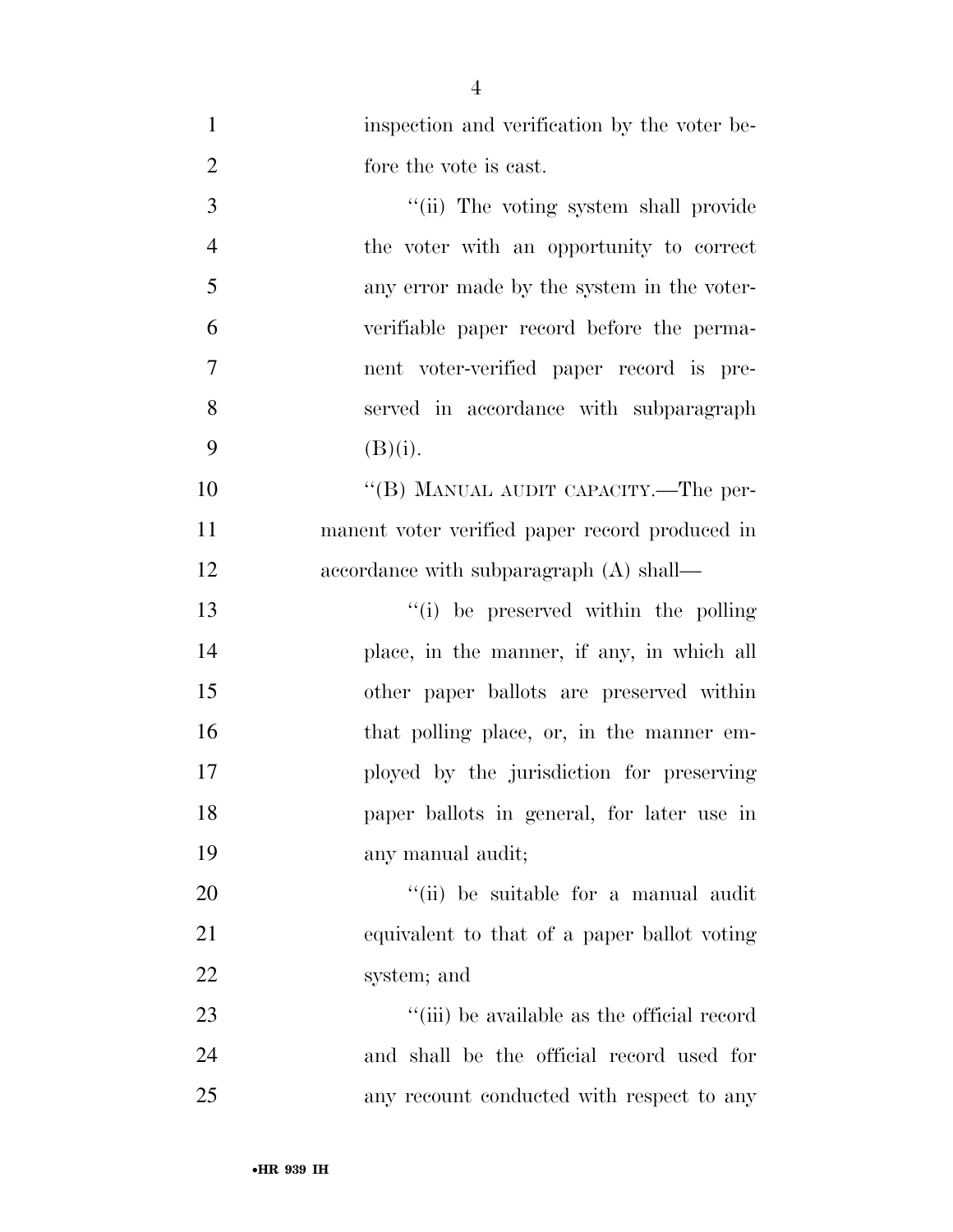| $\mathbf{1}$   | Federal election in which the system is                 |
|----------------|---------------------------------------------------------|
| $\overline{2}$ | used.".                                                 |
| 3              | (2)<br>PROHIBITION OF<br><b>USE</b><br>OF<br>THERMAL    |
| $\overline{4}$ | PAPER.—Section 301(a) of the Help America Vote          |
| 5              | Act of $2002$ (42 U.S.C. 15481(a)) is amended by        |
| 6              | adding at the end the following new paragraph:          |
| 7              | $``(7)$ PROHIBITION OF USE<br>OF<br><b>THERMAL</b>      |
| 8              | PAPER.—The voter verified paper record produced in      |
| 9              | accordance with paragraph $(2)(A)$ shall not be pro-    |
| 10             | duced on thermal paper, but shall instead be pro-       |
| 11             | duced on paper of archival quality.".                   |
| 12             | CONFORMING AMENDMENT.-Section<br><b>(3)</b>             |
| 13             | $301(a)(1)(A)(ii)$ of the Help America Vote Act (42)    |
| 14             | U.S.C. $15481(a)(1)(A)(ii)$ is amended by inserting     |
| 15             | "and before the paper record is produced under          |
| 16             | paragraph $(2)$ " before the semicolon at the end.      |
| 17             | (b) VOTER VERIFICATION OF RESULTS FOR INDIVID-          |
|                | 18 UALS WITH DISABILITIES AND LANGUAGE MINORITY         |
| 19             | VOTERS.—Paragraph $(3)$ of section $301(a)$ of the Help |
| 20             | America Vote Act of 2002 (42 U.S.C. 15481(a)(3)) is     |
| 21             | amended to read as follows:                             |
| 22             | "(3) ACCESSIBILITY FOR INDIVIDUALS WITH                 |
| 23             | DISABILITIES AND FOR LANGUAGE MINORITIES.-              |
| 24             | "(A) IN GENERAL.—The voting system                      |
| 25             | shall—                                                  |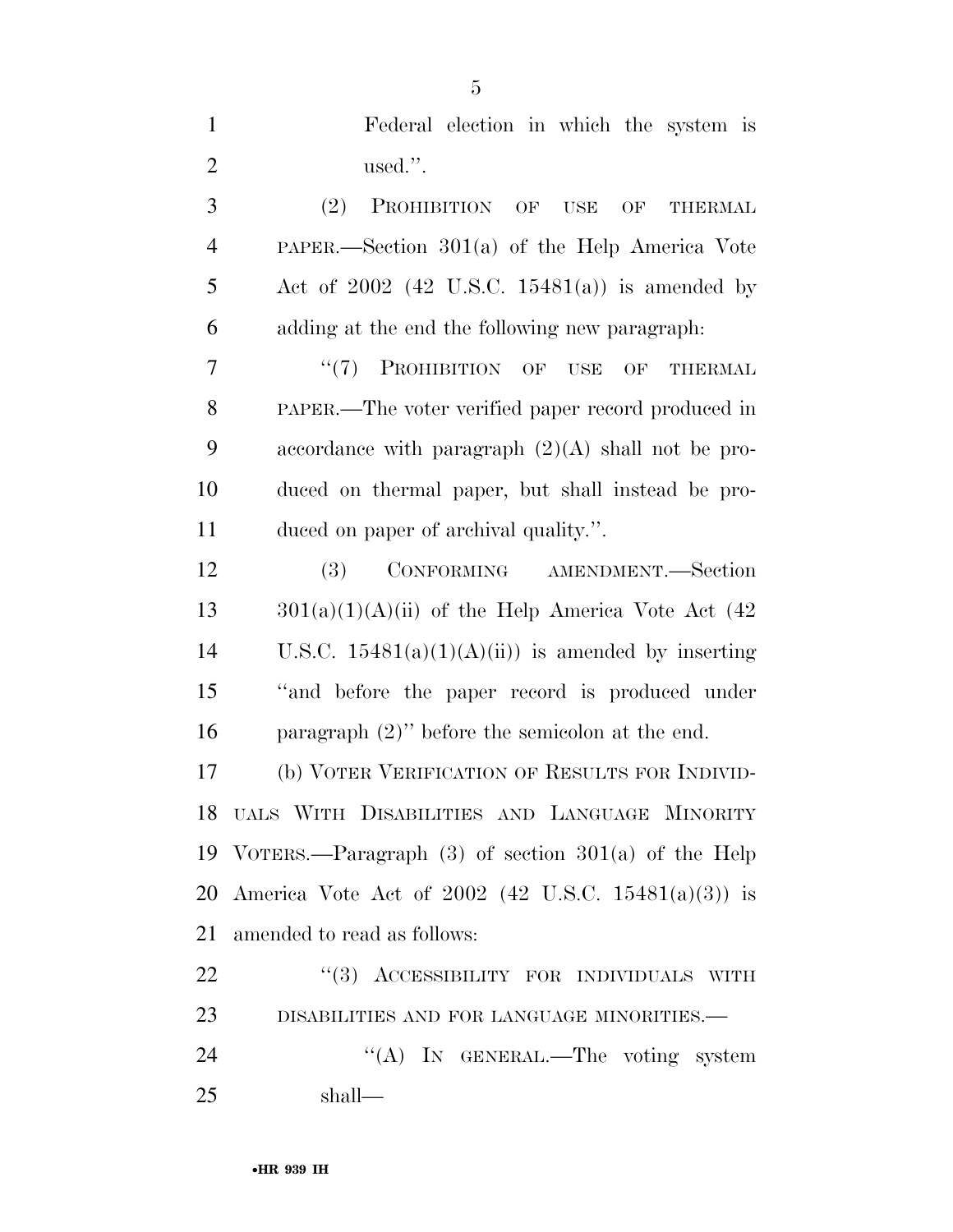| $\mathbf{1}$   | "(i) be accessible for individuals with       |
|----------------|-----------------------------------------------|
| $\overline{2}$ | disabilities, including nonvisual accessi-    |
| 3              | bility for the blind and visually impaired,   |
| $\overline{4}$ | in a manner that provides the same oppor-     |
| 5              | tunity for access, participation (including)  |
| 6              | privacy and independence), inspection, and    |
| $\tau$         | verification as for other voters;             |
| 8              | "(ii) be accessible for language minor-       |
| 9              | ity individuals to the extent required under  |
| 10             | section 203 of the Voting Rights Act of       |
| 11             | 1965 (42 U.S.C. 1973aa-1), in a manner        |
| 12             | that provides the same opportunity for ac-    |
| 13             | cess, participation (including privacy and    |
| 14             | independence), inspection, and verification   |
| 15             | as for other voters;                          |
| 16             | "(iii) satisfy the requirement of             |
| 17             | clauses (i) and (ii) through the use of at    |
| 18             | least one direct recording electronic voting  |
| 19             | system or other voting system equipped for    |
| 20             | individuals with disabilities at each polling |
| 21             | place; and                                    |
| 22             | "(iv) if purchased with funds made            |
| 23             | available under title II on or after Novem-   |
| 24             | ber 1, 2006, meet the voting system stand-    |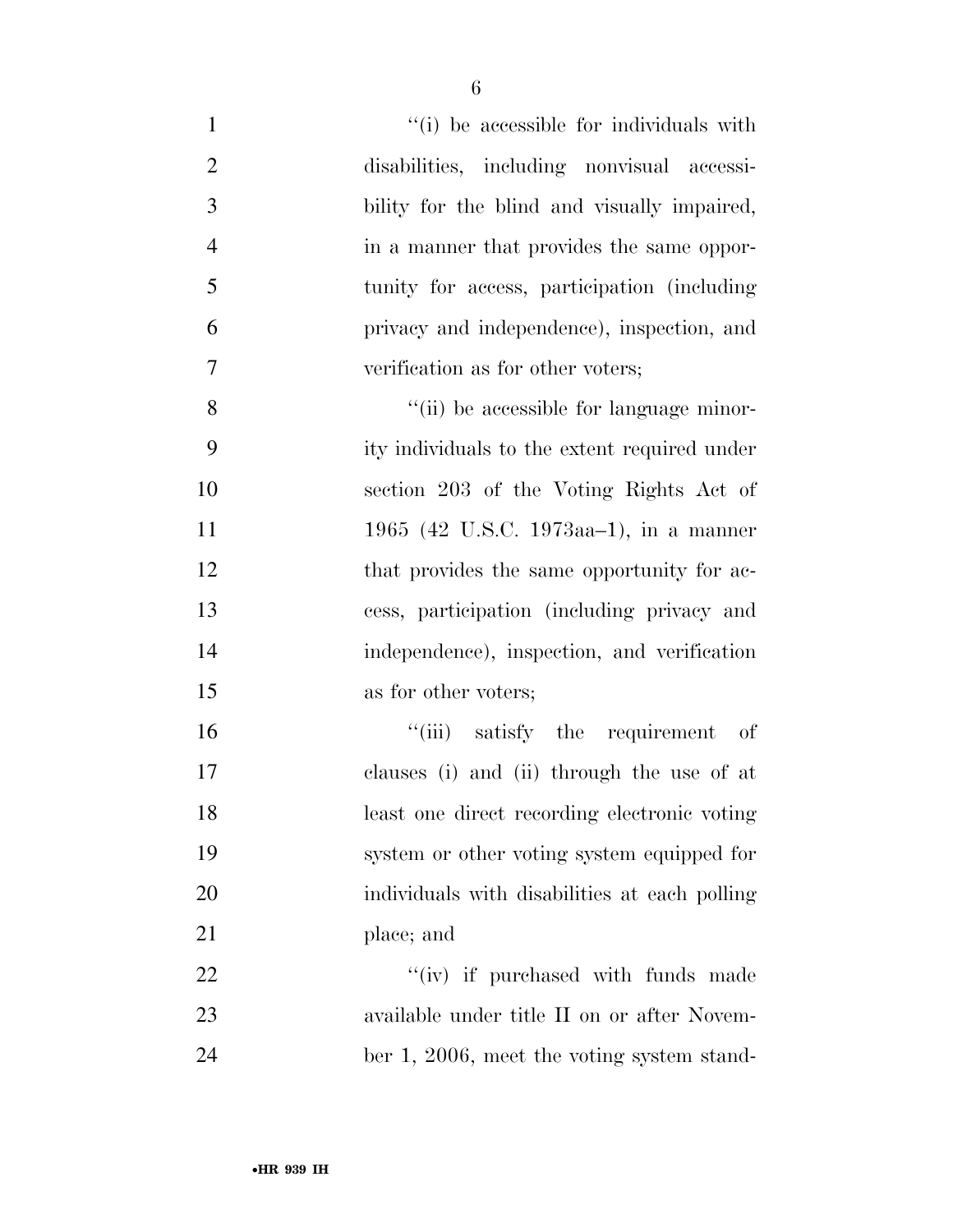| $\mathbf{1}$   | ards for disability access (as outlined in       |
|----------------|--------------------------------------------------|
| $\mathfrak{2}$ | this paragraph).                                 |
| 3              | "(B) VERIFICATION REQUIREMENTS.—Any              |
| $\overline{4}$ | direct recording electronic voting system or     |
| 5              | other voting system described in subparagraph    |
| 6              | $(A)(iii)$ shall use a mechanism that separates  |
| $\overline{7}$ | the function of vote generation from the func-   |
| 8              | tion of vote casting and shall produce, in ac-   |
| 9              | cordance with paragraph $(2)(A)$ , an individual |
| 10             | paper record which—                              |
| 11             | "(i) shall be used to meet the require-          |
| 12             | ments of paragraph $(2)(B)$ ;                    |
| 13             | "(ii) shall be available for visual,             |
| 14             | audio, and pictorial inspection and              |
| 15             | verification by the voter, with language         |
| 16             | translation available for all forms of in-       |
| 17             | spection and verification in accordance          |
| 18             | with the requirements of section 203 of the      |
| 19             | Voting Rights Act of 1965;                       |
| 20             | "(iii) shall not require the voter to            |
| 21             | handle the paper; and                            |
| 22             | "(iv) shall not preclude the use of              |
| 23             | braille or tactile ballots for those voters      |
| 24             | who need them.                                   |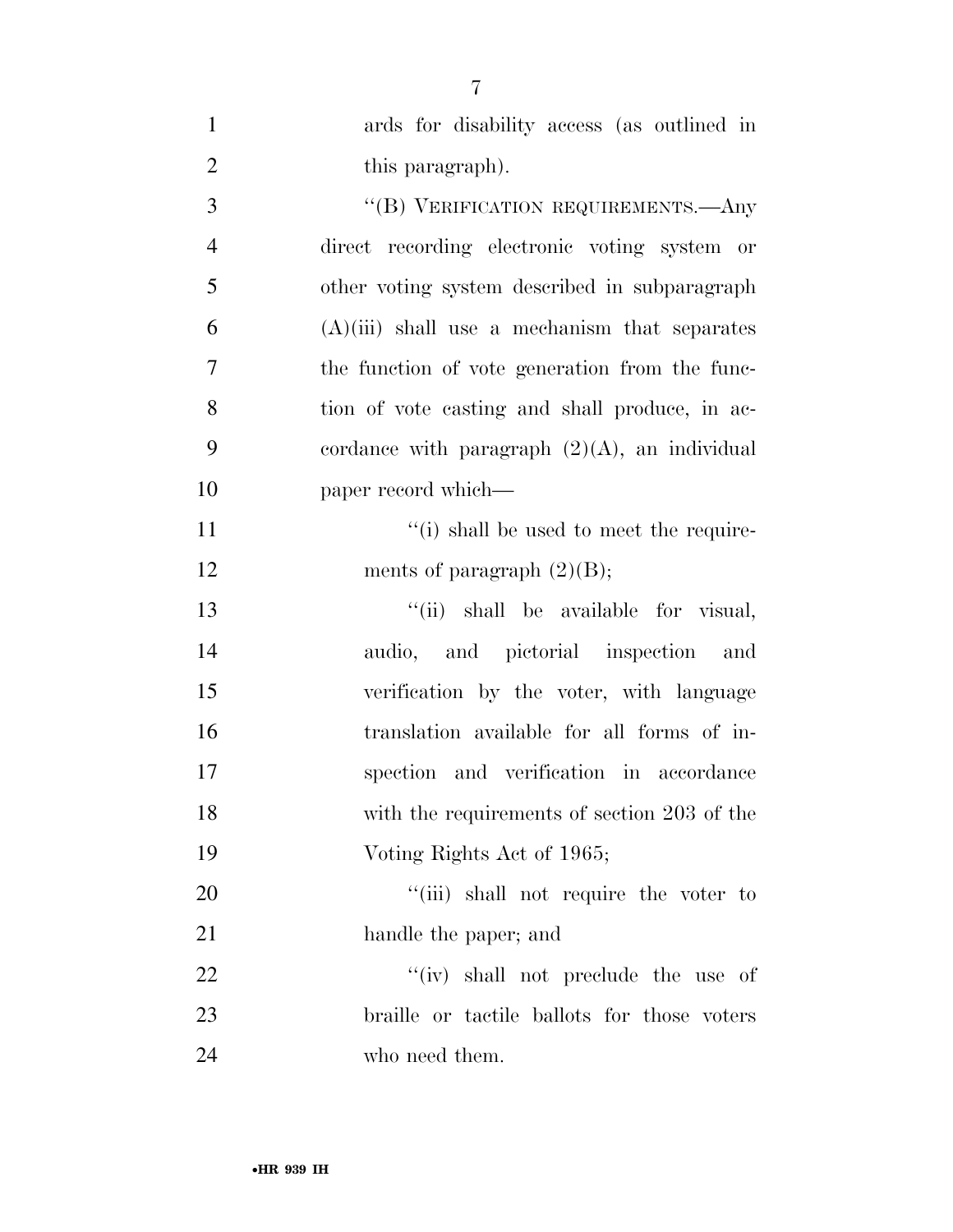The requirement of clause (iii) shall not apply to any voting system certified by the Inde- pendent Testing Authorities before the date of the enactment of this Act.

5 "(C) REQUIREMENTS FOR LANGUAGE MI- NORITIES.—Any record produced under sub- paragraph (B) shall be subject to the require- ments of section 203 of the Voting Rights Act of 1965 to the extent such section is applicable to the State or jurisdiction in which such record 11 is produced.".

 (c) ADDITIONAL VOTING SYSTEM REQUIREMENTS.— Section 301(a) of the Help America Vote Act of 2002 (42 14 U.S.C. 15481(a)), as amended by subsection  $(a)(2)$ , is amended by adding to the end the following new para-graphs:

17 "(8) INSTRUCTION OF ELECTION OFFICIALS.— Each State shall ensure that election officials are in- structed on the right of any individual who requires assistance to vote by reason of blindness, other dis- ability, or inability to read or write to be given as- sistance by a person chosen by that individual under section 208 of the Voting Rights Act of 1965.

24 "(9) PROHIBITION OF USE OF UNDISCLOSED SOFTWARE IN VOTING SYSTEMS.—No voting system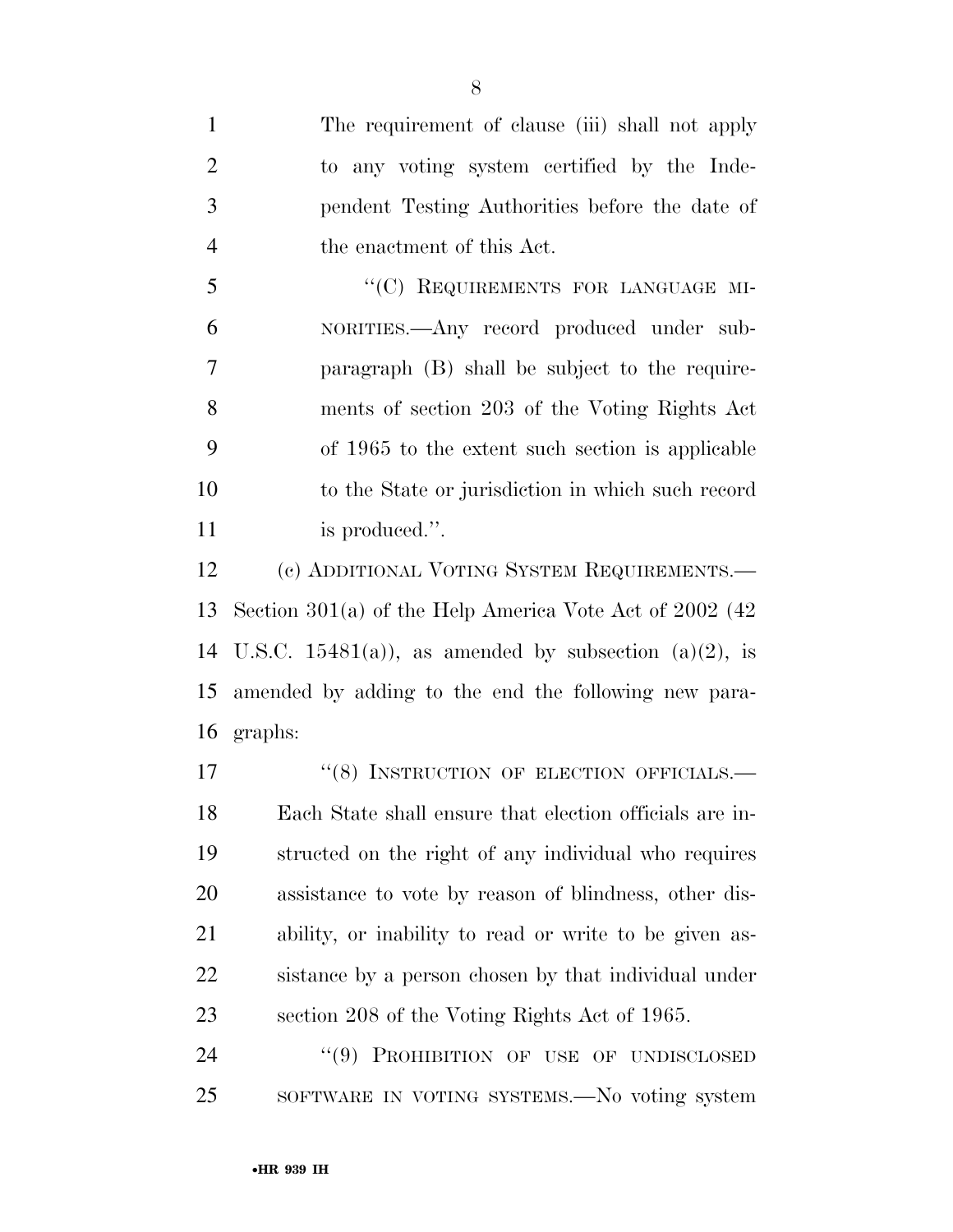shall at any time contain or use any undisclosed software. Any voting system containing or using software shall disclose the source code, object code, and executable representation of that software to the Commission, and the Commission shall make that source code, object code, and executable representa- tion available for inspection upon request to any cit-izen.

9 "(10) PROHIBITION OF USE OF WIRELESS COM- MUNICATION DEVICES IN VOTING SYSTEMS.—No voting system shall use any wireless communication device.

13 "(11) CERTIFICATION OF SOFTWARE AND HARDWARE.—All software and hardware used in any electronic voting system shall be certified by labora- tories accredited by the Commission as meeting the requirements of paragraphs (9) and (10).

18 "(12) SECURITY STANDARDS FOR MANUFAC- TURERS OF VOTING SYSTEMS USED IN FEDERAL ELECTIONS.—

 $\cdot$  (A) In GENERAL.—No voting system may be used in an election for Federal office unless the manufacturer of such system meets the re-quirements described in subparagraph (B).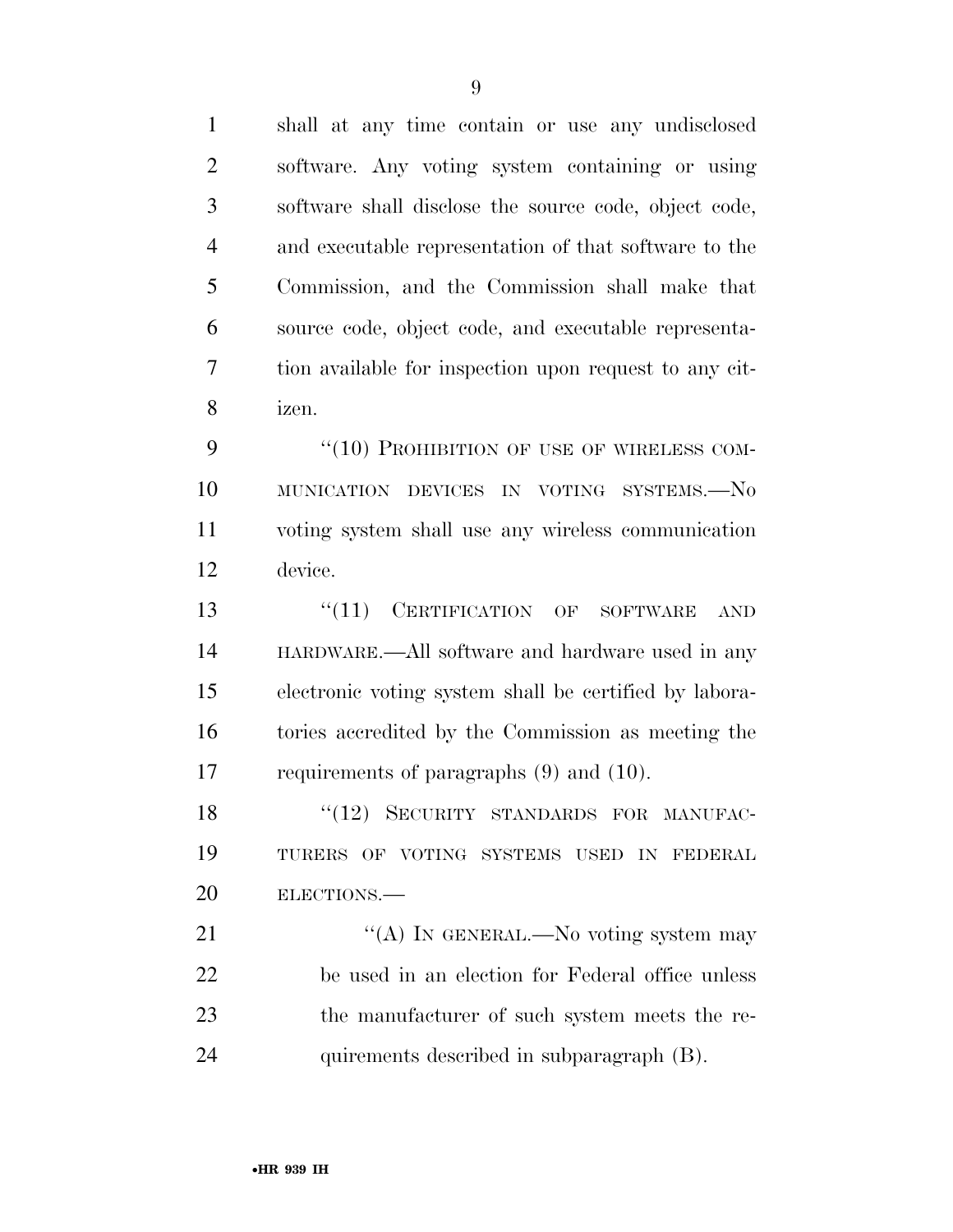| $\mathbf{1}$   | "(B) REQUIREMENTS DESCRIBED.—The            |
|----------------|---------------------------------------------|
| $\overline{2}$ | requirements described in this subparagraph |
| 3              | are as follows:                             |
| $\overline{4}$ | "(i) The manufacturer shall conduct         |
| 5              | background checks on individuals who are    |
| 6              | programmers and developers before such      |
| 7              | individuals work on any software used in    |
| 8              | connection with the voting system.          |
| 9              | "(ii) The manufacturer shall docu-          |
| 10             | ment the chain of custody for the handling  |
| 11             | of software used in connection with voting  |
| 12             | systems.                                    |
| 13             | "(iii) The manufacturer shall ensure        |
| 14             | that any software used in connection with   |
| 15             | the voting system is not transferred over   |
| 16             | the Internet.                               |
| 17             | "(iv) In the same manner and to the         |
| 18             | same extent described in paragraph (9),     |
| 19             | the manufacturer shall provide the codes    |
| 20             | used in any software used in connection     |
| 21             | with the voting system to the Commission    |
| 22             | and may not alter such codes once certifi-  |
| 23             | cation by the Independent Testing Au-       |
| 24             | thorities has occurred unless such system   |
| 25             | is recertified.                             |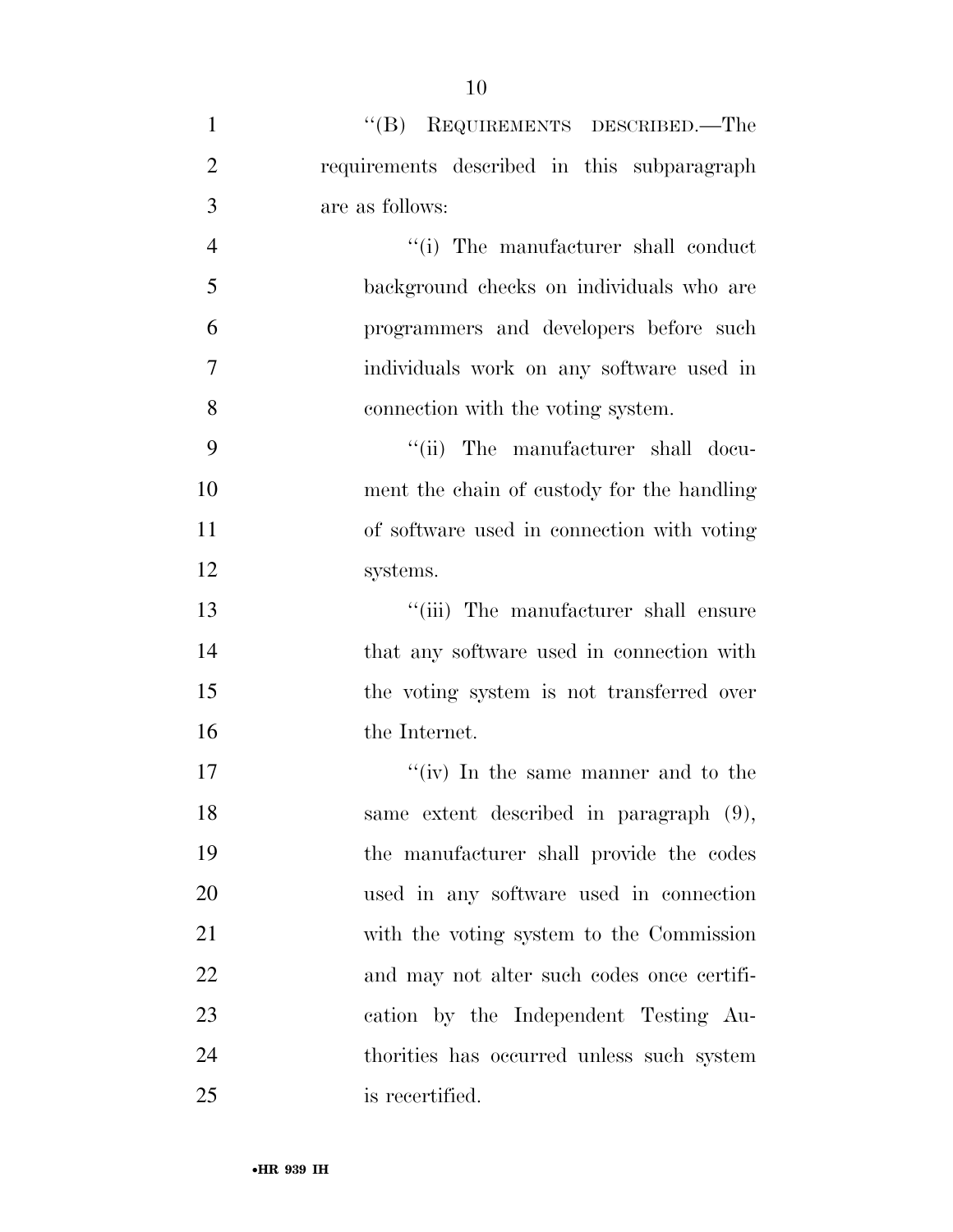1  $''(v)$  The manufacturer shall imple- ment procedures to ensure internal secu-3 rity, as required by the Director of the Na- tional Institute of Standards and Tech-nology.

 ''(vi) The manufacturer shall meet such other requirements as may be estab- lished by the Director of the National In-stitute of Standards and Technology.''.

 (d) EFFECTIVE DATE.—Each State and jurisdiction shall be required to comply with the amendments made by this section on and after November 1, 2006.

**SEC. 102. REQUIREMENT FOR MANDATORY RECOUNTS.** 

 On and after the date of the enactment of this Act, the Election Assistance Commission shall conduct random unannounced manual mandatory recounts of the voter- verified records of each election for Federal office (and, at the option of the State or jurisdiction involved, of elec- tions for State and local office held at the same time as such an election for Federal office) in 2 percent of the polling locations (or, in the case of any polling location which serves more than 1 precinct, 2 percent of the pre- cincts) in each State and with respect to 2 percent of the ballots cast by uniformed and overseas voters immediately following the election and shall promptly publish the re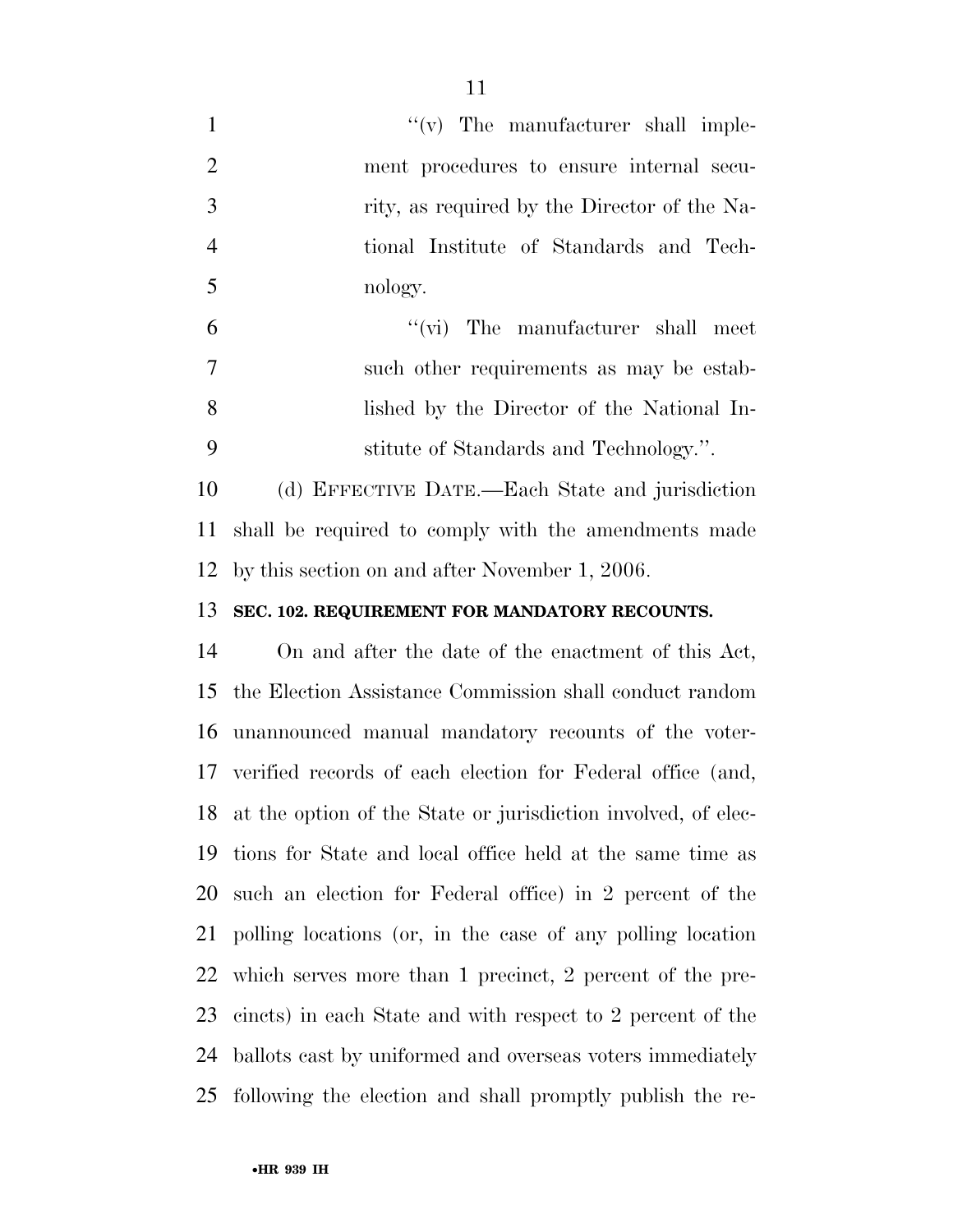sults of those recounts in the Federal Register. In addi- tion, the verification system used by the Election Assist- ance Commission shall meet the error rate standards de- scribed in section 301(a)(5) of the Help America Vote Act of 2002.

## **SEC. 103. SPECIFIC, DELINEATED REQUIREMENT OF STUDY, TESTING, AND DEVELOPMENT OF BEST PRACTICES.**

 (a) IN GENERAL.—Subtitle C of title II of the Help America Vote Act of 2002 (42 U.S.C. 15381 et seq.) is amended by—

 (1) redesignating section 247 as section 248; and

## (2) by inserting after section 246 the following new section:

 **''SEC. 247. STUDY, TESTING, AND DEVELOPMENT OF BEST PRACTICES TO ENHANCE ACCESSIBILITY AND VOTER-VERIFICATION MECHANISMS FOR DISABLED VOTERS.** 

 ''The Election Assistance Commission shall study, test, and develop best practices to enhance accessibility and voter-verification mechanisms for individuals with dis-abilities.''.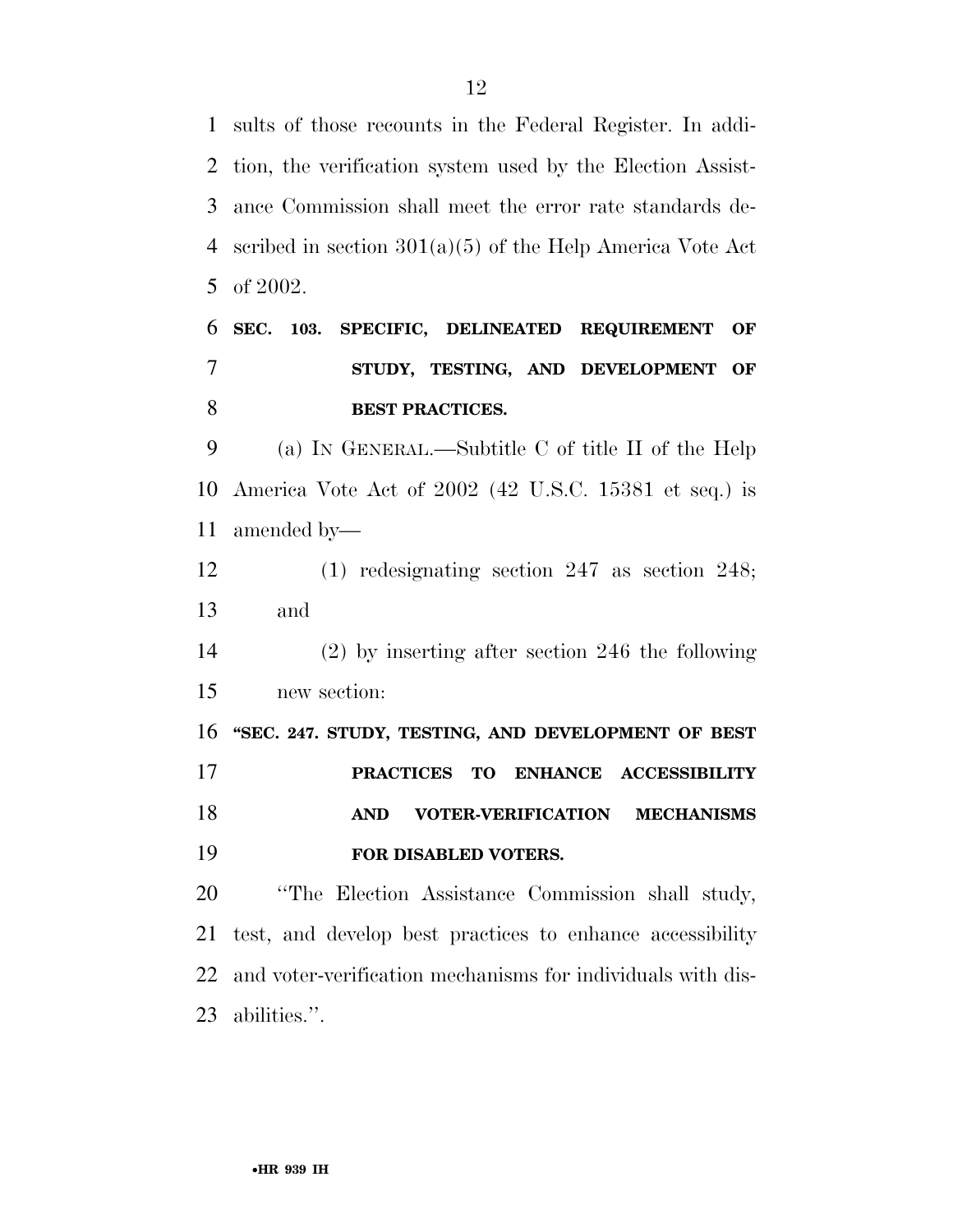(b) EFFECTIVE DATE.—The amendments made by this section shall take effect on the date of the enactment of this Act.

### **SEC. 104. VOTER VERIFICATION AND AUDIT CAPACITY FUNDING.**

 (a) IN GENERAL.—Subtitle D of title II of the Help America Vote Act of 2002 (42 U.S.C. 15321 et seq.) is amended by adding at the end the following new part:

# **''PART 7—VOTER-VERIFICATION AND AUDIT CAPACITY FUNDING**

## **''SEC. 297. VOTER-VERIFICATION AND AUDIT CAPACITY FUNDING.**

 ''(a) PAYMENTS TO STATES.—Subject to subsection (b), not later than the date that is 30 days after the date of the enactment of the Count Every Vote Act of 2005, the Election Assistance Commission shall pay to each State an amount to assist the State in paying for the im- plementation of the voter-verification and audit capacity 19 requirements of paragraphs  $(2)$  and  $(3)$  of section  $301(a)$ , as amended by subsections (a) and (b) of section 2 of such Act.

 ''(b) LIMITATION.—The amount paid to a State under subsection (a) for each voting system purchased by a State may not exceed the average cost of adding a print-er with accessibility features to each type of voting system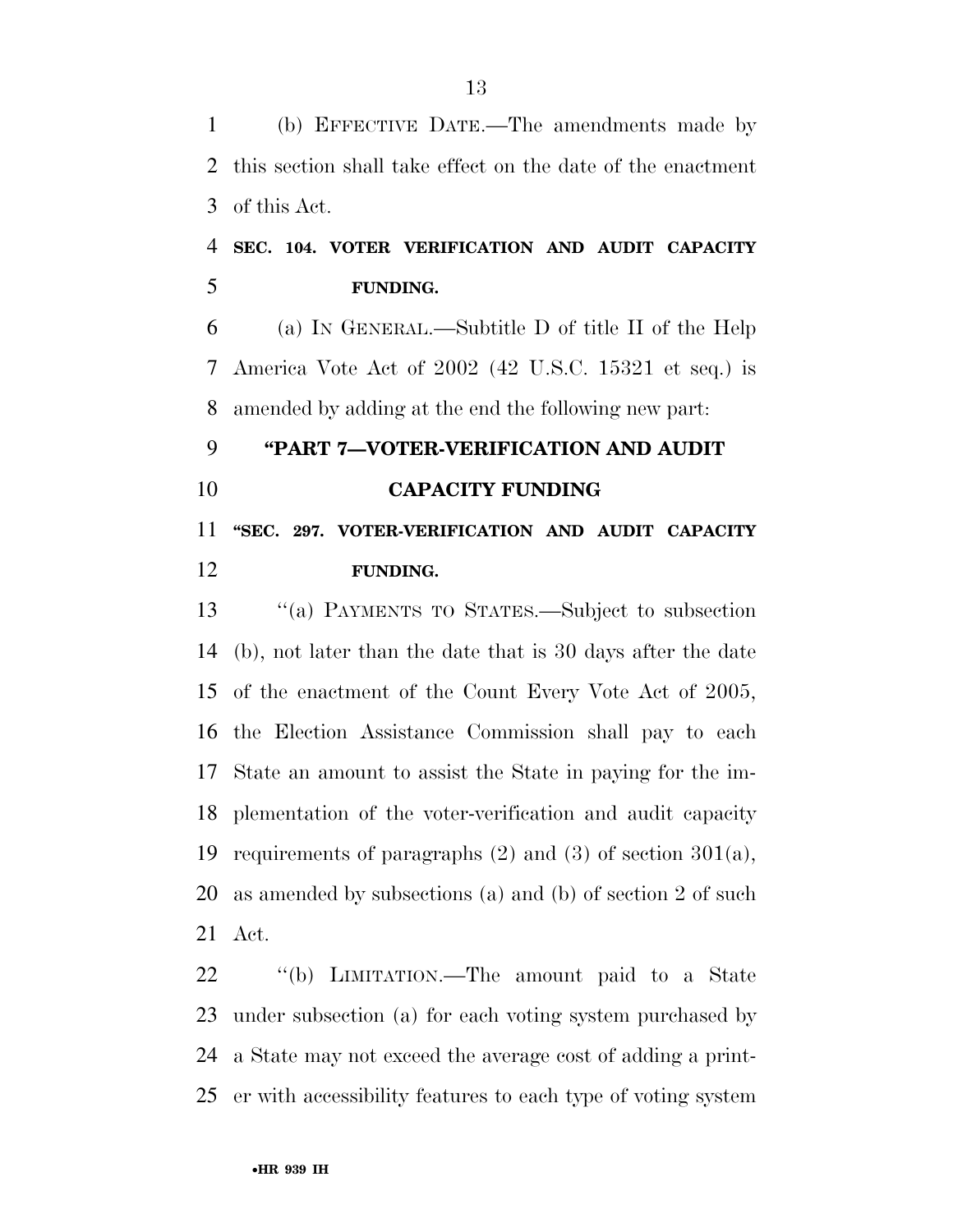that the State could have purchased to meet the require-ments described in such subsection.

 ''(c) ENSURING DISTRIBUTION OF FUNDS TO LOCAL GOVERNMENTS.—A State may not receive any payment under this section unless the State has established proce- dures to ensure that, to the extent that the implementa- tion of the voter-verification and audit capacity require- ments of paragraphs (2) and (3) is carried out by a unit of local government, the State will immediately distribute the payment directly to the unit of local government.

#### **''SEC. 298. APPROPRIATION.**

 ''There are authorized to be appropriated \$500,000,000 to the Election Assistance Commission, without fiscal year limitation, to make payments to States in accordance with section 297(a). Furthermore, there are authorized to be appropriated \$20,000,000 to the Election Assistance Commission, for each of fiscal years 2006 through 2010, in addition to any amounts otherwise ap- propriated for administrative costs to assist with con- ducting recounts, the implementation of voter verification systems, and improved security measures.''.

 (b) EFFECTIVE DATE.—The amendment made by this section shall take effect on the date of the enactment of this Act.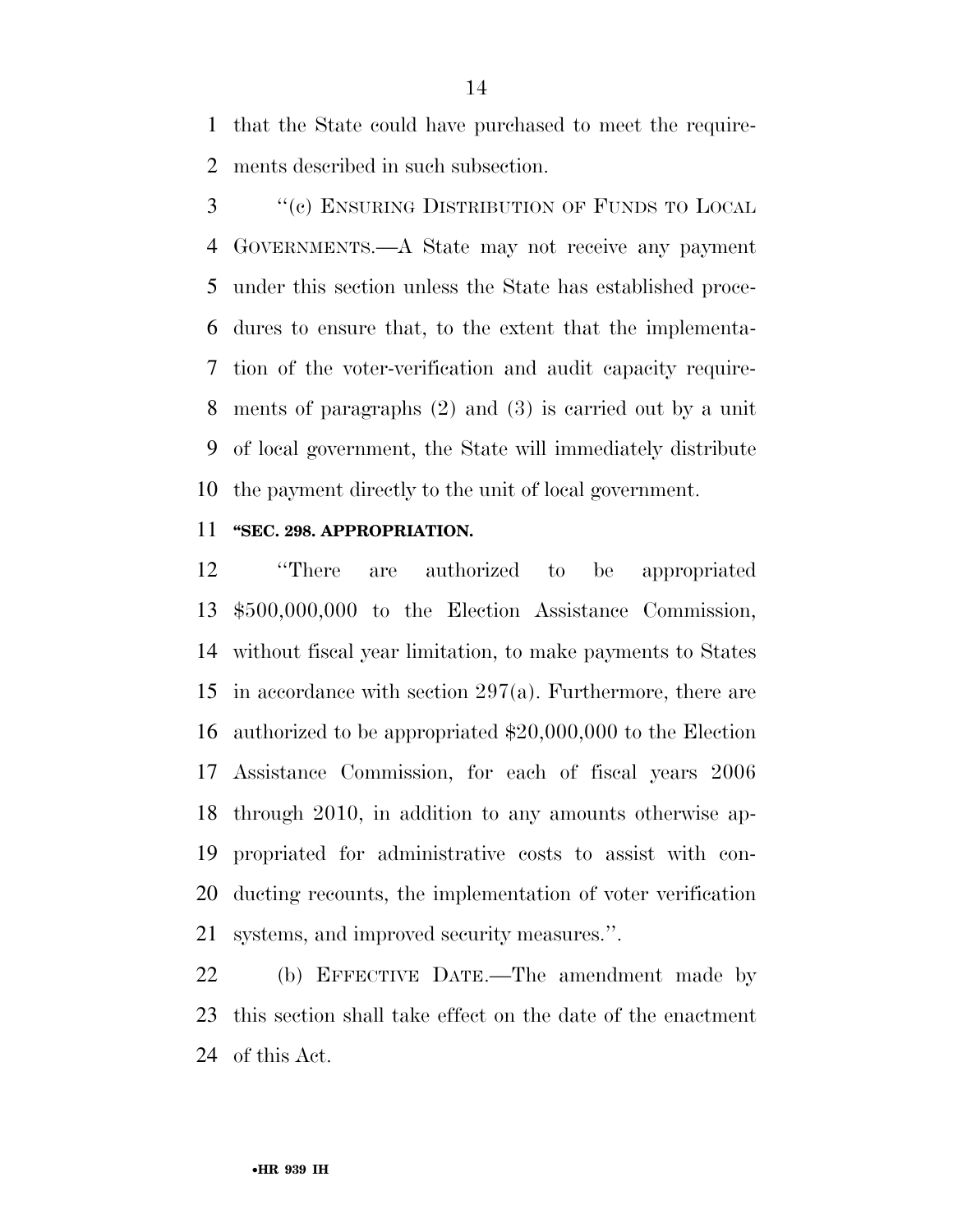## **SEC. 105. REPORTS AND PROVISION OF SECURITY CON-SULTATION SERVICES.**

 (a) IN GENERAL.—Subtitle C of title II of the Help America Vote Act of 2002 (42 U.S.C. 15381 et seq.), as amended by section 6, is amended by—

 (1) redesignating section 248 as section 249; and

 (2) by inserting after section 247 the following new section:

## **''SEC. 248. REPORTS AND PROVISION OF SECURITY CON-SULTATION SERVICES.**

 ''(a) REPORT TO CONGRESS ON SECURITY RE- VIEW.—Not later than 6 months after the date of the en- actment of the Count Every Vote Act of 2005, the Com- mission, in consultation with the Director of the National Institute of Standards and Technology, shall submit to Congress a report on a proposed security review and cer- tification process for all voting systems used in elections for Federal office, including a description of the certifi-cation process to be implemented under section 231.

 ''(b) REPORT TO CONGRESS ON OPERATIONAL AND MANAGEMENT SYSTEMS.—Not later than 3 months after the date of the enactment of the Count Every Vote Act of 2005, the Commission shall submit to Congress a report on operational and management systems applicable with respect to elections for Federal office, including the secu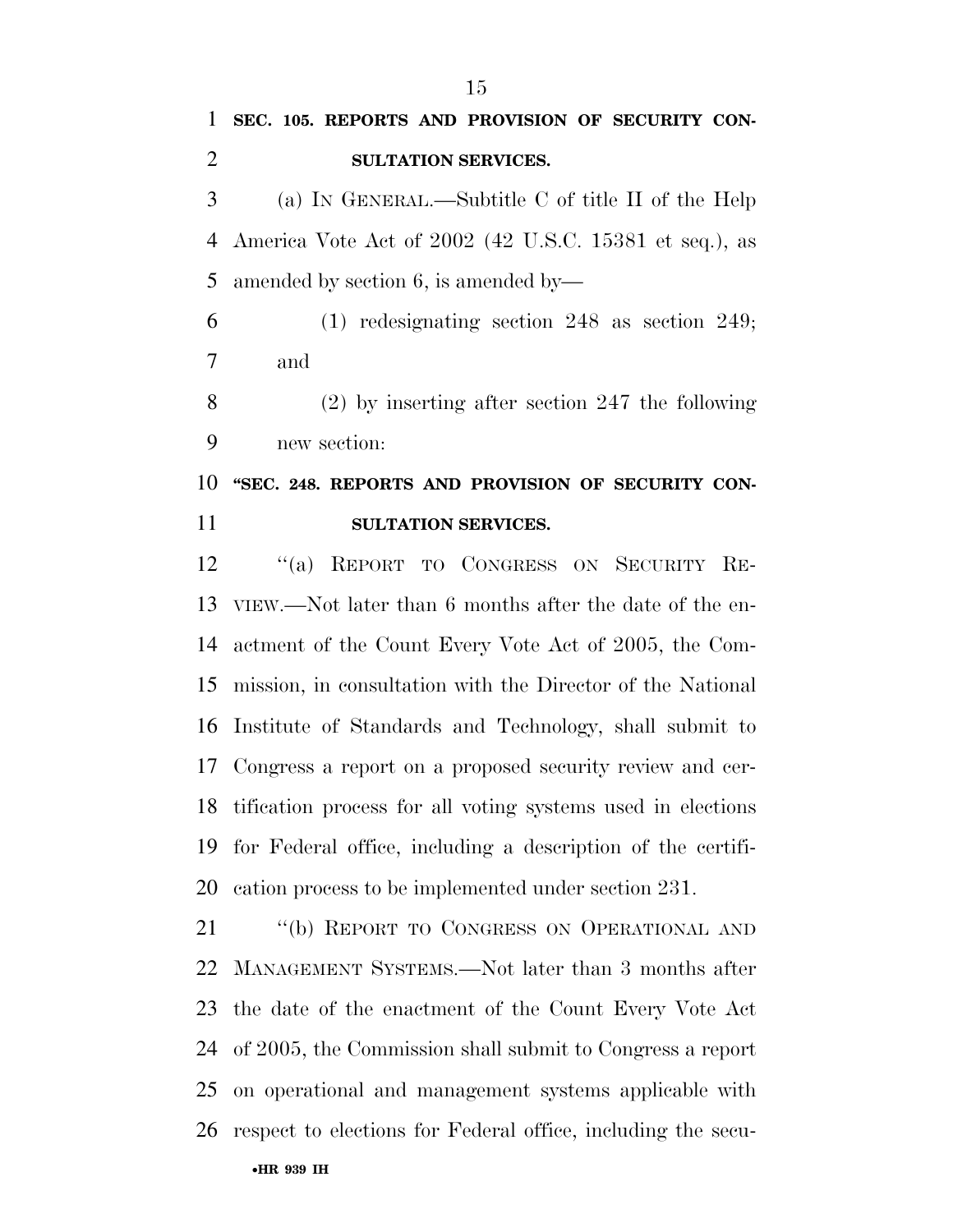rity standards for manufacturers described in section  $301(a)(7)$ , that should be employed to safeguard the secu- rity of voting systems, together with a proposed schedule for the implementation of each such system.

 ''(c) PROVISION OF SECURITY CONSULTATION SERV-ICES.—

7 "(1) In GENERAL.—On and after the date of 8 the enactment of the Count Every Vote Act of 2005, the Commission, in consultation with the Director of the National Institute of Standards and Technology, shall provide security consultation services to States and local jurisdictions with respect to the adminis-tration of elections for Federal office.

 ''(2) APPROPRIATION.—To carry out the pur- poses of paragraph (1), \$2,000,000 is authorized to be appropriated for each of fiscal years 2006 through 2010.''.

 (b) EFFECTIVE DATE.—The amendments made by this section shall take effect on the date of the enactment of this Act.

### **SEC. 106. IMPROVEMENTS TO VOTING SYSTEMS.**

 (a) IN GENERAL.—Subparagraph (B) of section  $23 \quad 301(a)(1)$  of the Help America Vote Act of  $2002 \quad (42)$ 24 U.S.C.  $15481(a)(1)(B)$  is amended by striking ", a punch card voting system, or a central count voting system''.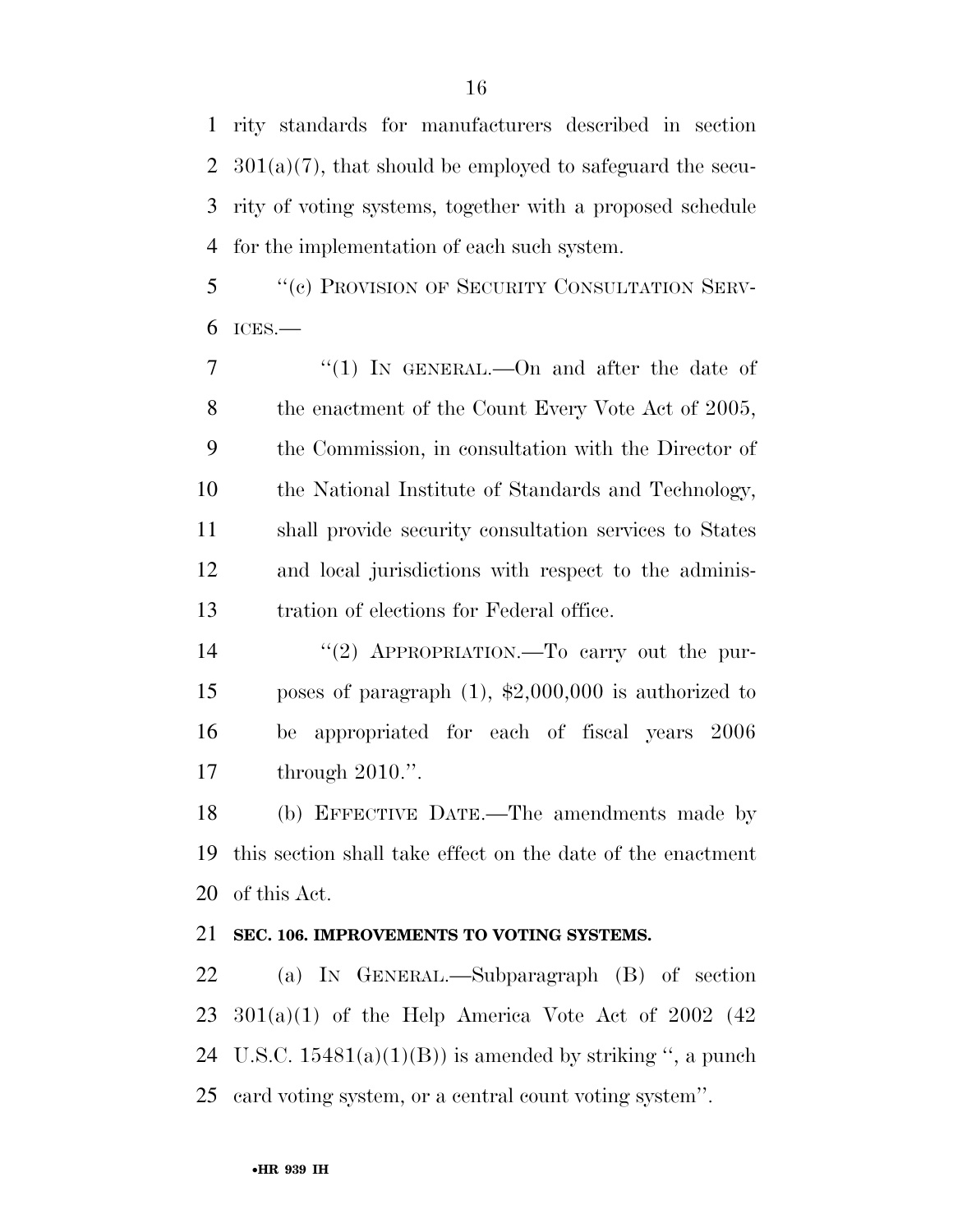(b) CLARIFICATION OF REQUIREMENTS FOR PUNCH 2 CARD SYSTEMS.—Subparagraph (A) of section  $301(a)(1)$  of the Help America Vote Act of 2002 (42 U.S.C. 4  $15481(a)(1)(A)$  is amended by inserting "punch card vot-5 ing system," after "any".

 (c) EFFECTIVE DATE.—Each State and jurisdiction shall be required to comply with the amendments made by this section on and after November 1, 2006.

9 (d) RESIDUAL VOTE BENCHMARK.—.

 (1) IN GENERAL.—The error rate of the voting system (as defined under section 301 of the Help America Vote Act of 2002) in counting ballots (de- termined by taking into account only those errors which are attributable to the voting system and not attributable to an act of the voter) shall not exceed the error rate standards established under the voting systems standards issued and maintained by Elec-tion Assistance Commission.

 (2) RESIDUAL BALLOT PERFORMANCE BENCH- MARK.—In addition to the error rate standards de- scribed in paragraph (1), the Election Assistance Commission shall issue and maintain a uniform benchmark for the residual ballot error rate that ju- risdictions may not exceed. For purposes of the pre-ceding sentence, the residual vote error rate shall be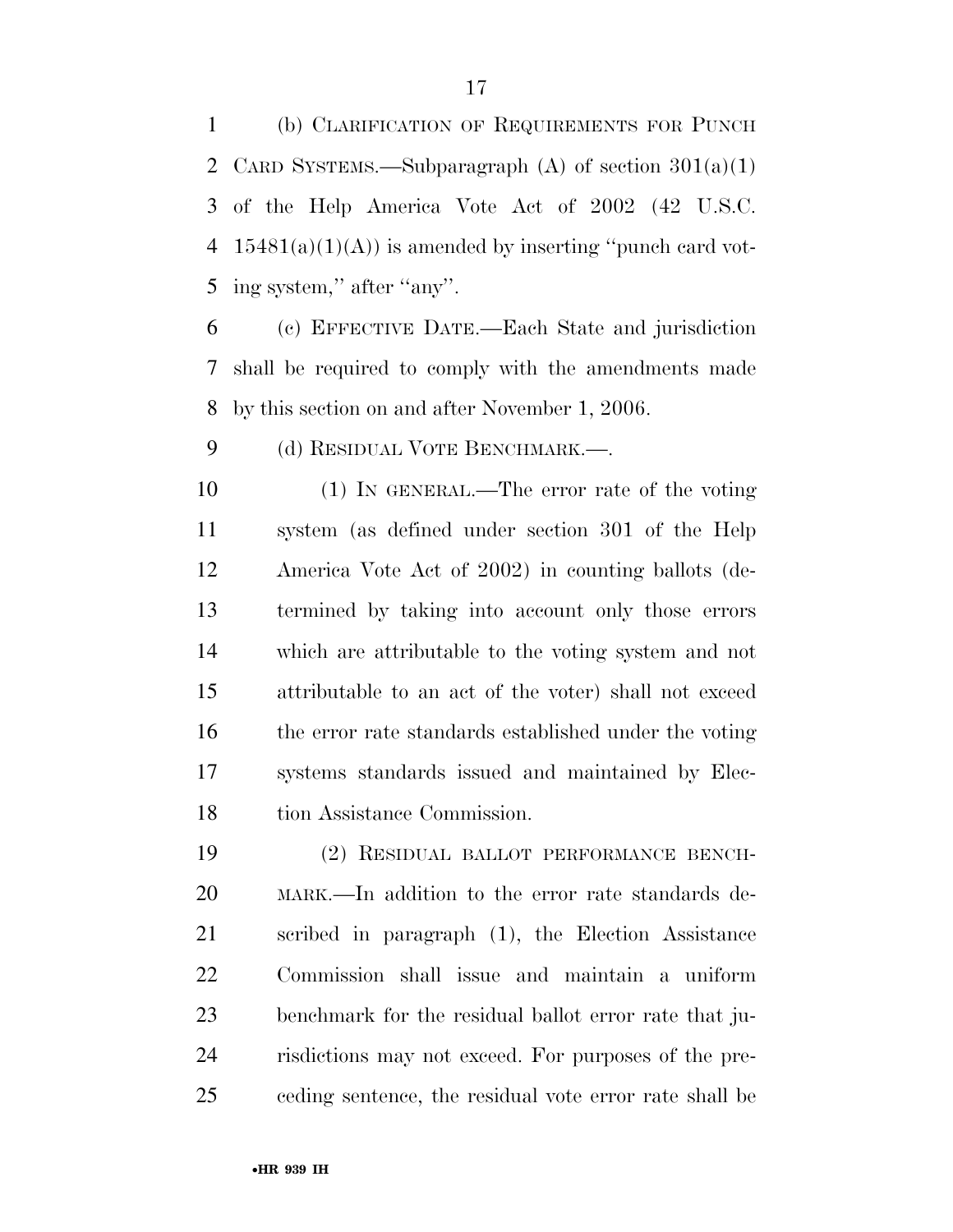| $\mathbf{1}$   | equal to the combination of overvotes, spoiled or un-  |
|----------------|--------------------------------------------------------|
| $\overline{2}$ | countable votes, and undervotes cast in the contest    |
| 3              | at the top of the ballot, but excluding an estimate,   |
| $\overline{4}$ | based upon the best available research, of intentional |
| 5              | undervotes. The Director shall base the benchmark      |
| 6              | issued and maintained under this subparagraph on       |
| 7              | evidence of good practice in representative jurisdic-  |
| 8              | tions.                                                 |
| 9              | (3) HISTORICALLY HIGH INTENTIONAL UNDER-               |
| 10             | VOTES.-                                                |
| 11             | (A) Congress finds that there are certain              |
| 12             | distinct communities in certain geographic             |
| 13             | areas that have historically high rates of inten-      |
| 14             | tional undervoting in elections for Federal of-        |
| 15             | fice, relative to the rest of the Nation.              |
| 16             | (B) In establishing the benchmark de-                  |
| 17             | scribed in subparagraph (B), the Election As-          |
| 18             | sistance Commission shall—                             |
| 19             | (i) study and report to Congress on                    |
| 20             | occurrences of distinct communities<br>the             |
| 21             | that have significantly higher than average            |
| 22             | rates of historical intentional undervoting;           |
| 23             | and                                                    |
| 24             | (ii) promulgate for local jurisdictions                |
|                |                                                        |

in which that distinct community has a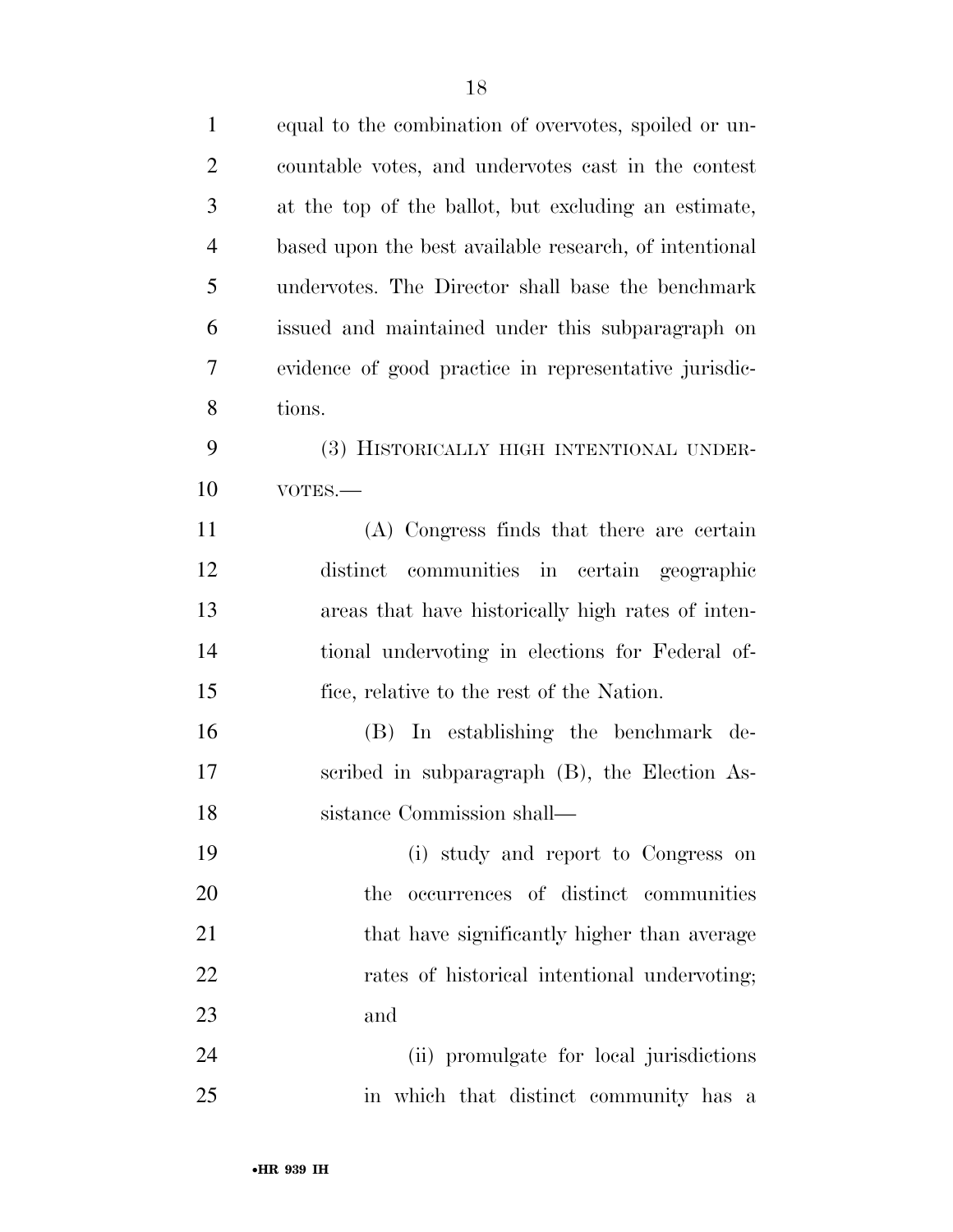| $\mathbf{1}$   | substantial presence either a<br>separate              |
|----------------|--------------------------------------------------------|
| $\overline{2}$ | benchmark or an exclusion from the na-                 |
| 3              | tional benchmark, as appropriate.                      |
| $\overline{4}$ | TITLE II—PROVISIONAL                                   |
| 5              | <b>BALLOTS</b>                                         |
| 6              | SEC. 201. REQUIREMENTS FOR CASTING AND COUNTING        |
| 7              | PROVISIONAL BALLOTS.                                   |
| 8              | (a) ELIGIBILITY OF PROVISIONAL BALLOTS.—               |
| 9              | $(1)$ IN GENERAL.—Paragraph $(4)$ of section           |
| 10             | $302(a)$ of the Help America Vote Act of 2002 (42)     |
| 11             | U.S.C. $15482(a)(4)$ is amended by inserting at the    |
| 12             | end the following new sentence: "The determination     |
| 13             | of eligibility shall be made without regard to the lo- |
| 14             | cation at which the voter cast the provisional ballot  |
| 15             | and without regard to any requirement to present       |
| 16             | identification to any election official.".             |
| 17             | (2) EFFECTIVE DATE.—The amendment made                 |
| 18             | by paragraph (1) shall apply to States and jurisdic-   |
| 19             | tions on and after November 1, 2006.                   |
| 20             | (b) TIMELY PROCESSING OF BALLOTS.—                     |
| 21             | $(1)$ IN GENERAL.—Subsection $(a)$ of section          |
| 22             | 302 of the Help America Vote Act of 2002 (42)          |
| 23             | U.S.C. $15482(a)$ is amended by inserting after        |
| 24             | paragraph (5) the following new paragraph.             |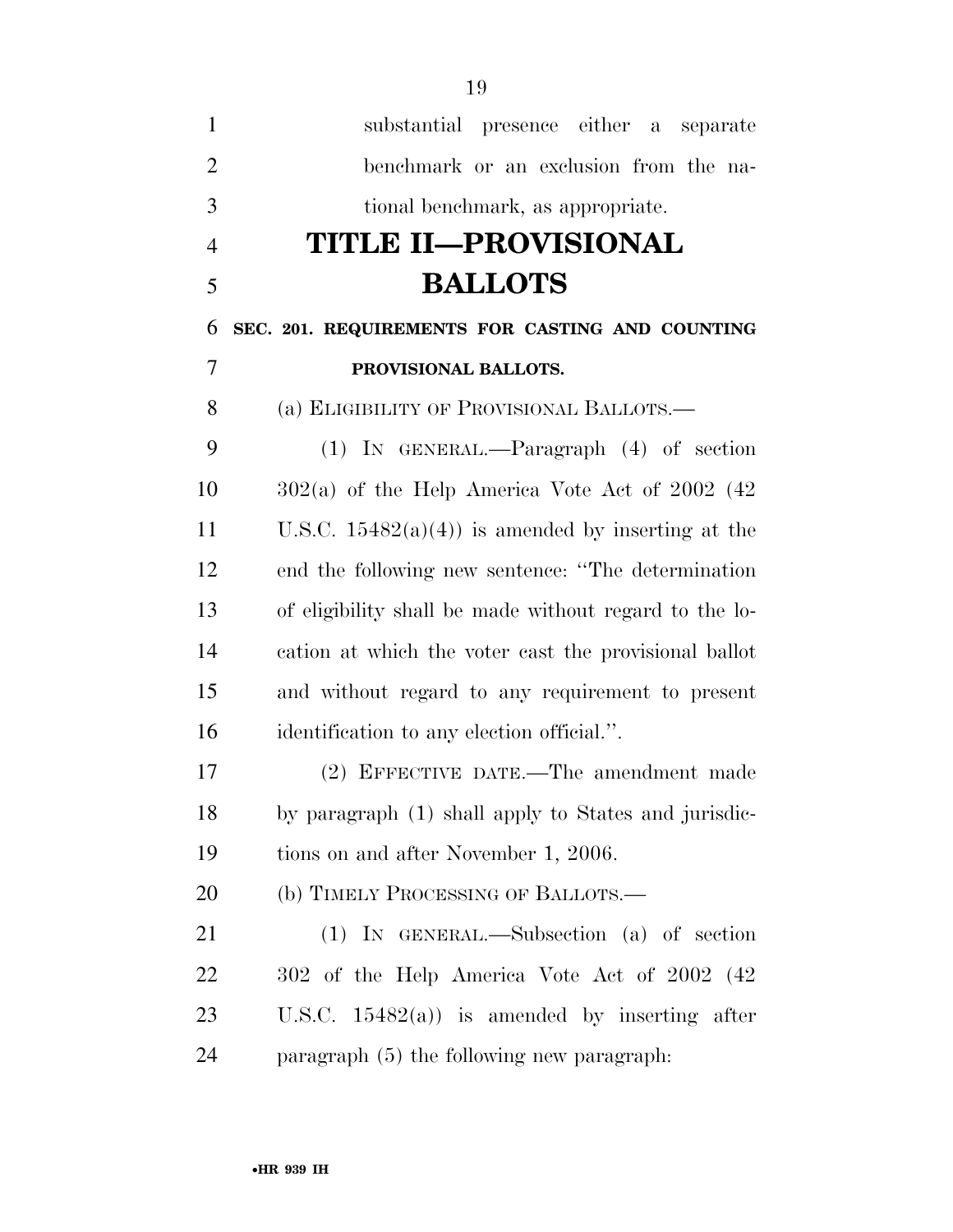| $\mathbf{1}$   | "(6) The appropriate State election official          |
|----------------|-------------------------------------------------------|
| $\overline{2}$ | shall develop, according to guidelines established by |
| 3              | the Election Assistance Commission, reasonable pro-   |
| $\overline{4}$ | cedures to assure the timely processing and counting  |
| 5              | of provisional ballots, including—                    |
| 6              | $\lq\lq$ standards for timely processing and          |
| 7              | counting to assure that, after the conclusion of      |
| 8              | the provisional vote count, parties and can-          |
| 9              | didates may have full, timely, and effective re-      |
| 10             | course to the recount and contest procedures          |
| 11             | provided by State law; and                            |
| 12             | "(B) standards for the informed participa-            |
| 13             | tion of candidates and parties such as are con-       |
| 14             | sistent with reasonable procedures to protect         |
| 15             | the security, confidentiality, and integrity of       |
| 16             | personal information collected in the course of       |
| 17             | the processing and counting of provisional bal-       |
| 18             | $\text{dots}$ ".                                      |
| 19             | $(2)$ EFFECTIVE DATE.—Subsection $(d)$ of sec-        |
| 20             | tion 302 of the Help America Vote Act of 2002 (42)    |
| 21             | U.S.C. $15482(d)$ is amended—                         |
| 22             | (A) by striking "Each State" and inserting            |
| 23             | the following:                                        |
| 24             | "(1) IN GENERAL.—Except as provided in para-          |
| 25             | $graph (2)$ , each State"; and                        |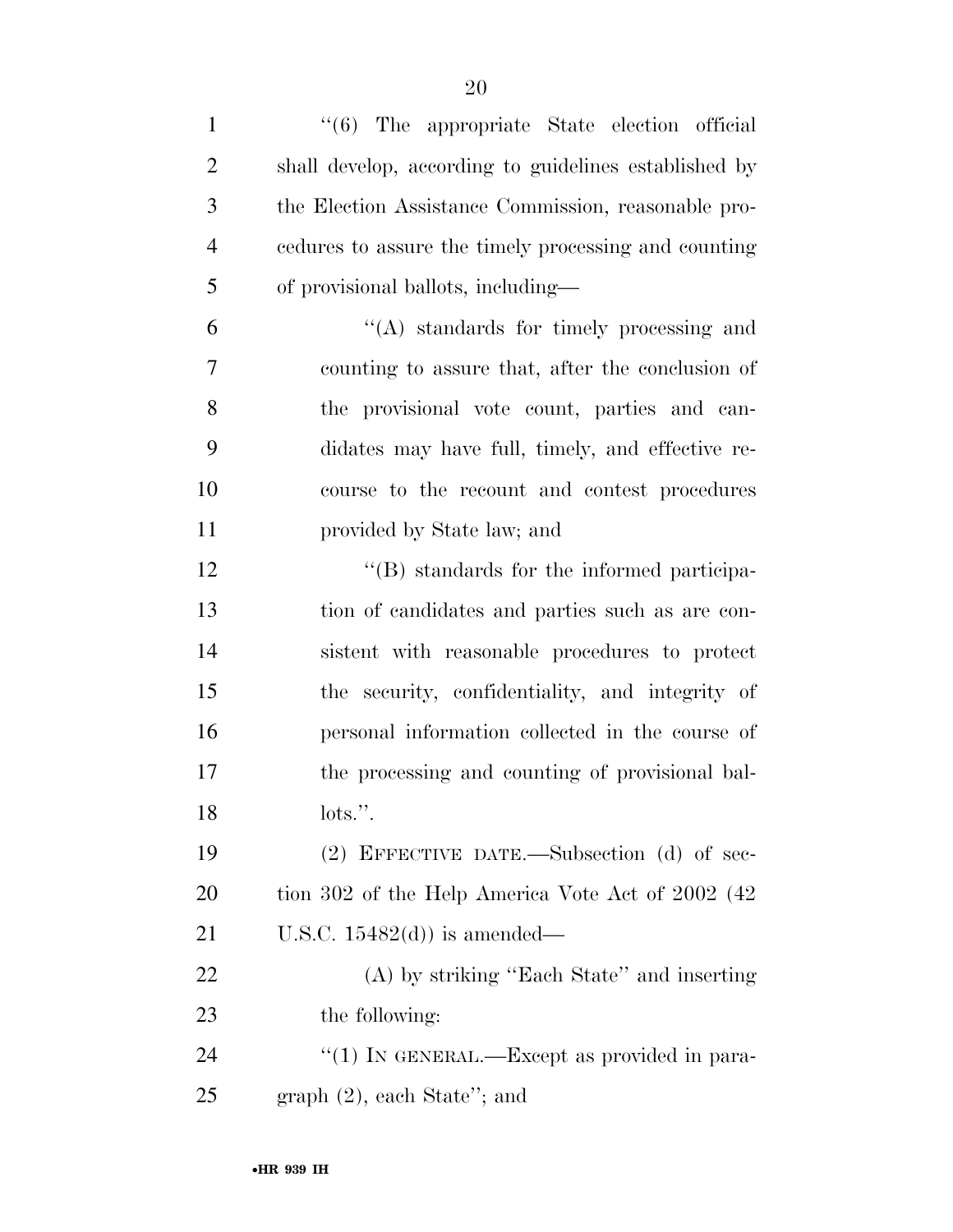| $\mathbf{1}$   | (B) by inserting at the end the following               |
|----------------|---------------------------------------------------------|
| $\overline{2}$ | new paragraph:                                          |
| 3              | "(2) PROCESSING.—Each State shall be re-                |
| $\overline{4}$ | quired to comply with the requirements of subsection    |
| 5              | $(a)(6)$ on and after the date that is six months after |
| 6              | the date of the enactment of the Count Every Vote       |
| 7              | Act of $2005$ .".                                       |
| 8              | (3) EFFECTIVE DATE.—The amendments made                 |
| 9              | by this subsection shall take effect on the date that   |
| 10             | is six months after the date of enactment of this       |
| 11             | $\operatorname{Act.}$                                   |
| 12             | <b>III-ADDITIONAL</b><br>TITLE<br>RE-                   |
| 13             | <b>QUIREMENTS UNDER</b><br>TIHE                         |
| 14             | <b>HELP AMERICA VOTE ACT OF</b>                         |
|                |                                                         |
| 15             | 2002                                                    |
| 16             | <b>Subtitle A—Shortening Voter Wait</b>                 |
| 17             | Times                                                   |
| 18             | SEC. 301. MINIMUM REQUIRED VOTING SYSTEMS, POLL         |
| 19             | WORKERS, AND ELECTION RESOURCES.                        |
| 20             | (a) MINIMUM REQUIREMENTS.—                              |
| 21             | (1) IN GENERAL.—Title III of the Help Amer-             |
| 22             | ica Vote Act of $2002$ (42 U.S.C. 15481 et seq.) is     |
| 23             | amended by adding at the end the following new          |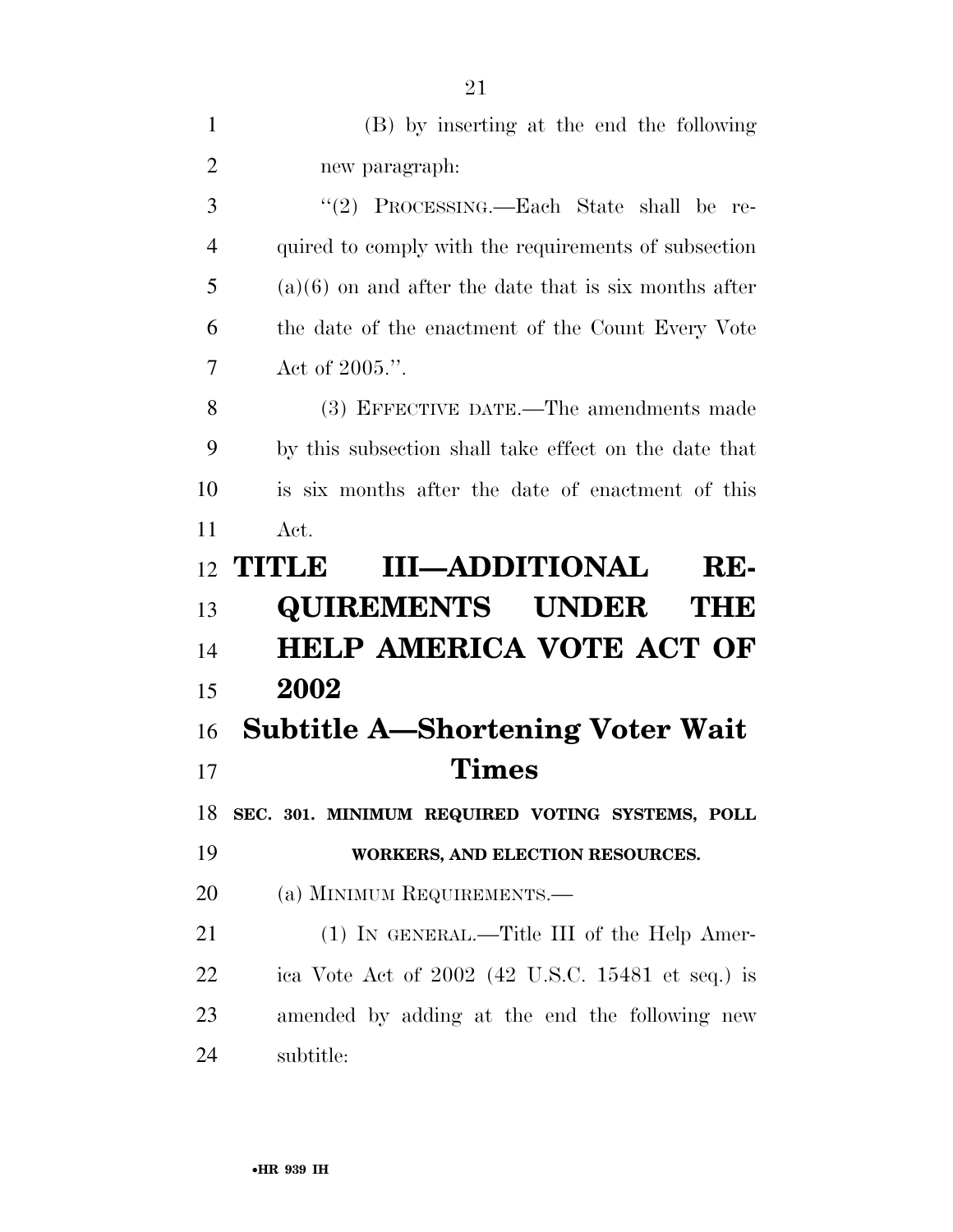# **''Subtitle C—Additional Requirements**

 **''SEC. 321. MINIMUM REQUIRED VOTING SYSTEMS AND POLL WORKERS.** 

 ''(a) IN GENERAL.—Each State shall provide for the minimum required number of voting systems, poll workers, and other election resources (including all other physical resources) for each voting site on the day of any Federal election and on any days during which such State allows early voting for a Federal election in accordance with the standards determined under section 299.

 ''(b) VOTING SITE.—For purposes of this section and section 299, the term 'voting site' means a polling loca- tion, except that in the case of any polling location which serves more than 1 precinct, such term shall mean a pre-cinct.

 ''(c) EFFECTIVE DATE.—Each State shall be re- quired to comply with the requirements of this section on and after October 1, 2006.''.

 (2) CONFORMING AMENDMENT.—Section 401 of the Help America Vote Act of 2002 (42 U.S.C. 15511) is amended by striking ''and 303'' and in-23 serting "303, and subtitle C".

(b) STANDARDS.—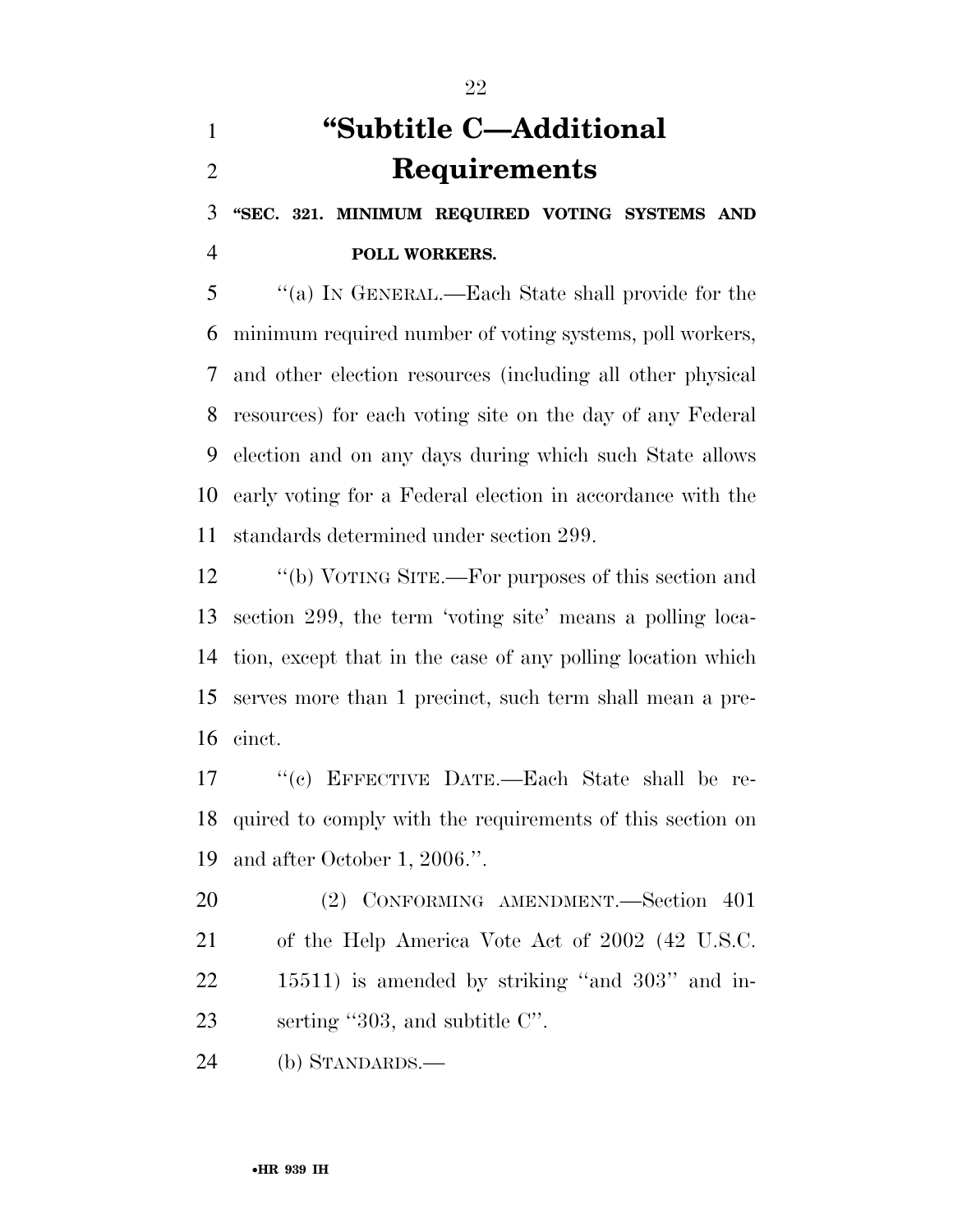(1) IN GENERAL.—Title II of the Help America Vote Act of 2002 (42 U.S.C. 15321 et seq.) is amended by adding at the end the following new subtitle:

# **''Subtitle E—Guidance and Standards**

 **''SEC. 299. STANDARDS FOR ESTABLISHING THE MINIMUM REQUIRED VOTING SYSTEMS AND POLL WORKERS.** 

10 "(a) IN GENERAL.—Not later than January 1, 2006, the Commission shall issue standards regarding the min- imum number of voting systems, poll workers, and other election resources (including all other physical resources) required under section 321 on the day of any Federal elec- tion and on any days during which early voting is allowed for a Federal election.

17 "(b) DISTRIBUTION.—

18 "(1) IN GENERAL.—The standards described in subsection (a) shall provide for a uniform and non- discriminatory distribution of such systems, workers, and other resources, and shall take into account, among other factors, the following with respect to any voting site:

- ''(A) The voting age population.
- ''(B) Voter turnout in past elections.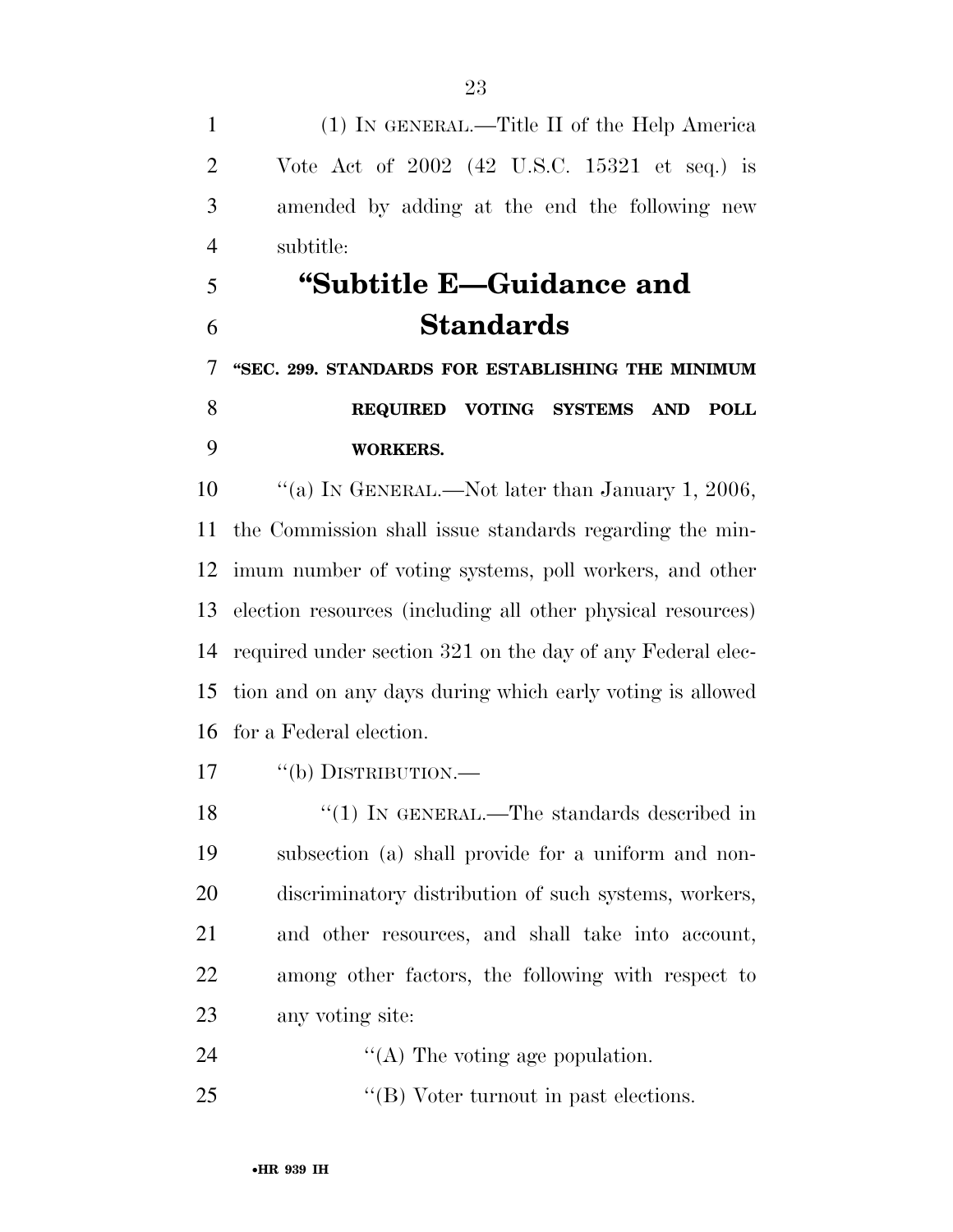| $\mathbf{1}$   | $\lq\lq$ (C) The number of voters registered.        |
|----------------|------------------------------------------------------|
| $\overline{2}$ | "(D) The number of voters who have reg-              |
| 3              | istered since the most recent Federal election.      |
| $\overline{4}$ | " $(E)$ Census data for the population served        |
| 5              | by such voting site.                                 |
| 6              | $\lq\lq(F)$ The educational levels and socio-eco-    |
| 7              | nomic factors of the population served by such       |
| 8              | voting site.                                         |
| 9              | $\lq\lq(G)$ The needs and numbers of disabled        |
| 10             | voters and voters with limited English pro-          |
| 11             | ficiency.                                            |
| 12             | "(H) The type of voting systems used.                |
| 13             | "(2) NO FACTOR DISPOSITIVE.—The standards            |
| 14             | shall provide that any distribution of such systems  |
| 15             | shall take into account the totality of all relevant |
| 16             | factors, and no single factor shall be dispositive   |
| 17             | under the standards.                                 |
| 18             | $(3)$ PURPOSE.—To the extent possible, the           |
| 19             | standards shall provide for a distribution of voting |
| 20             | systems, poll workers, and other election resources  |
| 21             | with the goals of-                                   |
| 22             | "(A) ensuring an equal waiting time for all          |
| 23             | voters in the State; and                             |
| 24             | $\lq\lq (B)$ preventing a waiting time of over 1     |
| 25             | hour at any polling place.                           |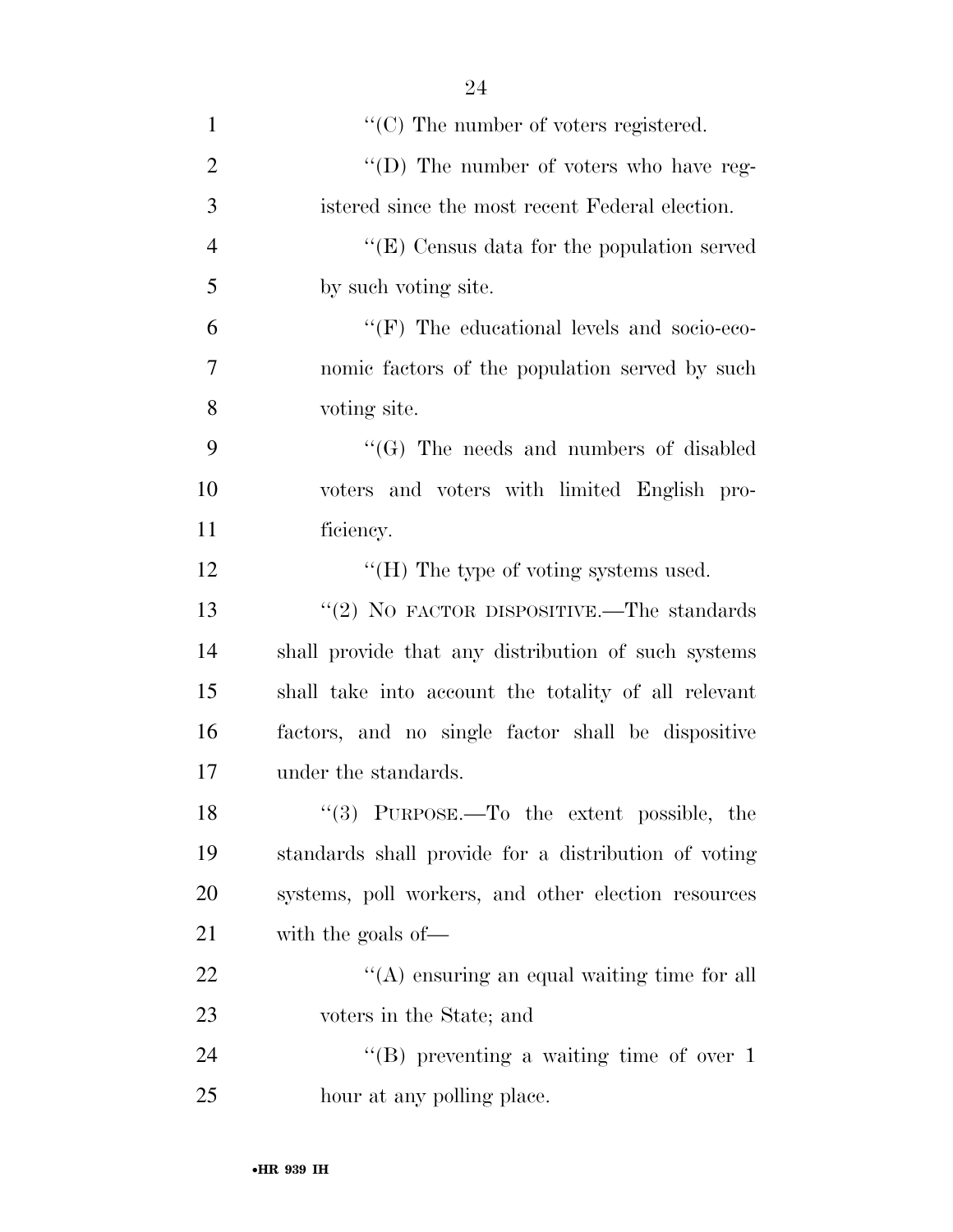''(c) DEVIATION.—The standards described in sub- section (a) shall permit States, upon giving reasonable public notice, to deviate from any allocation requirements in the case of unforseen circumstances such as a natural disaster or terrorist attack.''. (2) CONFORMING AMENDMENT.—Section 202 of the Help America Vote Act of 2002 (42 U.S.C. 15322) is amended by redesignating paragraphs (5) and (6) as paragraphs (6) and (7), respectively, and by inserting after paragraph (4) the following new paragraph: 12 ''(4) carrying out the duties described under subtitle E;''. **SEC. 302. REQUIREMENTS FOR JURISDICTIONS WITH SUB- STANTIAL VOTER WAIT TIMES.**  (a) IN GENERAL.—The Help America Vote Act of 2002 (42 U.S.C. 15301 et seq.) is amended by adding at the end the following new title: **''TITLE X—REMEDIAL PLANS FOR STATES WITH EXCESSIVE** 

### **VOTER WAIT TIMES**

**''SEC. 1001. REMEDIAL PLANS FOR STATES WITH EXCES-**

### **SIVE VOTER WAIT TIMES.**

 ''(a) IN GENERAL.—Each jurisdiction for which the Election Assistance Commission determines that a sub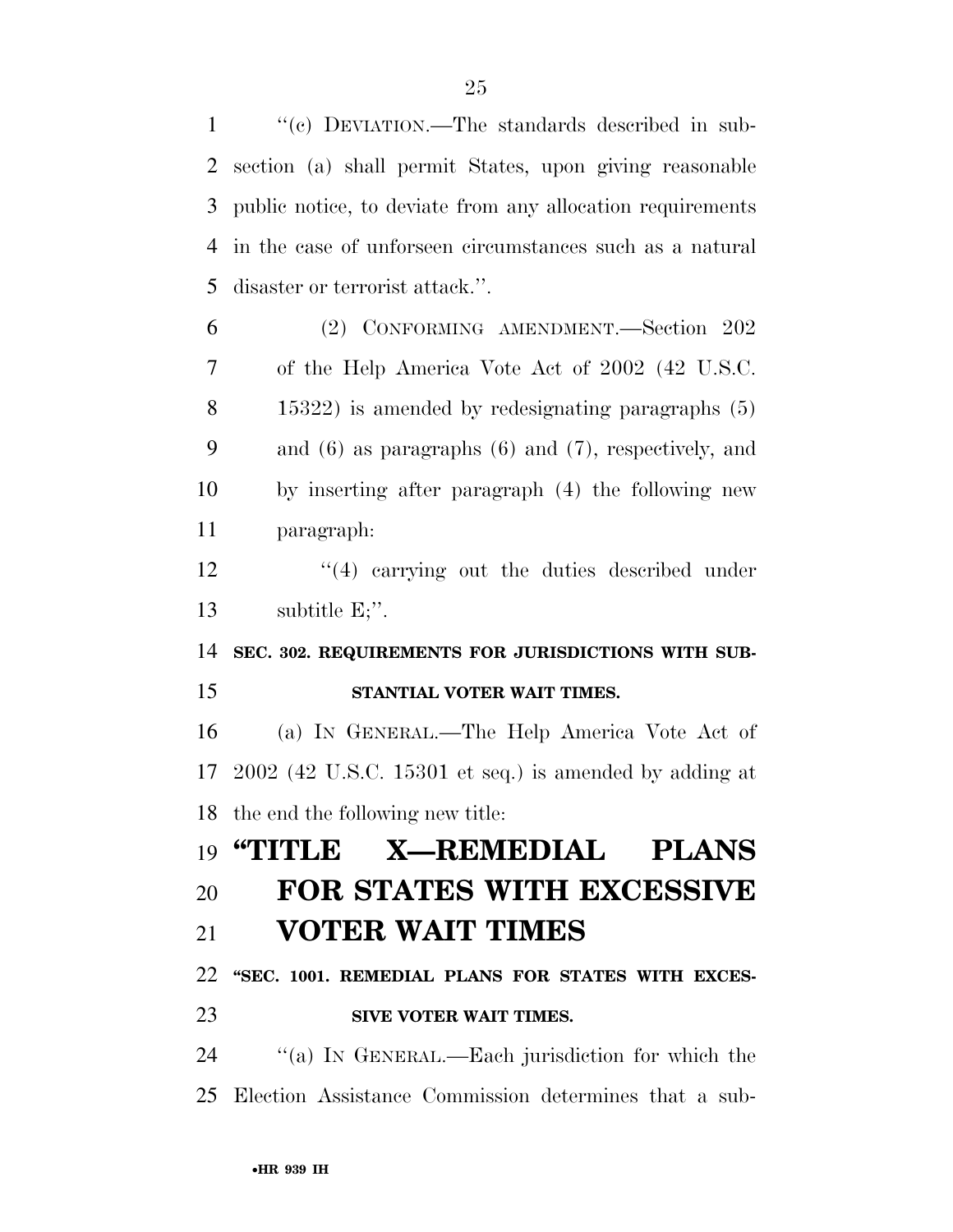stantial number of voters waited more than 90 minutes to cast a vote in the election on November 2, 2004, shall comply with a State remedial plan established under this section.

 ''(b) STATE REMEDIAL PLANS.—For each State or jurisdiction which is required to comply with this section, the Election Assistance Commission shall establish a State remedial plan to minimize the waiting times of voters.

 ''(c) JURISDICTION.—For purposes of this section, the term 'jurisdiction' has the same meaning as the term 'registrar's jurisdiction' under section 8 of the National Voter Registration Act of 1993.''.

 (b) EFFECTIVE DATE.—The amendment made by this section shall take effect on the date of the enactment of this Act.

# **Subtitle B—No-excuse Absentee Voting**

### **SEC. 311. NO-EXCUSE ABSENTEE VOTING.**

 Subtitle C of title III of the Help America Vote Act of 2002, as added by this Act, is amended by adding at the end the following new section:

### **''SEC. 322. NO-EXCUSE ABSENTEE VOTING.**

23 "(a) IN GENERAL.—Each State and jurisdiction shall permit any person who is otherwise qualified to vote in an election for Federal office to vote in such election in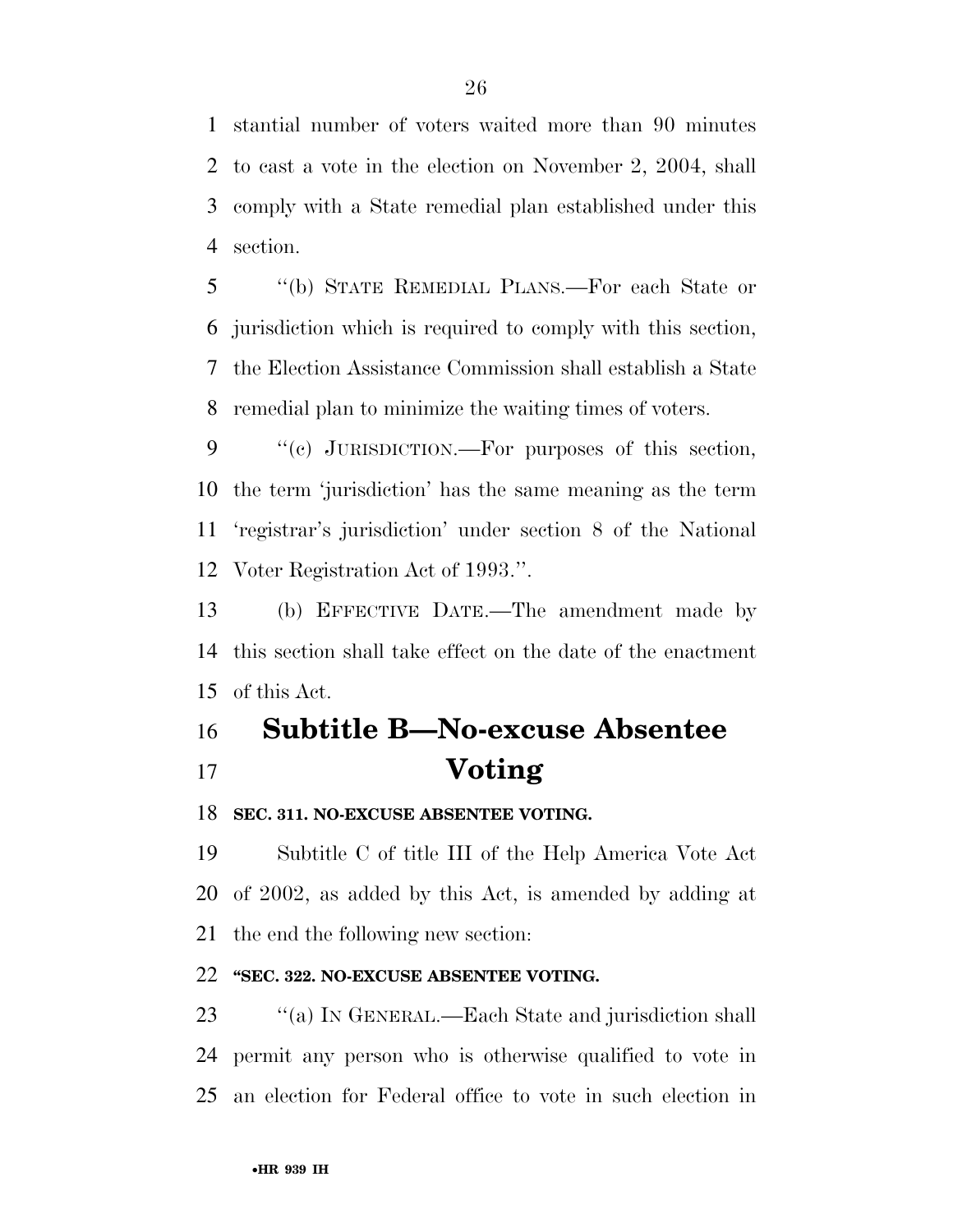a manner other than in person without regard to any re-strictions on absentee voting under State law.

''(b) SUBMISSION AND PROCESSING.—

4 "(1) In GENERAL.—Any ballot cast under sub- section (a) shall be submitted and processed in the manner provided for absentee ballots under State law.

8 "(2) DEADLINE.—Any ballot cast under sub- section (a) shall be counted if postmarked or signed before the close of the polls on election day and re- ceived by the appropriate State election official on or before the date which is 10 days after the date of the election or the date provided for the receipt of absentee ballots under State law, whichever is later. ''(c) EFFECTIVE DATE.—Each State and jurisdiction shall be required to comply with the requirements of this section on and after October 1, 2006.''.

### **Subtitle C—Collection and**

### **Dissemination of Election Data**

### **SEC. 321. DATA COLLECTION.**

 Subtitle C o f title III of the Help America Vote Act of 2002, as added and amended by this Act, is amended adding at the end the following new section: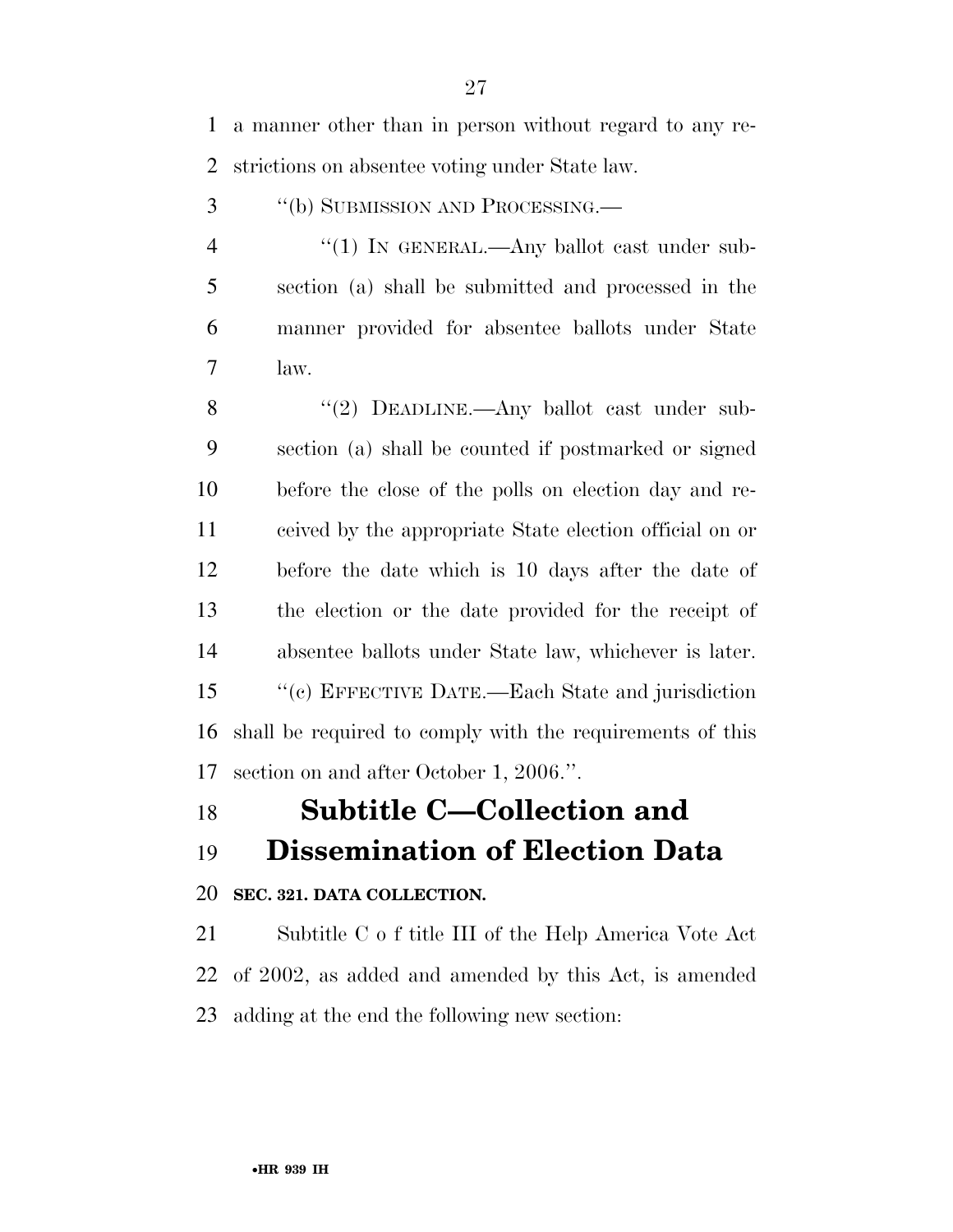## **''SEC. 323. PUBLIC REPORTS ON FEDERAL ELECTIONS.**

2 "(a) In GENERAL.—Not later than 6 months after a Federal election, each State and jurisdiction shall pub- licly report information on such election, including the fol-lowing information with respect to the election:

 "(1) The total number of individuals of voting age population.

8 "(2) The total number of individuals registered to vote.

10  $\frac{10}{2}$  The total number of registered voters who voted.

12 ''(4) The number of absentee and overseas bal- lots requested, including the numbers of such ballots requested by military personnel and citizens living overseas.

16  $\frac{16}{5}$  The number of absentee and overseas bal- lots cast, including the numbers of such ballots cast by military personnel and citizens living overseas.

19 ''(6) The total number of absentee and overseas ballots counted, including the number of such ballots which were cast by military personnel and citizens 22 living overseas that were counted.

23  $\frac{1}{2}$  The total number of absentee and overseas ballots rejected, including the numbers of such bal-lots which were cast by military personnel and citi-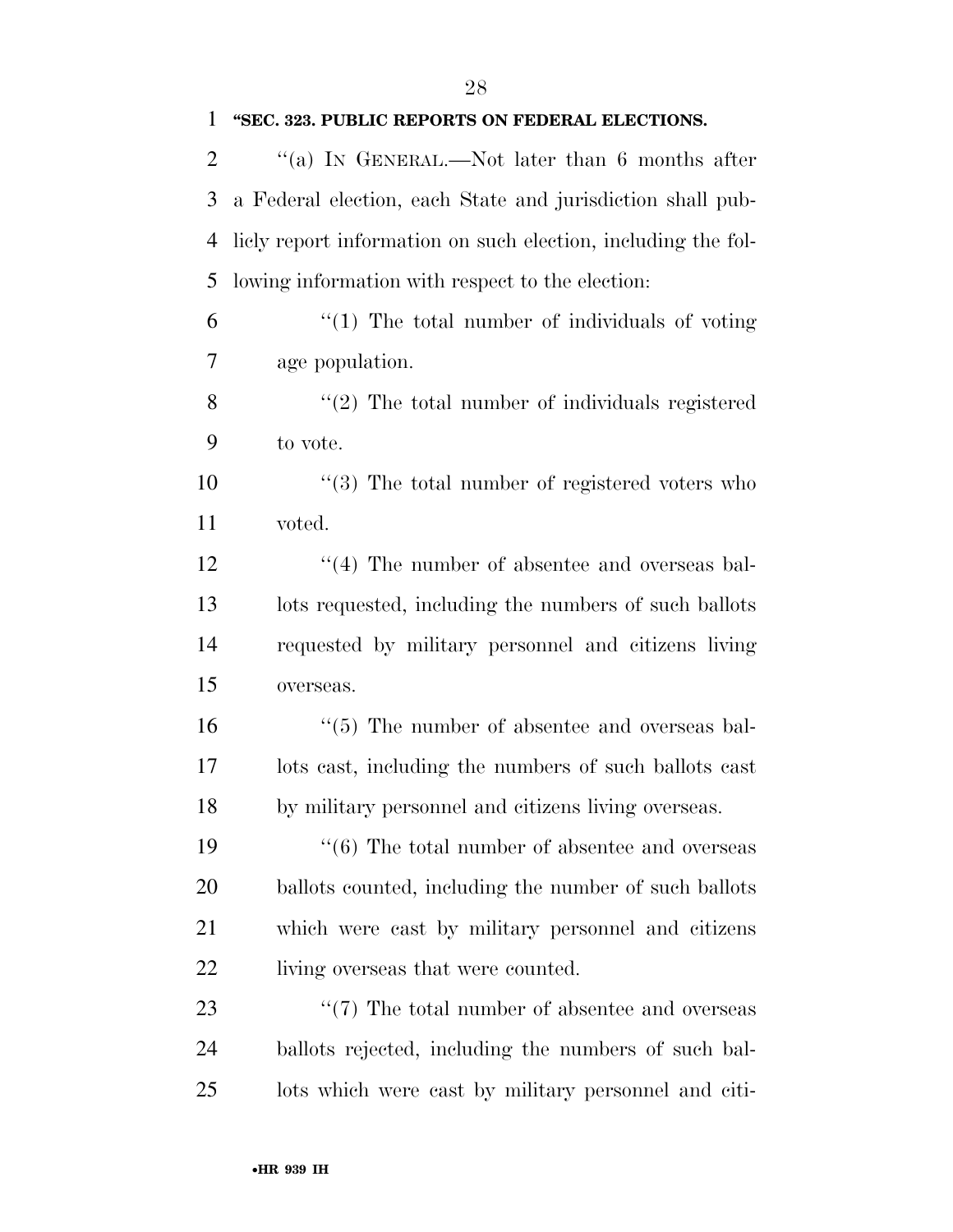| $\mathbf{1}$   | zens living overseas that were rejected, and the rea-   |
|----------------|---------------------------------------------------------|
| $\overline{2}$ | sons for any such rejections.                           |
| 3              | $\cdot$ (8) The number of votes cast in early voting    |
| $\overline{4}$ | at the polls before the day of the election.            |
| 5              | $\lq(9)$ The number of provisional ballots cast.        |
| 6              | $\lq(10)$ The number of provisional ballots count-      |
| 7              | ed.                                                     |
| 8              | $"(11)$ The number of provisional ballots re-           |
| 9              | jected and the reasons any provisional ballots were     |
| 10             | rejected.                                               |
| 11             | $\lq(12)$ The number of voting sites (within the        |
| 12             | meaning of section $321(b)$ ) in the State or jurisdic- |
| 13             | tion.                                                   |
| 14             | $\lq(13)$ The number of voting machines in each         |
| 15             | such voting site on election day and the type of each   |
| 16             | voting machine.                                         |
| 17             | $\cdot$ (14) The total number of voting machines        |
| 18             | available in the State or jurisdiction for distribution |
| 19             | to each such voting site.                               |
| 20             | $\cdot$ (15) The total number of voting machines ac-    |
| 21             | tually distributed to such voting sites (including vot- |
| 22             | ing machines distributed as replacement voting ma-      |
| 23             | chines on the day of the election).                     |
| 24             | $\cdot$ (16) The total number of voting machines of     |
| 25             | any type, whether electronic or manual, that mal-       |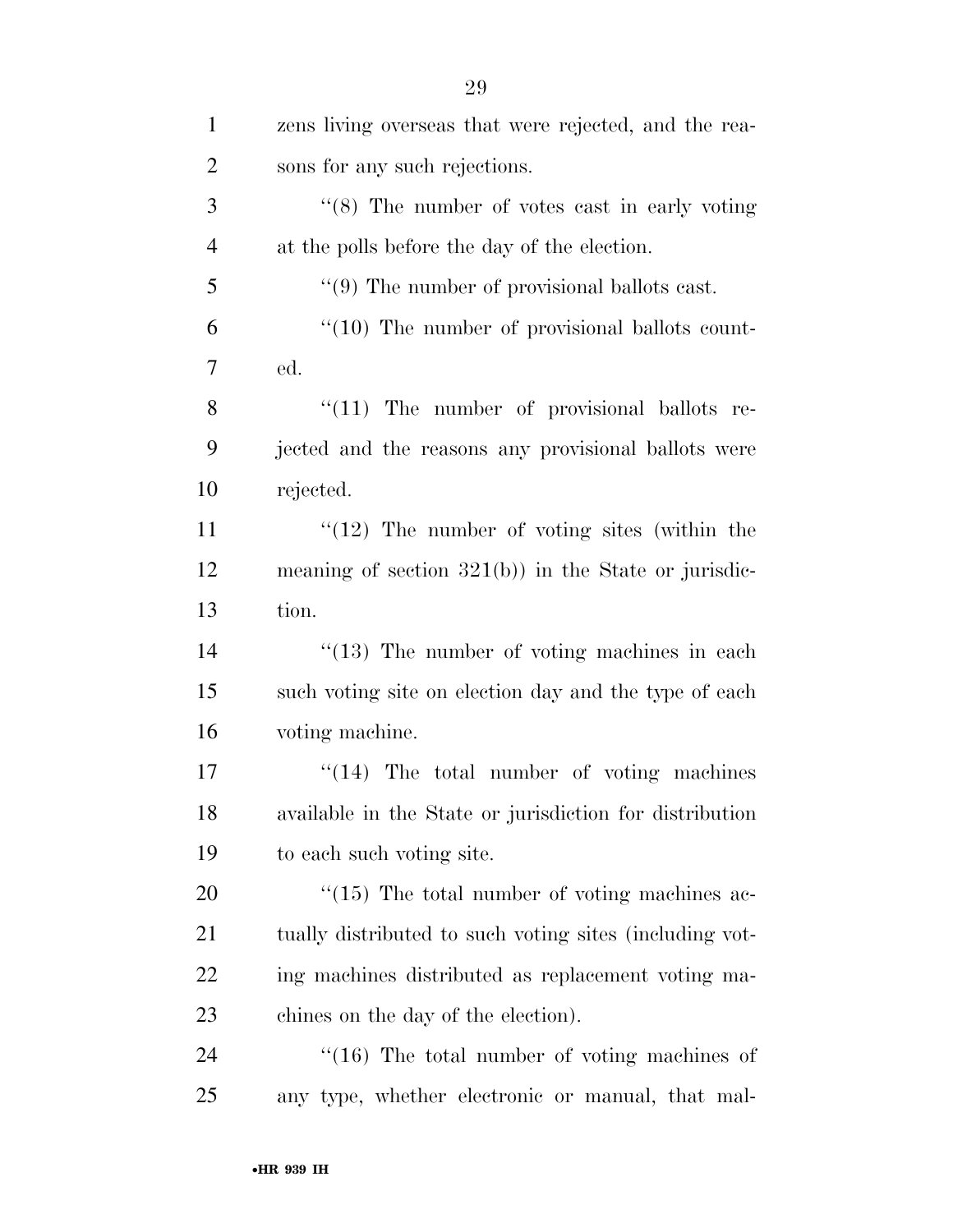| $\mathbf{1}$   | functioned on the day of the election and the reason       |
|----------------|------------------------------------------------------------|
| $\overline{2}$ | for any malfunction.                                       |
| 3              | $\lq(17)$ The total number of voting machines that         |
| $\overline{4}$ | were replaced on the day of the election.                  |
| 5              | "(b) REPORT BY EAC.—The Commission shall col-              |
| 6              | lect the information published under subsection (a) and    |
| 7              | shall report to Congress not later than 9 months after any |
| 8              | Federal election the following:                            |
| 9              | $\lq(1)$ The funding and expenditures of each              |
| 10             | State under the provisions of this Act.                    |
| 11             | $\cdot\cdot(2)$ The voter turnout in the election.         |
| 12             | $(3)$ The number of registered voters and the              |
| 13             | number of individuals eligible to register who are not     |
| 14             | registered.                                                |
| 15             | $\cdot$ (4) The number of voters who have registered       |
| 16             | to vote in a Federal election since the most recent        |
| 17             | such election.                                             |
| 18             | $\lq(5)$ The extent to which voter registration in-        |
| 19             | formation has been shared among government agen-           |
| 20             | cies (including any progress on implementing state-        |
| 21             | wide voter registration databases under<br>section         |
| 22             | $303(a)$ ).                                                |
| 23             | $\cdot\cdot$ (6) The extent to which accurate voter infor- |
| 24             | mation has been maintained over time.                      |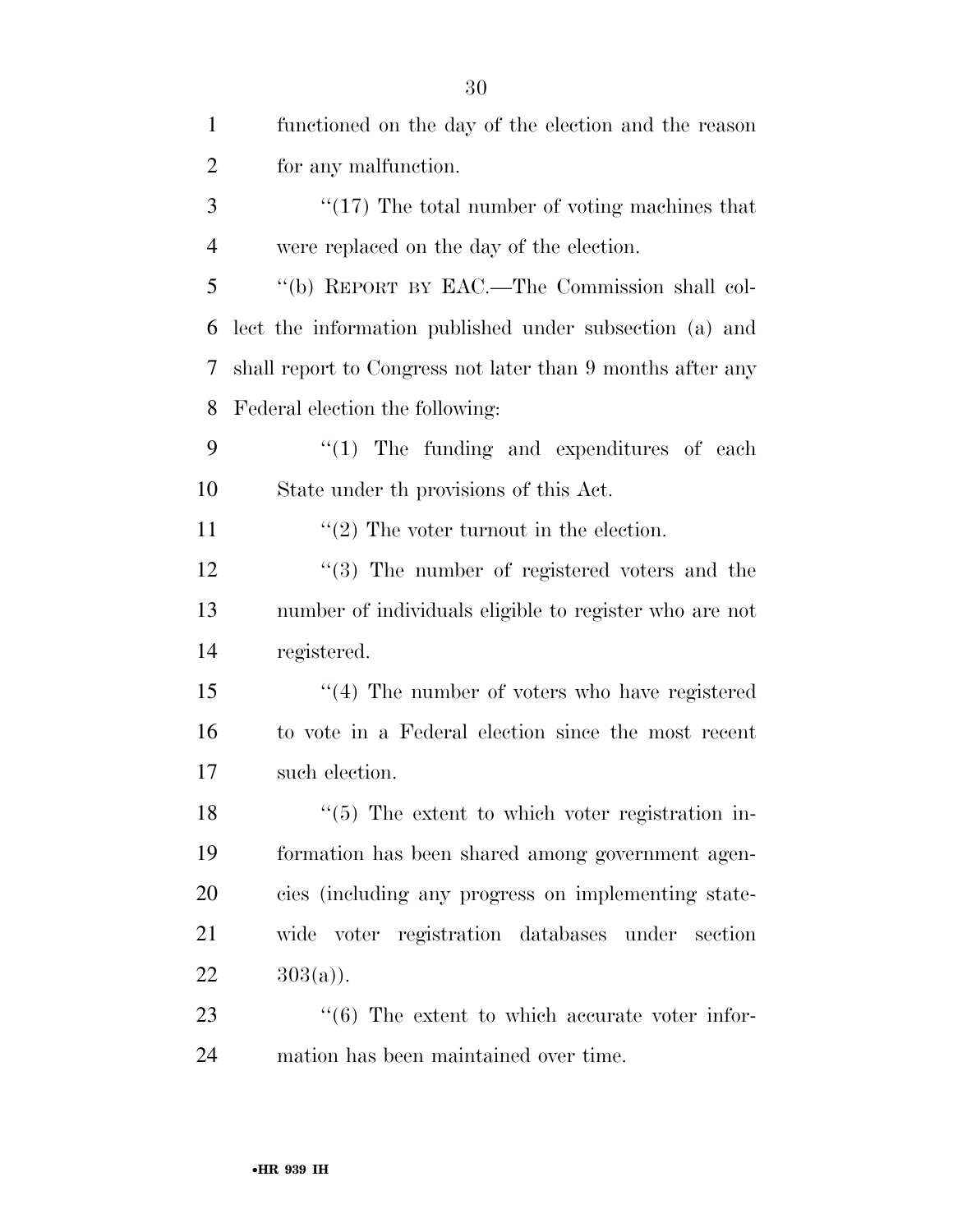| $\mathbf{1}$   | $\lq(7)$ The number and types of new voting sys-          |
|----------------|-----------------------------------------------------------|
| $\overline{2}$ | tems purchased by States and jurisdictions.               |
| 3              | $\cdot$ (8) The amount of time individuals waited to      |
| $\overline{4}$ | vote.                                                     |
| 5              | "(9) The number of early votes, provisional               |
| 6              | votes, absentee ballots, and overseas ballots distrib-    |
| $\overline{7}$ | uted, cast, and counted.                                  |
| 8              | $\cdot$ (10) The amount of training that poll workers     |
| 9              | received.                                                 |
| 10             | $\lq(11)$ The number of poll workers.                     |
| 11             | $\lq(12)$ The number of polling locations and pre-        |
| 12             | cincts.                                                   |
| 13             | $\degree$ (13) The ratio of the number voting machines    |
| 14             | to the number registered voters.                          |
| 15             | $"(14)$ any other information pertaining to elec-         |
| 16             | toral participation as the Commission deems appro-        |
| 17             | priate.                                                   |
| 18             | "(c) Each State and jurisdiction shall be required to     |
| 19             | comply with the requirements of this section on and after |
| 20             | November 1, 2006.".                                       |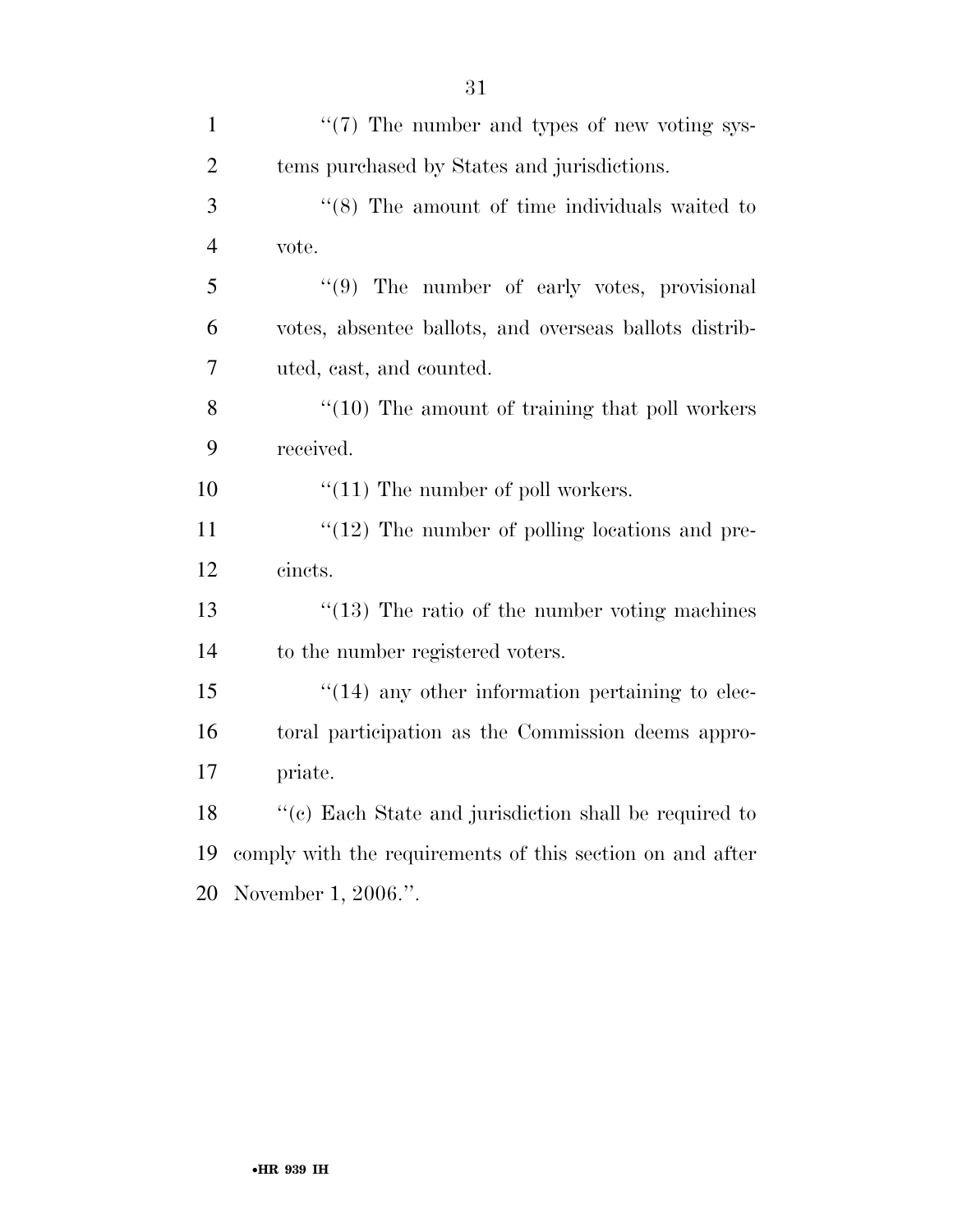# **Subtitle D—Ensuring Well Run Elections**

#### **SEC. 331. TRAINING OF ELECTION OFFICIALS.**

 Subtitle C of title III of the Help America Vote Act of 2002, as added and amended by this Act, is amended by adding at the end the following new section:

#### **''SEC. 324. TRAINING OF ELECTION OFFICIALS.**

8 "(a) IN GENERAL.—Each State and jurisdiction shall require that each person who works in a polling place dur- ing an election for Federal office receives adequate train-ing not earlier than 3 months before the election.

 ''(b) TRAINING.—The training required under sub-section (a) shall, at a minimum, include—

14  $\frac{1}{2}$  (1) hands-on training on all voting systems used in the election;

 ''(2) training on accommodating individuals with disabilities, individuals who are of limited English proficiency, and individuals who are illit-erate;

20  $\frac{1}{20}$   $\frac{1}{3}$  training on requirements for the identifica-21 tion of voters;

22  $\frac{1}{4}$  training on the appropriate use of provi- sional ballots and the process for casting such bal-lots;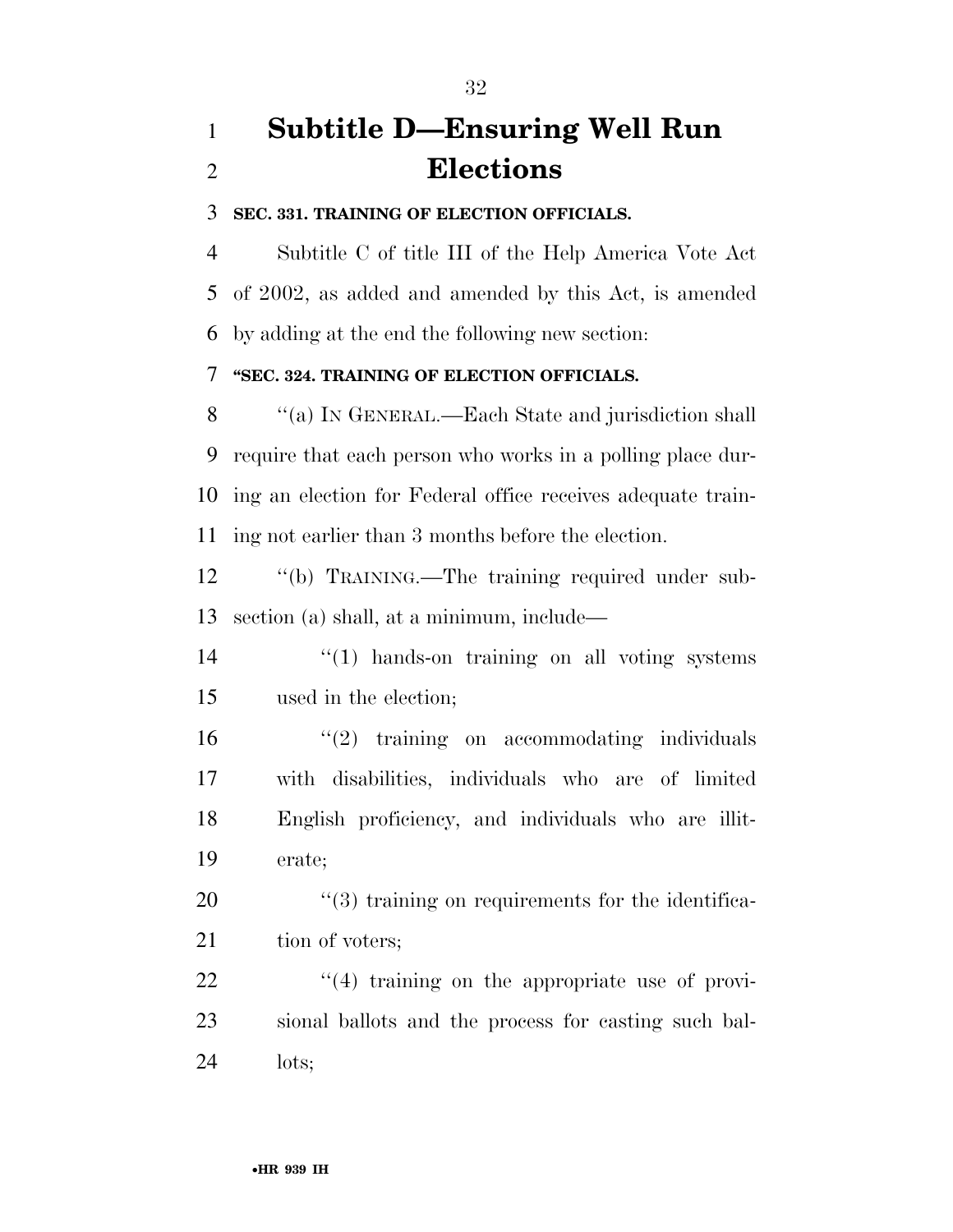| $\mathbf{1}$   | $\lq(5)$ training on registering voters on the day              |
|----------------|-----------------------------------------------------------------|
| $\overline{2}$ | of the election;                                                |
| 3              | $\cdot\cdot\cdot(6)$ training on which individuals have the au- |
| 4              | thority to challenge voter eligibility and the process          |
| 5              | for any such challenges; and                                    |
| 6              | $\lq(7)$ training on security procedures.                       |
| 7              | "(c) EFFECTIVE DATE.—Each State and jurisdiction                |
| 8              | shall be required to comply with the requirements of this       |
| 9              | section on and after August 1, 2006.".                          |
| 10             | SEC. 332. IMPARTIAL ADMINISTRATION OF ELECTIONS.                |
| 11             | Subtitle C of title III of the Help America Vote Act            |
| 12             | of 2002, as added and amended by this Act, is amended           |
| 13             | by adding at the end the following new section:                 |
| 14             | "SEC. 325. ELECTION ADMINISTRATION REQUIREMENTS.                |
| 15             | "(a) PUBLICATION OF STATE ELECTION LAWS.—                       |
| 16             | "(1) IN GENERAL.—Each State shall be re-                        |
| 17             | quired to publish all State laws, regulations, proce-           |
| 18             | dures, and practices relating to Federal elections on           |
| 19             | January 1 of each year in which there is a regularly            |
| 20             | scheduled election for a Federal office.                        |
| 21             | "(2) MAINTENANCE OF LAWS ON THE INTER-                          |
| 22             | NET.—Each State shall be required to maintain an                |
| 23             | updated version of all material published under                 |
| 24             | paragraph (1) on an easily accessible public web site           |
| 25             | on the Internet.                                                |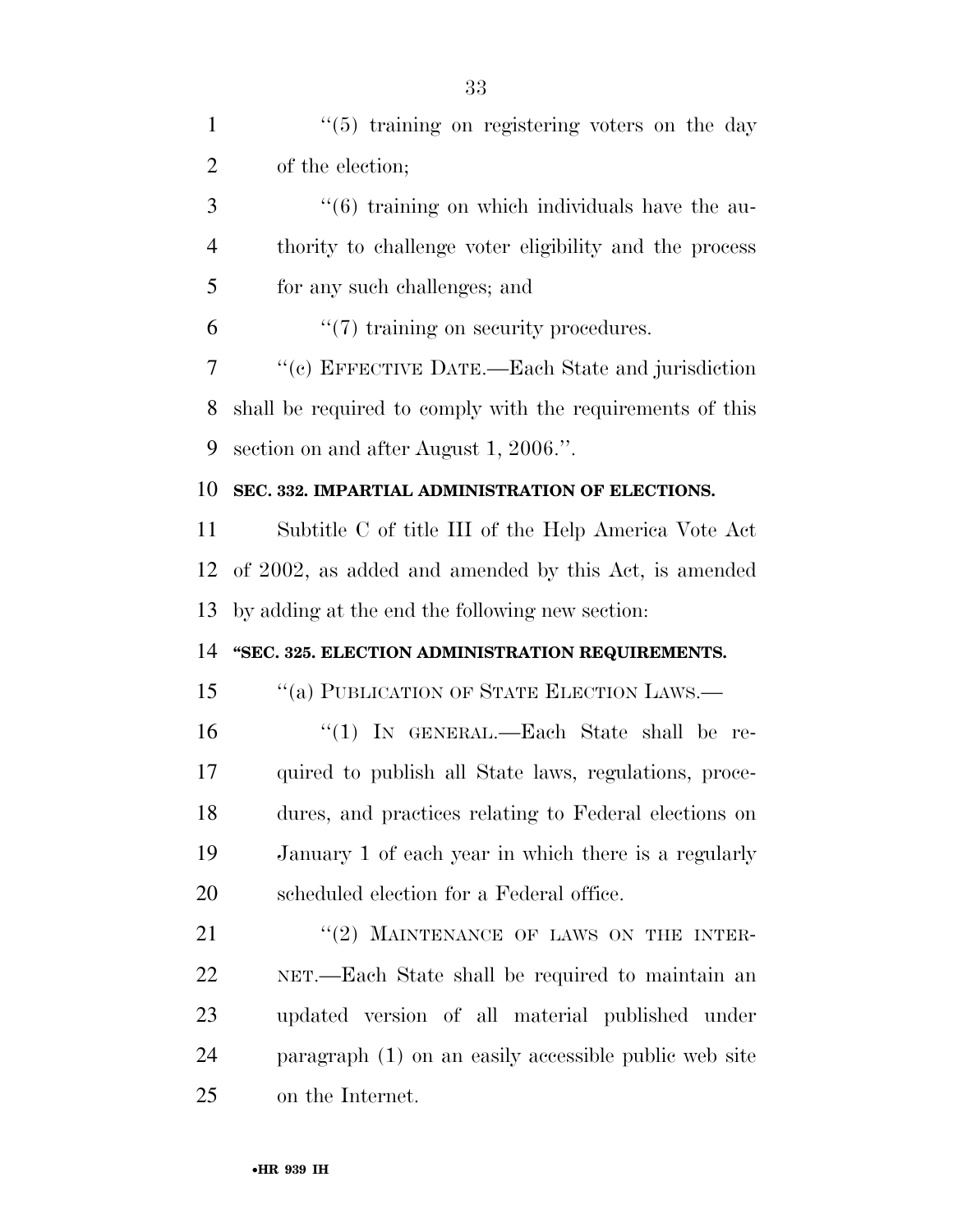''(b) NOTICE OF CHANGES IN STATE ELECTION LAWS.—Not later than 15 days prior to any Federal elec- tion, each State shall issue a public notice describing all changes in State law affecting voting in Federal elections and the administration of Federal elections since the most recent prior such election. If any State or local government makes any change affecting the administration of Federal elections within 15 days of a Federal election, the State or local government shall provide adequate public notice. 10 "(c) OBSERVERS.—

11 "(1) STANDARDS.—Each State shall issue non- discriminatory standards for granting access to non- partisan election observers. Such standards shall take into account the need to avoid disruption and crowding in polling places.

16 "(2) IN GENERAL.—Each State shall allow uni- form and nondiscriminatory access to any polling place for purposes of observing a Federal election to nonpartisan domestic observers (including voting rights and civil rights organizations) and inter- national observers in accordance with the standards published under paragraph (1).

23 "(3) NOTICE OF DENIAL OF OBSERVATION RE- QUEST.—Each State shall issue a public notice with respect to any denial of a request by any observer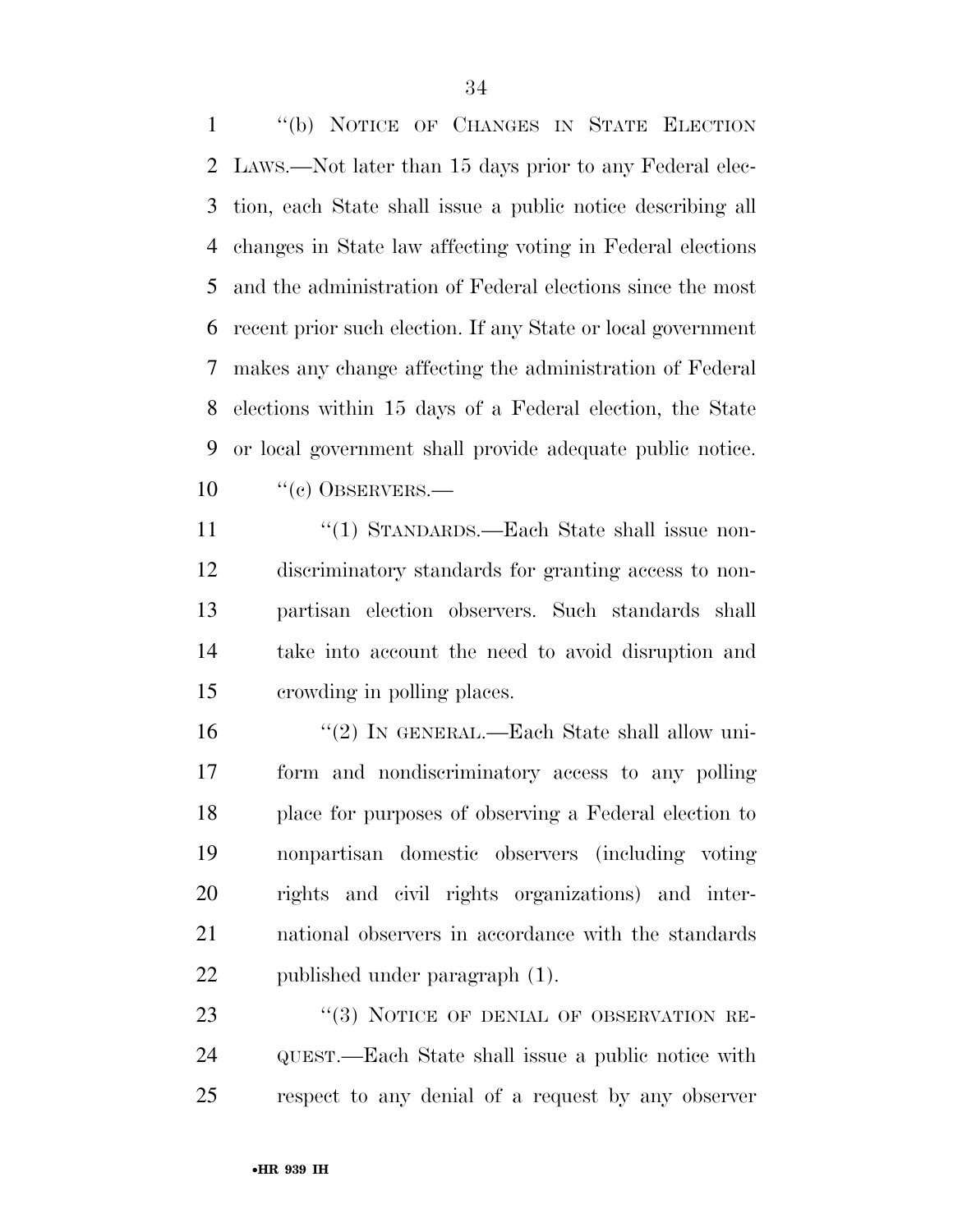described in paragraph (2) for access to any polling place for purposes of observing a Federal election. Such notice shall be issued not later than 24 hours after such denial.

 ''(d) EFFECTIVE DATE.—Each State shall be re- quired to comply with the requirements of this section on and after October 1, 2006.''.

# **Subtitle E—Standards for Purging Voters**

### **SEC. 341. STANDARDS FOR PURGING VOTERS.**

 Subtitle C of title III of the Help America Vote Act of 2002, as added and amended by this Act, is amended by adding at the end the following new section:

### **''SEC. 326. REMOVAL FROM VOTER REGISTRATION LIST.**

15 "(a) PUBLIC NOTICE.—Not later than 45 days before any Federal election, each State shall provide public notice of—

18 ''(1) all names which have been removed from the voter registration list of such State under section 303 since the later of the most recent election for Federal office or the day of the most recent previous public notice provided under this section; and

23  $\frac{1}{2}$  the criteria, processes, and procedures used to determine which names were removed.

25 "(b) NOTICE TO INDIVIDUAL VOTERS.—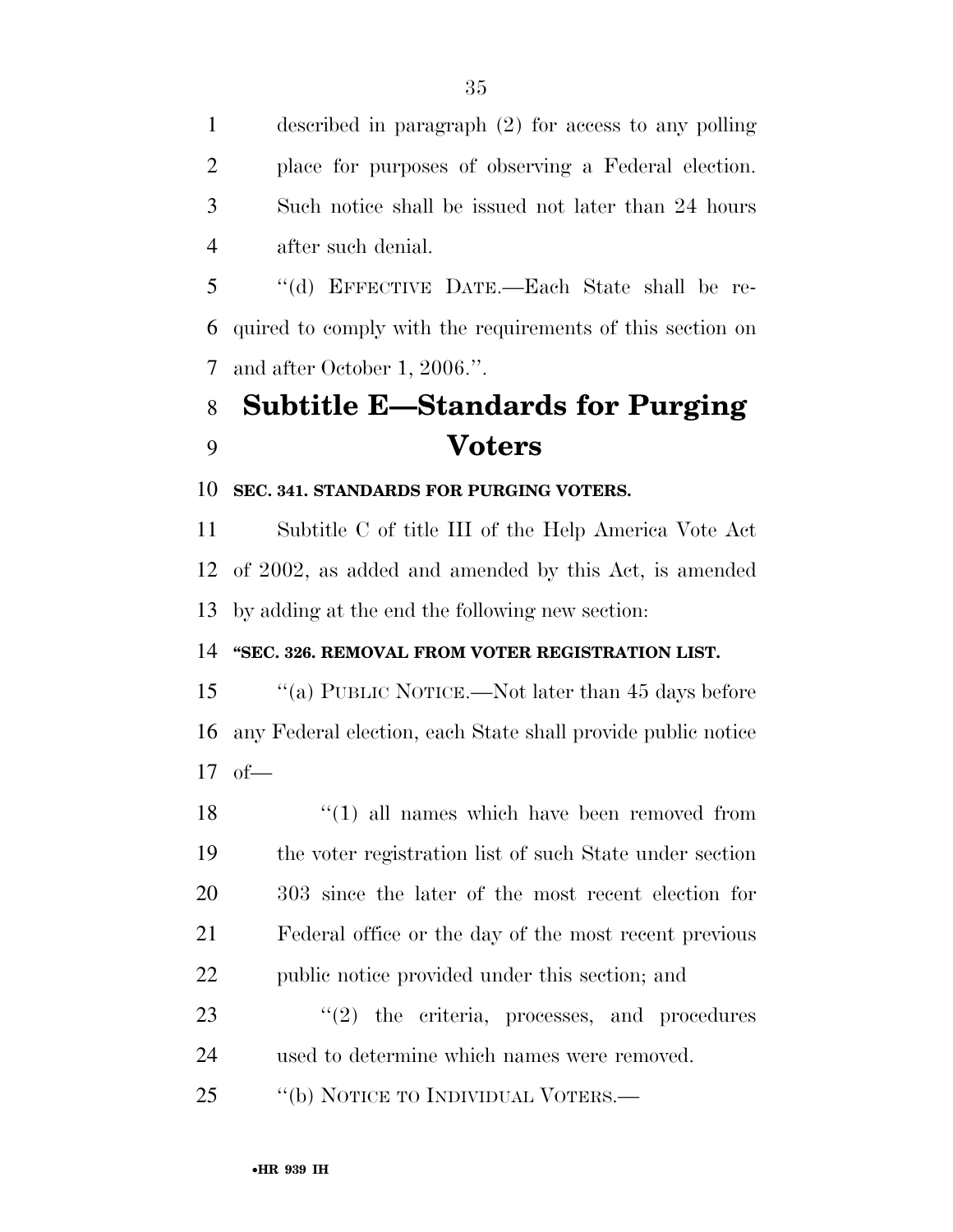| $\mathbf{1}$   | "(1) IN GENERAL.—No individual shall be re-                  |
|----------------|--------------------------------------------------------------|
| $\overline{2}$ | moved from the voter registration list under section         |
| 3              | 303 unless such individual is first provided with a          |
| $\overline{4}$ | notice which meets the requirements of paragraph             |
| 5              | (2).                                                         |
| 6              | "(2) REQUIREMENTS OF NOTICE.—The notice                      |
| 7              | required under paragraph (1) shall be—                       |
| 8              | "(A) provided to each voter in a uniform                     |
| 9              | and nondiscriminatory manner;                                |
| 10             | $\lq\lq$ consistent with the requirements of                 |
| 11             | the National Voter Registration Act of 1993                  |
| 12             | $(42 \text{ U.S.C. } 1973 \text{gg et seq.});$ and           |
| 13             | $\lq\lq$ (C) in the form and manner prescribed by            |
| 14             | the Election Assistance Commission.                          |
| 15             | "(c) PRIVACY.—No State or jurisdiction may disclose          |
| 16             | the reason for the removal of any voter from the voter       |
| 17             | registration list unless ordered to do so by a court of com- |
|                | 18 petent jurisdiction.                                      |
| 19             | "(d) EFFECTIVE DATE.—Each State shall be re-                 |
| <b>20</b>      | quired to comply with the requirements of this section on    |
| 21             | and after September 1, 2006.".                               |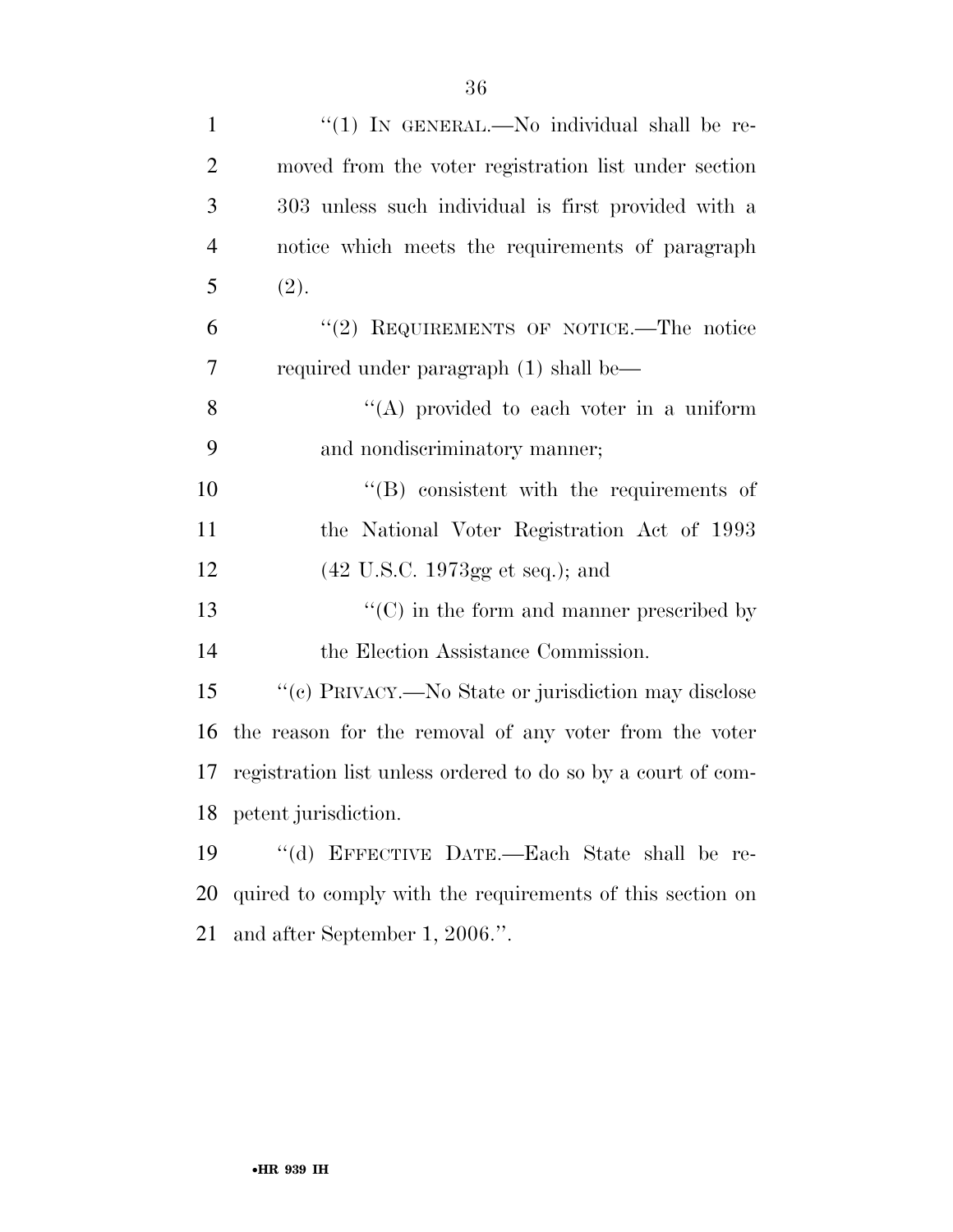## **Subtitle F—Election Day Registration and Early Voting**

#### **SEC. 351. ELECTION DAY REGISTRATION.**

 (a) REQUIREMENT.—Subtitle C of title III of the Help America Vote Act of 2002, as added and amended by this Act, is amended by adding at the end the following new section:

#### **''SEC. 327. ELECTION DAY REGISTRATION.**

"(a) In GENERAL.—

 ''(1) REGISTRATION.—Notwithstanding section 8(a)(1)(D) of the National Voter Registration Act of 1993 (42 U.S.C. 1973gg–6), each State shall permit any individual on the day of a Federal election—

 $\langle A \rangle$  to register to vote in such election at the polling place using the form established by the Election Assistance Commission pursuant to section 299A; and

18 ''(B) to cast a vote in such election and have that vote counted in the same manner as a vote cast by an eligible voter who properly registered during the regular registration pe-riod.

23 "(2) EXCEPTION.—The requirements under paragraph (1) shall not apply to a State in which, under a State law in effect continuously on and after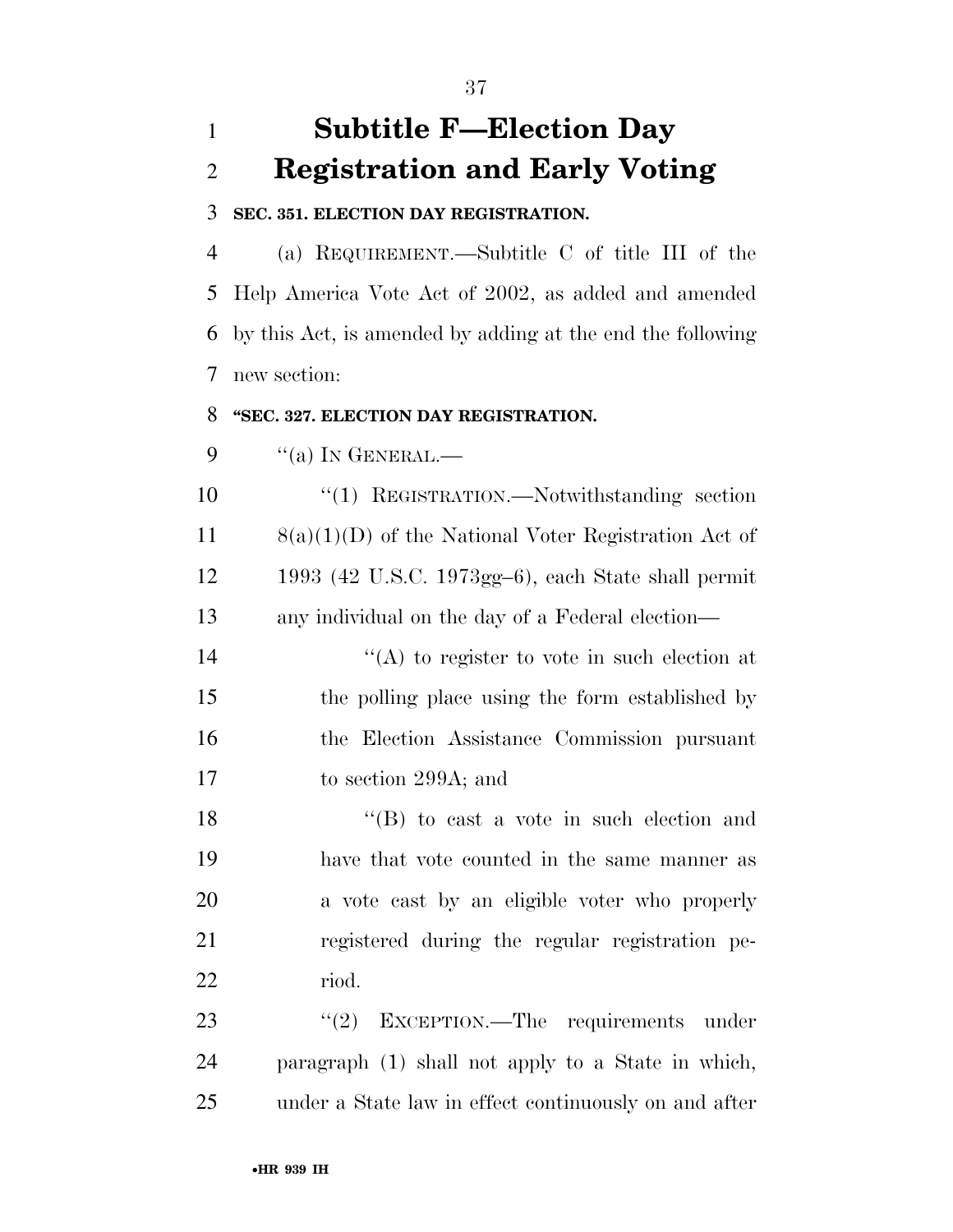the date of the enactment of this Act, there is no voter registration requirement for individuals in the State with respect to elections for Federal office.

 ''(b) EFFECTIVE DATE.—Each State shall be re- quired to comply with the requirements of subsection (a) on and after October 1, 2006.''.

 (b) ELECTION DAY REGISTRATION FORM.—Subtitle E of title II of the Help America Vote Act of 2002, as added by this Act, is amended by adding at the end the following new section:

#### **''SEC. 299A. ELECTION DAY REGISTRATION FORM.**

 ''The Commission shall develop an election day reg-istration form for elections for Federal office.''.

#### **SEC. 352. EARLY VOTING.**

 (a) REQUIREMENTS.—Subtitle C of title III of the Help America Vote Act of 2002, as added and amended by this Act, is amended by adding at the end the following new section:

#### **''SEC. 328. EARLY VOTING.**

20 "(a) In GENERAL.—Each State shall allow individ- uals to vote in an election for Federal office not less than 15 days prior to the day scheduled for such election in the same manner as voting is allowed on such day.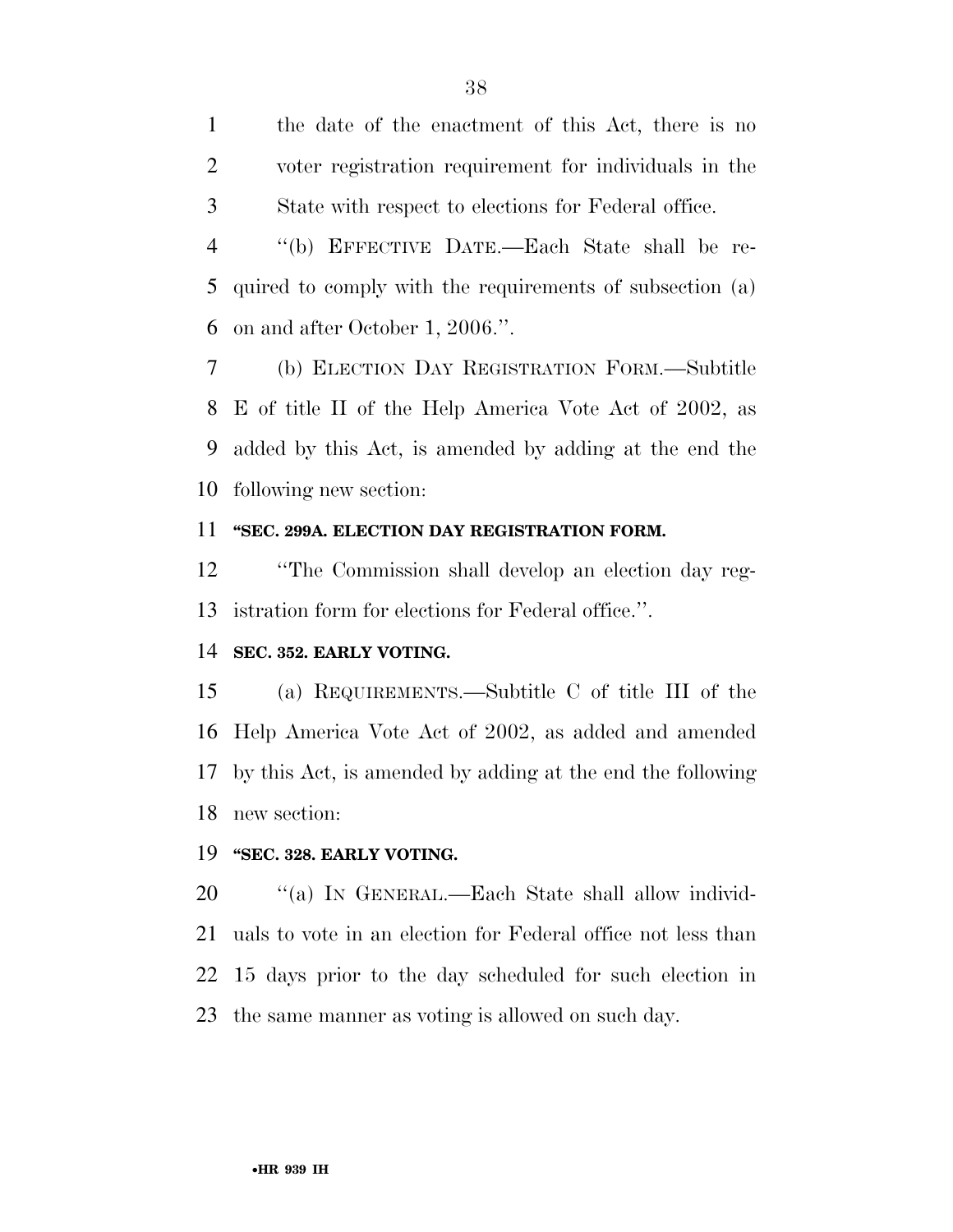''(b) MINIMUM EARLY VOTING REQUIREMENTS.— Each polling place which allows voting prior to the day of a Federal election pursuant to subsection (a) shall— 4 ''(1) allow such voting for no less than 4 hours on each day (other than Sunday); and  $(2)$  have minimum uniform hours each day for which such voting occurs. 8 "(c) APPLICATION OF ELECTION DAY REGISTRATION TO EARLY VOTING.—A State shall permit individuals to register to vote at each polling place which allows voting prior to the day of a Federal election pursuant to sub- section (a) in the same manner as the State is required to permit individuals to register to vote and vote on the day of the election under section 327.

 ''(d) EFFECTIVE DATE.—Each State shall be re- quired to comply with the requirements of this section on and after October 1, 2006.''.

 (b) STANDARDS FOR EARLY VOTING.—Subtitle E of the Help America Vote Act of 2002, as added and amend- ed by this Act, is amended by adding at the end the fol-lowing new section:

### **''SEC. 299B. STANDARDS FOR EARLY VOTING.**

23 "(a) In GENERAL.—The Commission shall issue standards for the administration of voting prior to the day scheduled for a Federal election. Such standards shall in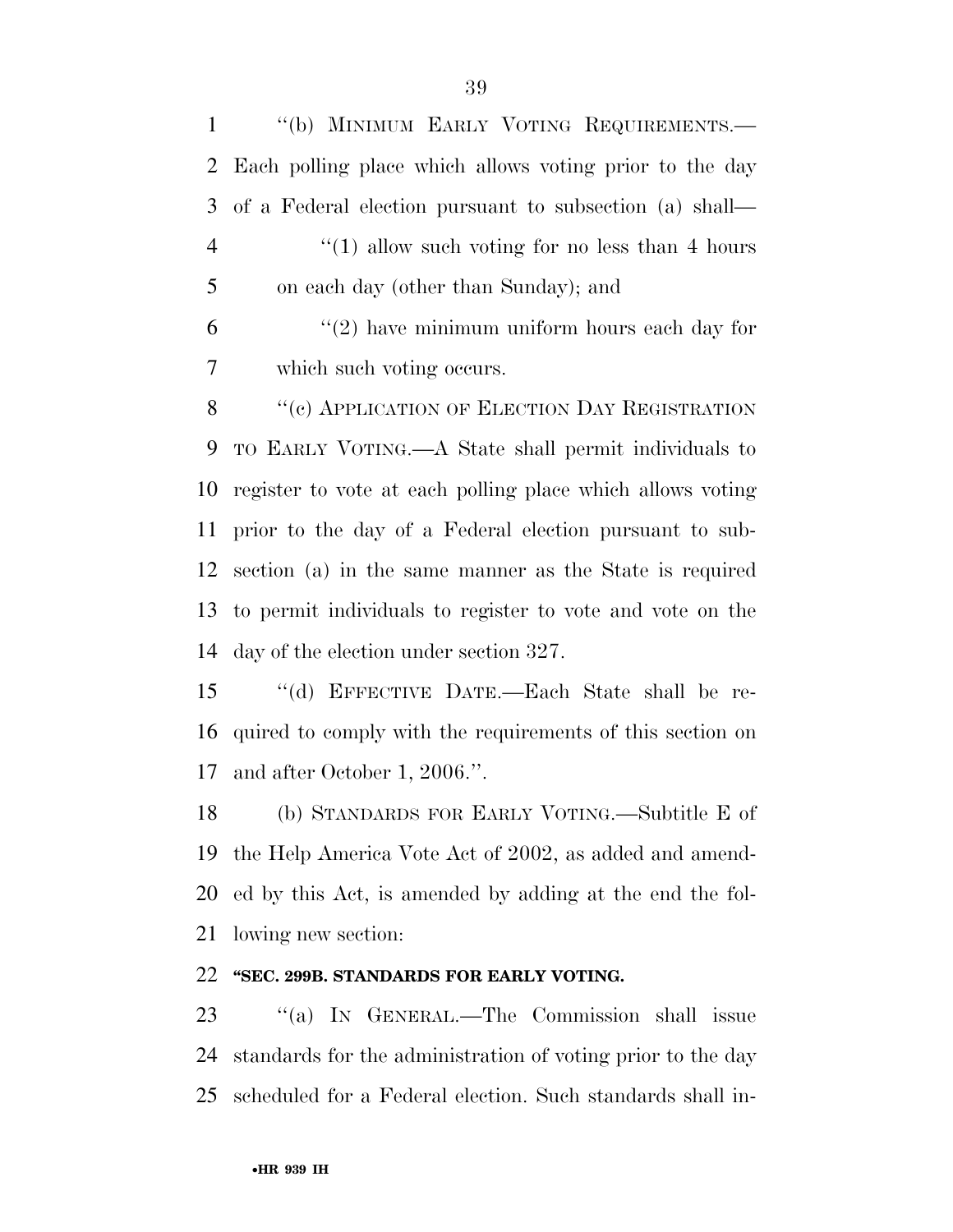clude the nondiscriminatory geographic placement of poll- ing places at which such voting occurs and the public list- ing of the date, time, and location of polling places no earlier than 10 days before the date on which such voting begins.

 ''(b) DEVIATION.—The standards described in sub- section (a) shall permit States, upon giving reasonable public notice, to deviate from any requirement in the case of unforeseen circumstances such as a natural disaster or a terrorist attack.''.

# **TITLE IV—VOTER REGISTRA-TION AND IDENTIFICATION**

### **SEC. 401. VOTER REGISTRATION.**

 (a) IN GENERAL.—Paragraph (4) of section 303(b) of the Help America Vote Act of 2002 (42 U.S.C.  $16 \quad 15483(b)(4)$  is amended by adding at the end the fol-lowing new subparagraph:

18 "'(C) EXCEPTION.—On and after the date of the enactment of this Act—

 $\frac{1}{1}$  in lieu of the questions and state- ments required under subparagraph (A), such mail voter registration form shall in- clude an affidavit to be signed by the reg- istrant attesting both to citizenship and age; and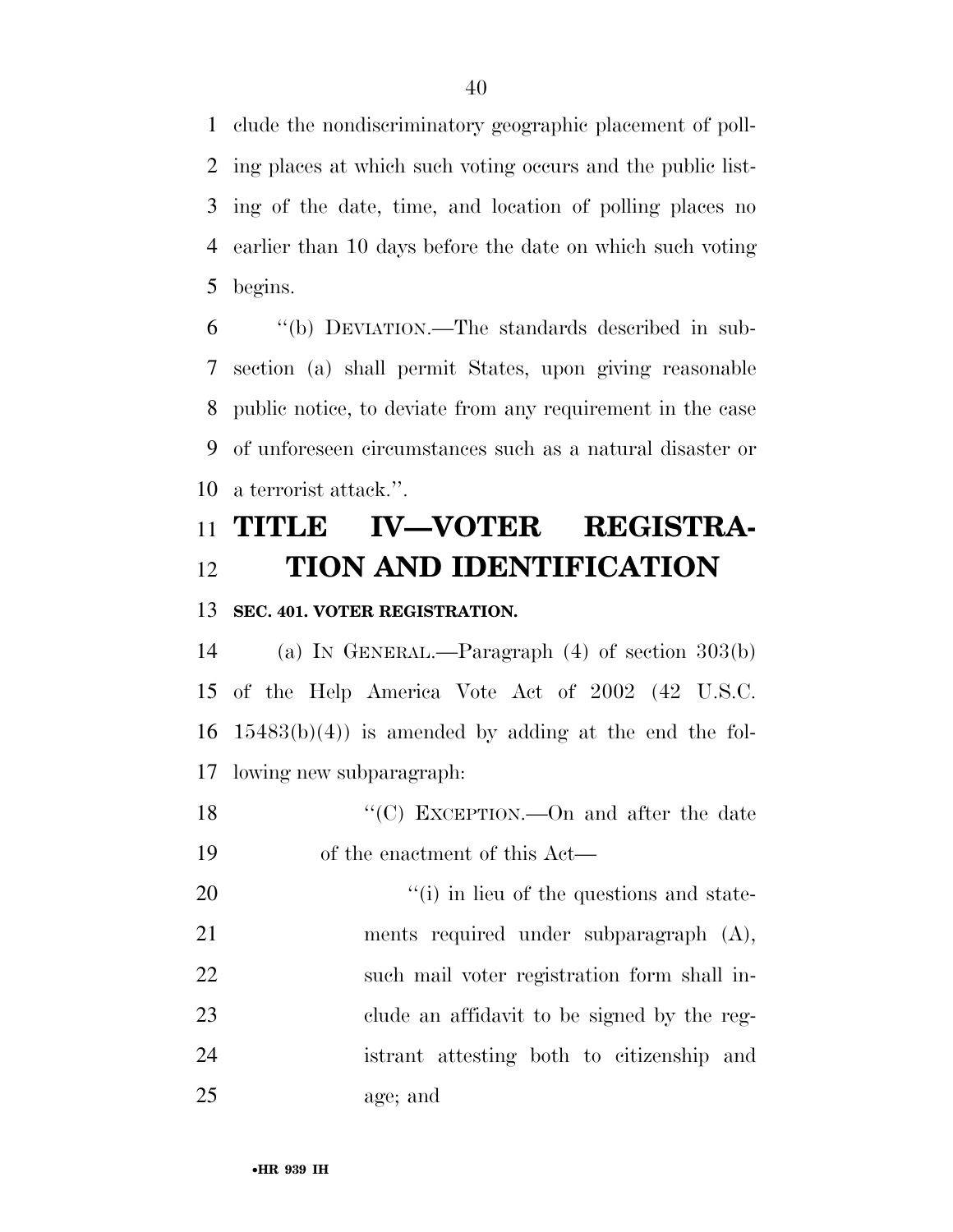1 ''(ii) subparagraph (B) shall not 2 apply.".

 (b) PROCESSING OF REGISTRATION APPLICA-TIONS.—

 (1) IN GENERAL.—Subtitle C of title III of the Help America Vote Act of 2002, as added and amended by this Act, is amended by adding at the end the following new section:

### **''SEC. 329. PROCESSING OF REGISTRATION APPLICATIONS.**

 $\qquad$  ''(a) In GENERAL.—Notwithstanding any other pro- vision of law, each State and jurisdiction shall accept and process a voter registration application for an election for Federal office unless there is a material omission or infor- mation that specifically affects the eligibility of the voter. ''(b) PRESUMPTION TO REGISTER.—There shall be a presumption that persons who submit voter registration applications should be registered.

18 "(c) PRESUMPTION TO CURE MATERIAL OMIS-SION.—Each State and jurisdiction shall—

 ''(1) provide a process to permit voters an op- portunity to cure any material omission within a reasonable period of time; and

23  $\frac{1}{2}$   $(2)$  accept any application which is so cured as having been filed on the date on which such applica-tion is originally received.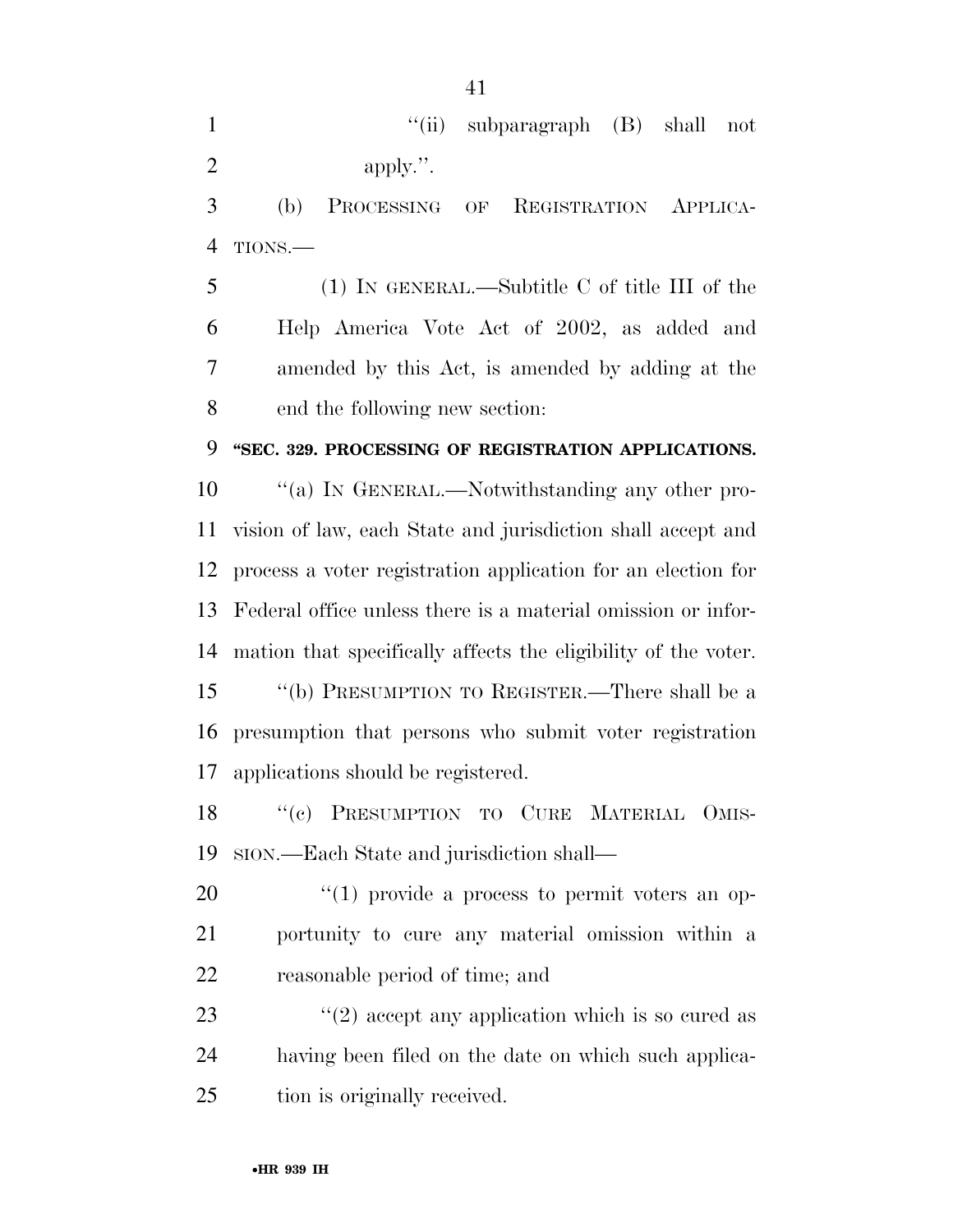''(d) EFFECTIVE DATE.—Each State and jurisdiction shall be required to comply with the requirements of this subsection on and after October 1, 2006.''.

 (2) MATERIAL OMISSION.—Subtitle E of title II of the Help America Vote Act of 2002, as added and amended by this Act, is amended by adding at the end the following new section:

## **''SEC. 299C. STANDARDS FOR MATERIAL OMISSION FROM REGISTRATION FORMS.**

 ''(a) IN GENERAL.—The Election Assistance Com- mission shall establish guidelines as to what does and does not constitute a 'material omission or information that specifically affects the eligibility of the voter' for purposes of section 329.

15 "(b) CERTAIN INFORMATION NOT A MATERIAL OMIS- SION.—In establishing the guidelines under subsection (a), the Commission shall provide that the following shall not constitute a 'material omission or information that specifi-cally affects the eligibility of the voter':

20  $\frac{1}{20}$  The failure to provide a social security number or driver's license number.

  $(2)$  The failure to provide information con- cerning citizenship or age in a manner other than 24 the attestation required under section  $9(b)(2)$  of the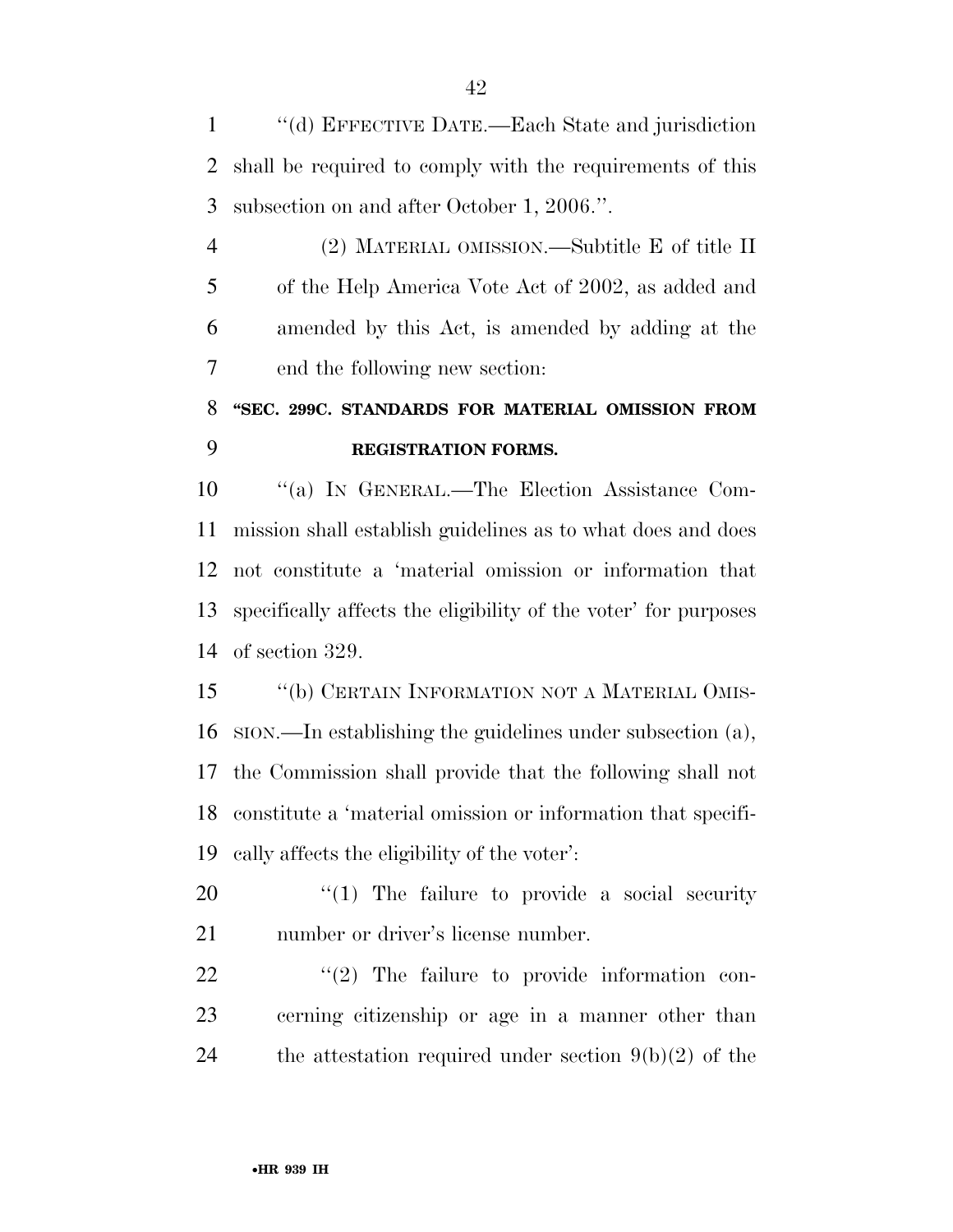National Voter Registration Act of 1993 (42 U.S.C.

2  $1973 - \text{gg} - 7)$ .".

(c) INTERNET REGISTRATION.—

 (1) IN GENERAL.—Subtitle C of title II of the Help America Vote Act of 2002 (42 U.S.C. 15381), as added and amended by this Act, is amended by redesignating section 249 as section 250 and by in- serting after section 248 the following new section: **''SEC. 249. STUDY ON INTERNET REGISTRATION AND OTHER USES OF THE INTERNET IF FEDERAL ELECTIONS.**  12 "(a) STUDY.—The Commission shall conduct a study on—  $\frac{1}{2}$  (1) the feasibility of voter registration through the Internet for Federal elections; and  $\frac{16}{2}$  (2) other uses of the Internet in Federal elec- tions, including— 18 ''(A) the use of the Internet to publicize information related Federal elections; and  $\text{``(B)}$  the use of the Internet to vote in Federal elections. ''(b) REPORT.—Not later than 6 months after the date of the enactment of the Count Every Vote Act of 2005, the Commission shall transmit to Congress a report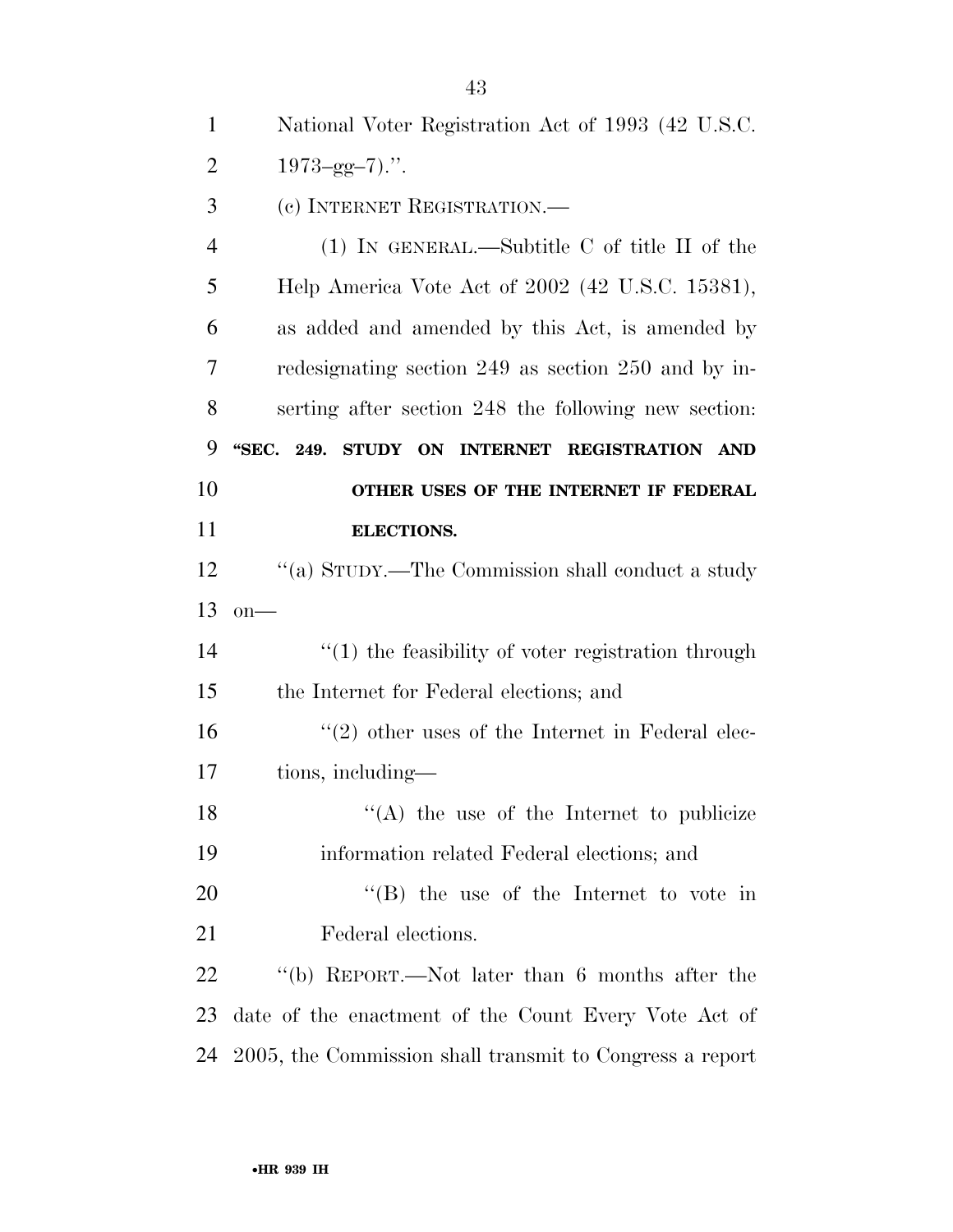|   | 1 on the results of the study conducted under subsection |  |
|---|----------------------------------------------------------|--|
|   | 2 (a).".                                                 |  |
| 3 | (2) EFFECTIVE DATE.—The amendments made                  |  |

 by this subsection shall take effect on the date of the enactment of this Act.

#### **SEC. 402. ESTABLISHING VOTER IDENTIFICATION.**

 (1) IN PERSON VOTING.—Clause (i) of section  $303(b)(2)(A)$  of the Help America Vote Act of 2002 10 (42 U.S.C. 15483(b)(2)(A)(i)) is amended by strik- ing ''or'' at the end of subclause (I) and by adding at the end the following new subclause:

 ''(III) executes a written affidavit 14 attesting to such individual's identity; or''.

 (2) VOTING BY MAIL.—Clause (ii) of section  $17 \qquad 303(b)(2)(A)$  of the Help America Vote Act of 2002 18 (42 U.S.C. 15483(b)(2)(A)(ii)) is amended by strik- ing ''or'' at the end of subclause (I), by striking the period at the end of subclause (II) and inserting ''; or'', and by adding at the end the following new sub-clause:

23  $\frac{1}{2}$  a written affidavit, exe- cuted by such individual, attesting to such individual's identity.''.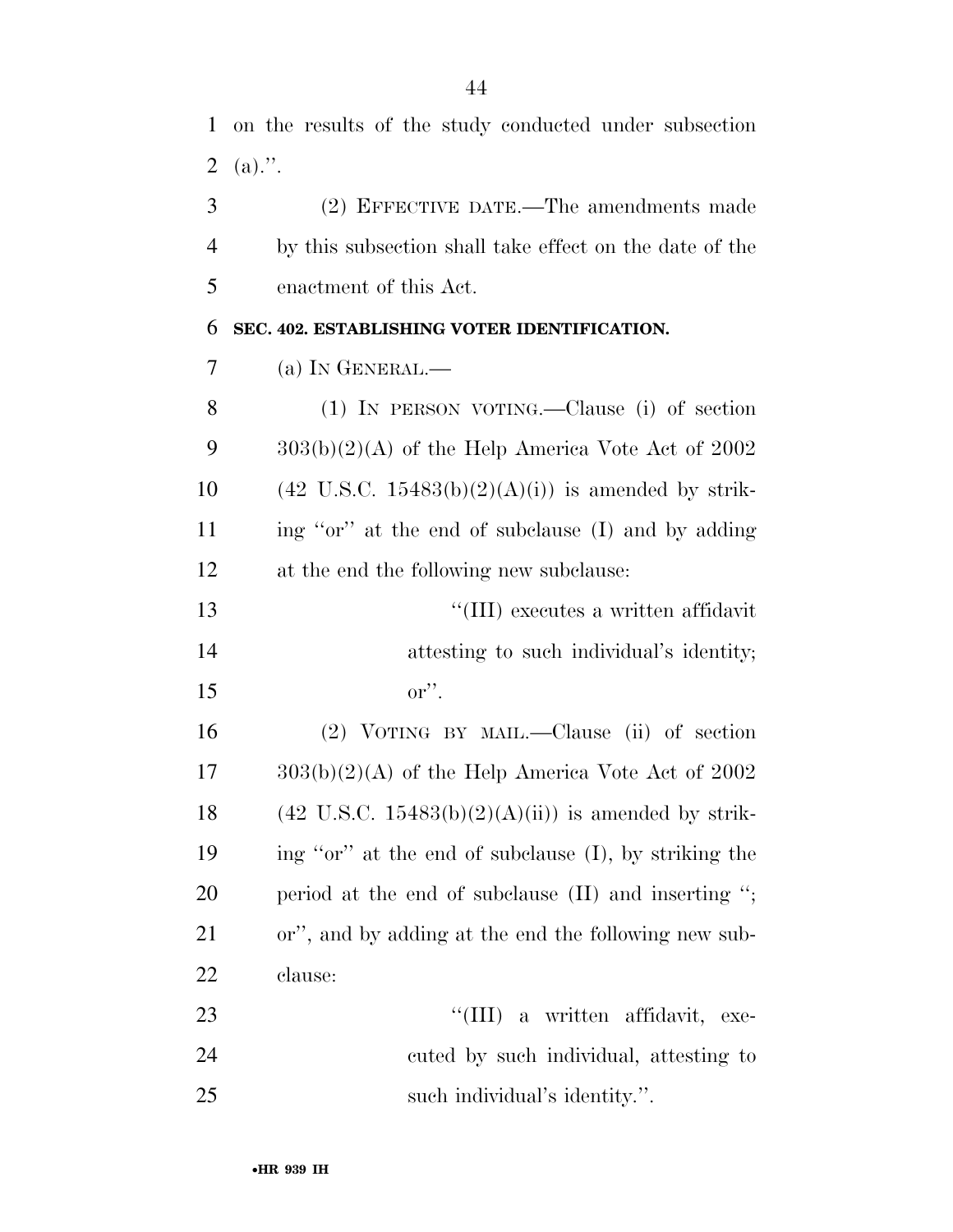(3) EFFECTIVE DATE.—Each State and juris- diction shall be required to comply with the amend- ments made by this subsection on and after Novem-ber 1, 2006.

 (b) STANDARDS FOR VERIFYING VOTER INFORMA- TION.—Subtitle E of the Help America Vote Act of 2002, as added and amended by this Act, is amended by adding at the end the following new section:

### **''SEC. 299D. VOTER IDENTIFICATION.**

 ''The Commission shall develop standards for verifying the identification information required under sec-12 tion  $303(a)(5)$  in connection with the registration of an individual to vote in a Federal election.''.

 (c) FUNDING FOR FREE PHOTO IDENTIFICATIONS.— Subtitle D of title II of the Help America Vote Act of 2002 (42 U.S.C. 15401 et seq.), as amended by this Act, is amended by adding at the end the following:

### **''PART 8—PHOTO IDENTIFICATION**

**''SEC. 298A. PAYMENTS FOR FREE PHOTO IDENTIFICATION.** 

20 "(a) IN GENERAL.—In addition to any other pay- ments made under this subtitle, the Election Assistance Commission shall make payments to States to promote the issuance to registered voters of free photo identifications. ''(b) USE OF FUNDS.—A State receiving a payment under this part shall use the payment only to provide free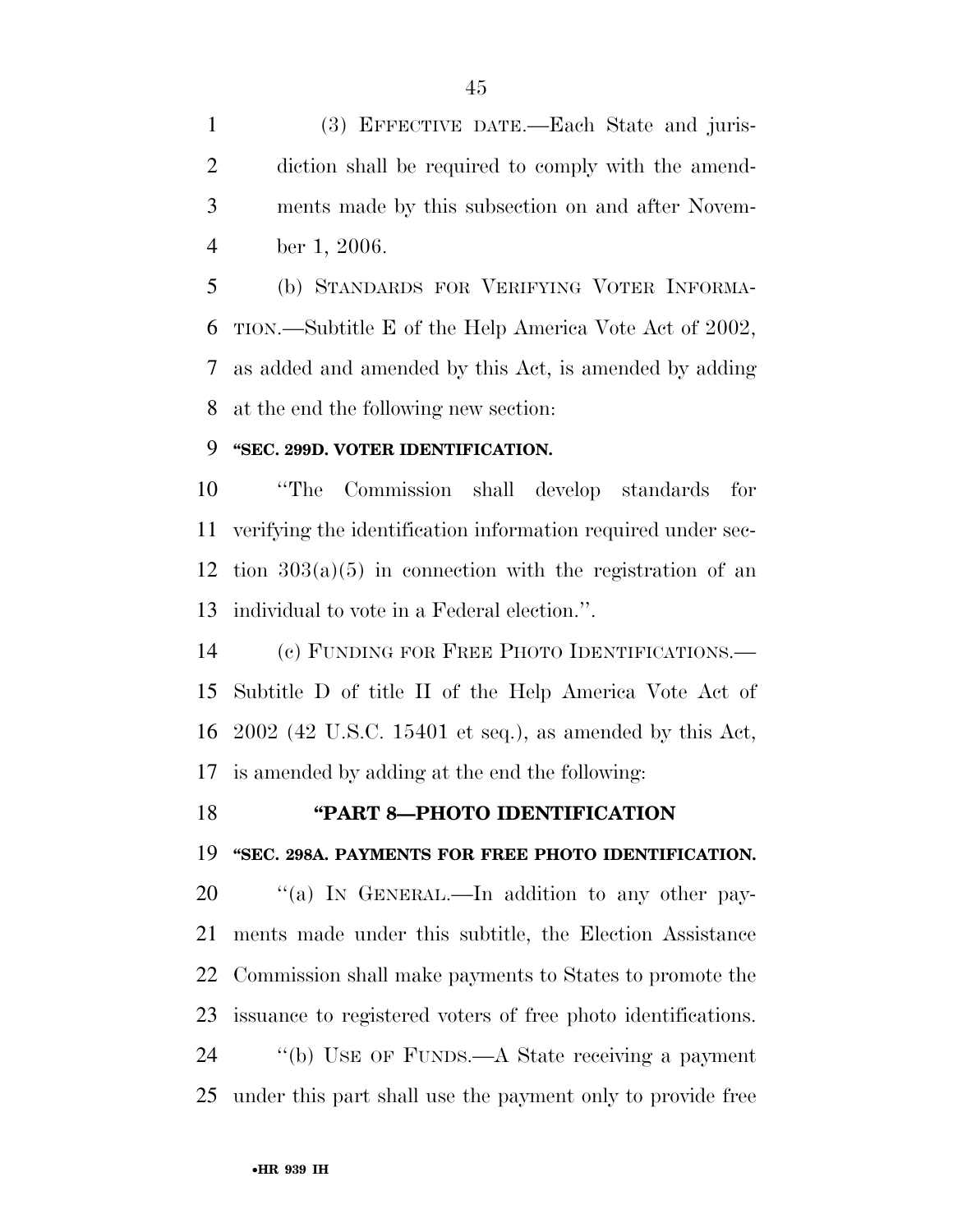| $\mathbf 1$    | photo identification cards to registered voters who do not   |
|----------------|--------------------------------------------------------------|
| 2              | have an identification card and who cannot obtain an iden-   |
| 3              | tification card without undue hardship.                      |
| $\overline{4}$ | "(c) ALLOCATION OF FUNDS.—                                   |
| 5              | "(1) IN GENERAL.—The amount of the grant                     |
| 6              | made to a State under this part for a year shall be          |
| 7              | equal to the product of—                                     |
| 8              | $\lq\lq$ the total amount appropriated for                   |
| 9              | payments under this part for the year under                  |
| $10\,$         | section 298B; and                                            |
| 11             | "(B) an amount equal to-                                     |
| 12             | "(i) the voting age population of the                        |
| 13             | State (as reported in the most recent de-                    |
| 14             | cennial census); divided by                                  |
| 15             | "(ii) the total voting age of all eligible                   |
| 16             | States which submit an application for                       |
| 17             | payments under this part (as reported in                     |
| 18             | the most recent decennial census).                           |
| 19             | $\lq\lq$ (d) ENSURING DISTRIBUTION OF FUNDS TO LOCAL         |
| 20             | GOVERNMENTS.—A State may not receive a grant under           |
| 21             | this part unless the State has established procedures to     |
| 22             | ensure that, to the extent that the provision of photo iden- |
| 23             | tification cards is carried out by a unit of local govern-   |
| 24             | ment, the State will immediately distribute the grant di-    |
| 25             | rectly to the unit of local government.                      |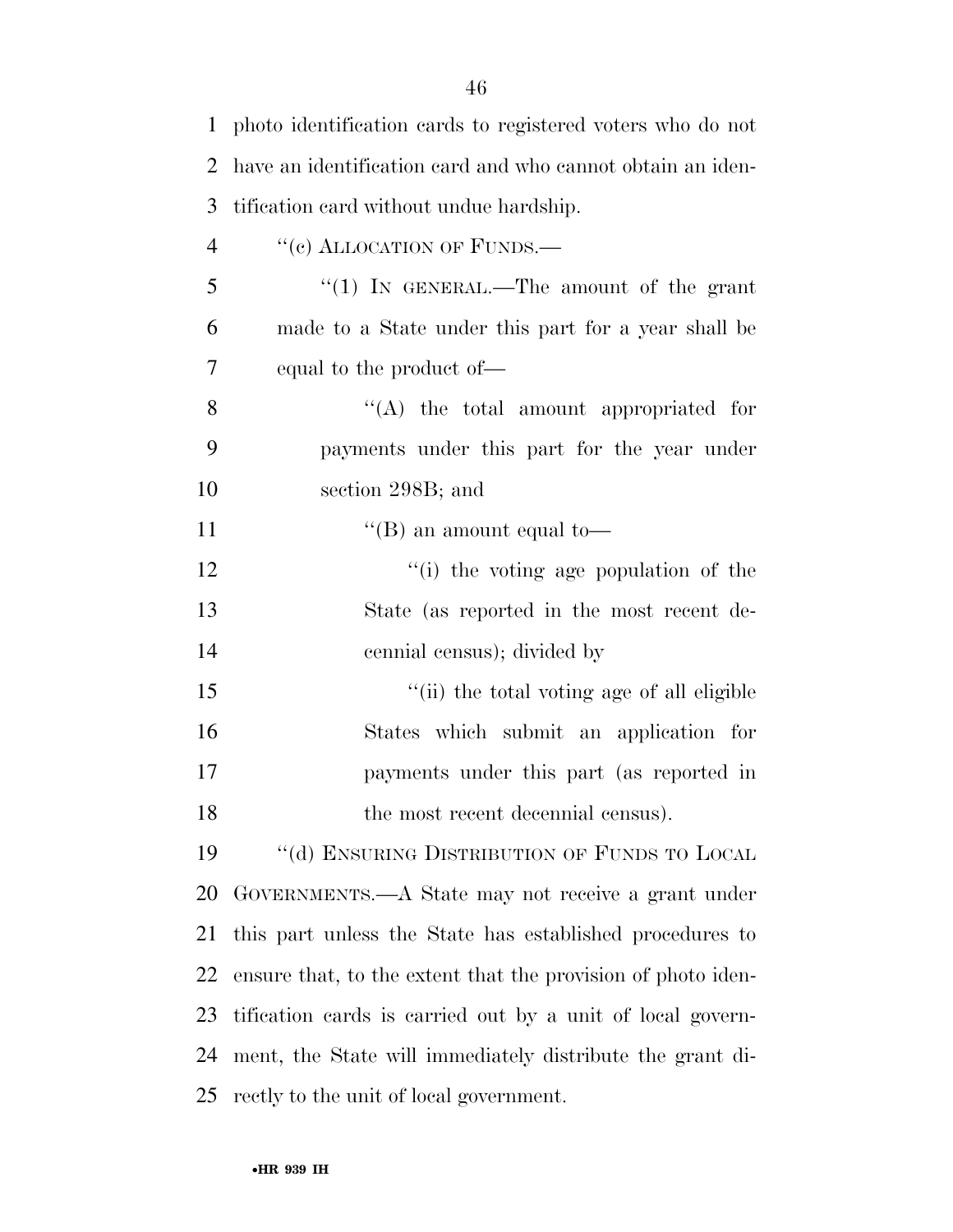#### **''SEC. 298B. AUTHORIZATION OF APPROPRIATIONS.**

2 "(a) IN GENERAL.—In addition to any other amounts authorized to be appropriated under this subtitle, there are authorized to be appropriated \$10,000,000 for fiscal year 2006 and such sums as are necessary for each subsequent fiscal year for the purpose of making payments under section 298A.

 ''(b) AVAILABILITY.—Any amounts appropriated pursuant to the authority of this section shall remain available until expended.''.

## **SEC. 403. REQUIREMENT FOR FEDERAL CERTIFICATION OF TECHNOLOGICAL SECURITY OF VOTER REG-ISTRATION LISTS.**

14 (a) In GENERAL.—Section  $303(a)(3)$  of the Help America Vote Act of 2002 (42 U.S.C. 15483(a)(3)) is amended by striking ''measures to prevent the'' and in- serting ''measures, as certified by the Election Assistance Commission, to prevent''.

 (b) EFFECTIVE DATE.—The amendment made by this section shall take effect on the date of the enactment of this Act.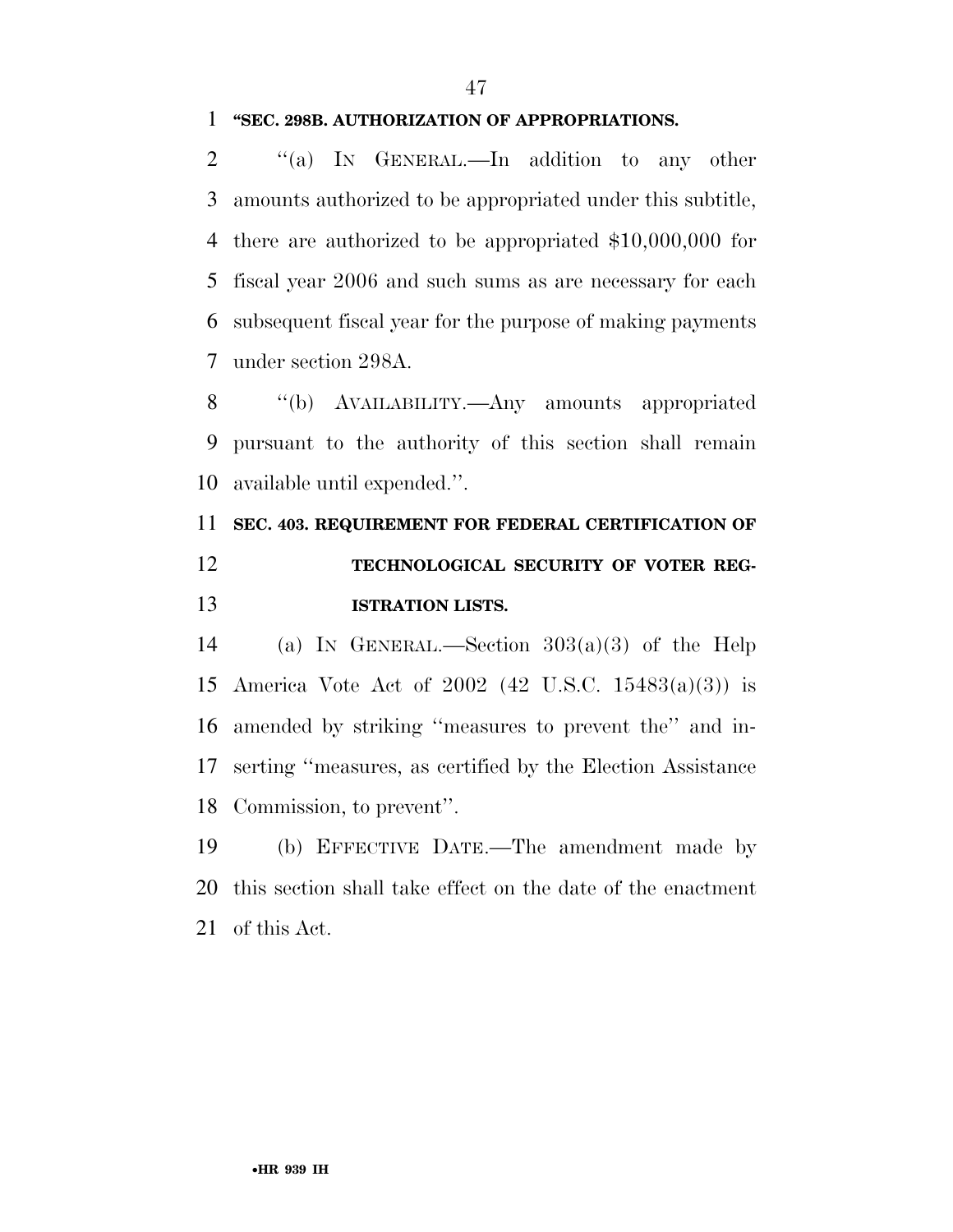# **TITLE V—PROHIBITION ON CERTAIN CAMPAIGN ACTIVITIES**

 **SEC. 501. PROHIBITION ON CERTAIN CAMPAIGN ACTIVI-TIES.** 

 (a) IN GENERAL.—Title III of the Federal Election Campaign Act of 1971 (2 U.S.C. 431 et seq.) is amended by inserting after section 319 the following new section: ''CAMPAIGN ACTIVITIES BY ELECTION OFFICIALS AND

VOTING SYSTEM MANUFACTURERS

''SEC. 319A. (a) PROHIBITION.—

11 "(1) CHIEF STATE ELECTION OFFICIALS.—It shall be unlawful for any chief State election official to take part in prohibited political activities with re- spect to any election for Federal office over which such official has managerial authority.

 $(2)$  VOTING SYSTEM MANUFACTURERS.—It shall be unlawful for any person who owns or serves as the chief executive officer, chief financial officer, chief operating officer, or president of any entity that designs or manufacturers a voting system to take part in prohibited political activities with re- spect to any election for a Federal office for which a voting system produced by such manufacturer is used.

''(b) DEFINITIONS.—For purposes of this section: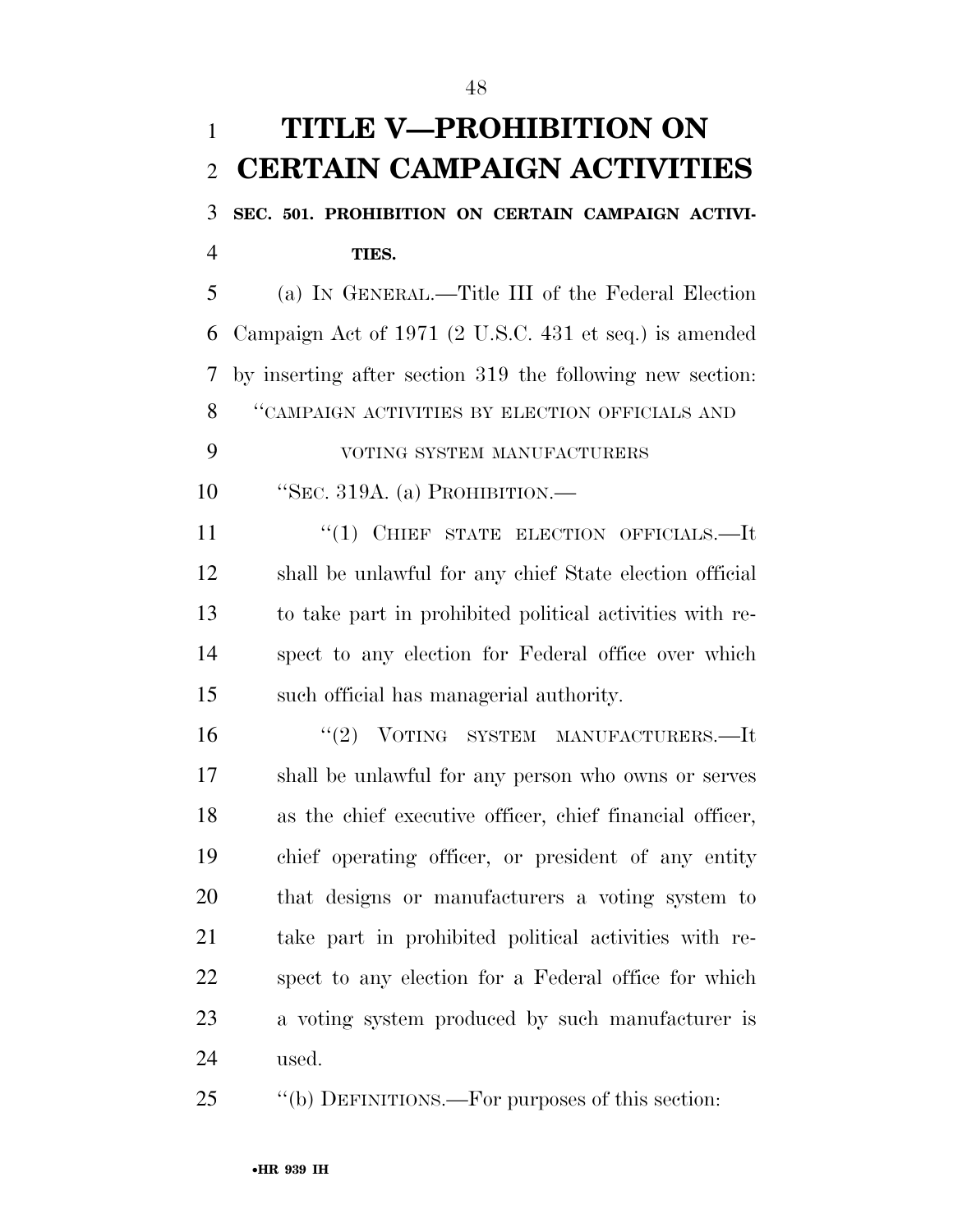1 "(1) CHIEF STATE ELECTION OFFICIAL.—The term 'chief State election official' means the indi- vidual designated as such under section 10 of the National Voter Registration Act of 1993.''

5 "(2) PROHIBITED POLITICAL ACTIVITIES.—The term 'prohibited political activities' means cam- paigning to support or oppose a candidate or slate of candidates for Federal office, making public speeches in support of such a candidate, fundraising and collecting contributions on behalf of such a can- didate, distributing campaign materials with respect to such a candidate, organizing campaign events with respect to such a candidate, and serving in any position on any political campaign committee of such a candidate.

 ''(b) OWNERSHIP.—For purposes of subsection (a)(2), a person shall be considered to own an entity if such person controls at least 20 percent, by vote or value, of the entity.''.

 (b) EFFECTIVE DATE.—The amendments made by this section shall take effect on the date of the enactment of this Act.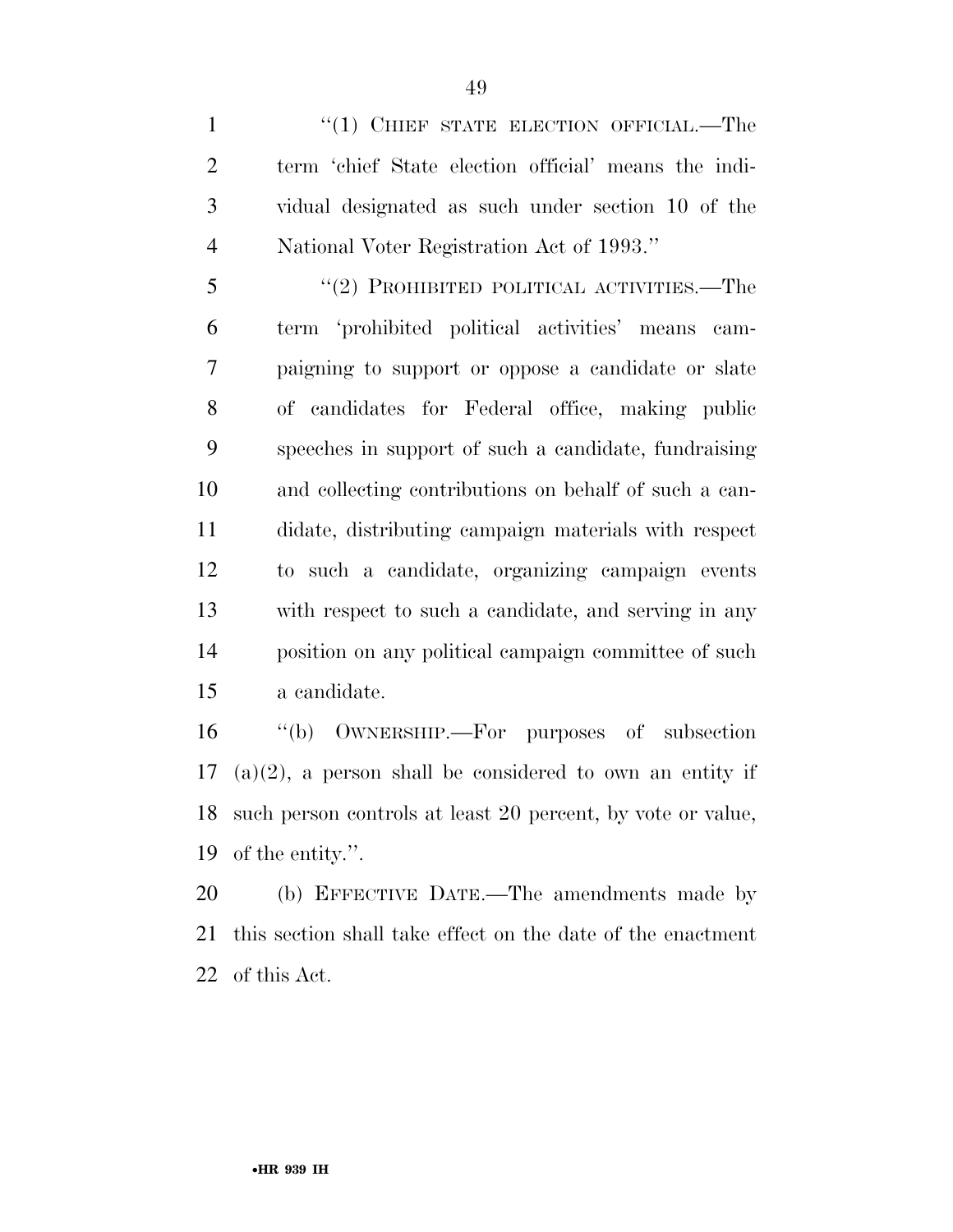## **TITLE VI—ENDING DECEPTIVE PRACTICES**

#### **SEC. 601. ENDING DECEPTIVE PRACTICES.**

 (a) IN GENERAL.—Section 905 of the Help America Vote Act of 2002 (42 U.S.C. 15544) is amended by adding at the end the following new subsection:

 ''(c) DECEPTIVE ACTS.—Whoever knowingly deceives any person regarding—

 $\frac{1}{2}$  (1) the time, place, or manner of conducting a general, primary, run-off, or special election for the office of President, Vice President, presidential elector, Member of the Senate, or Member of the House of Representatives (including a Delegate or Resident Commissioner to the Congress); or

 ''(2) the qualifications or restrictions of voter eligibility for any general, primary, run-off or special election for the office of President, Vice President, presidential elector, Member of the Senate, or Mem- ber of the House of Representatives (including a Delegate or Resident Commissioner to the Congress) shall be fined under title 18, United States Code, impris-oned not more than one year, or both.''.

 (b) EFFECTIVE DATE.—The amendments made by this section shall take effect on the date of the enactment of this Act.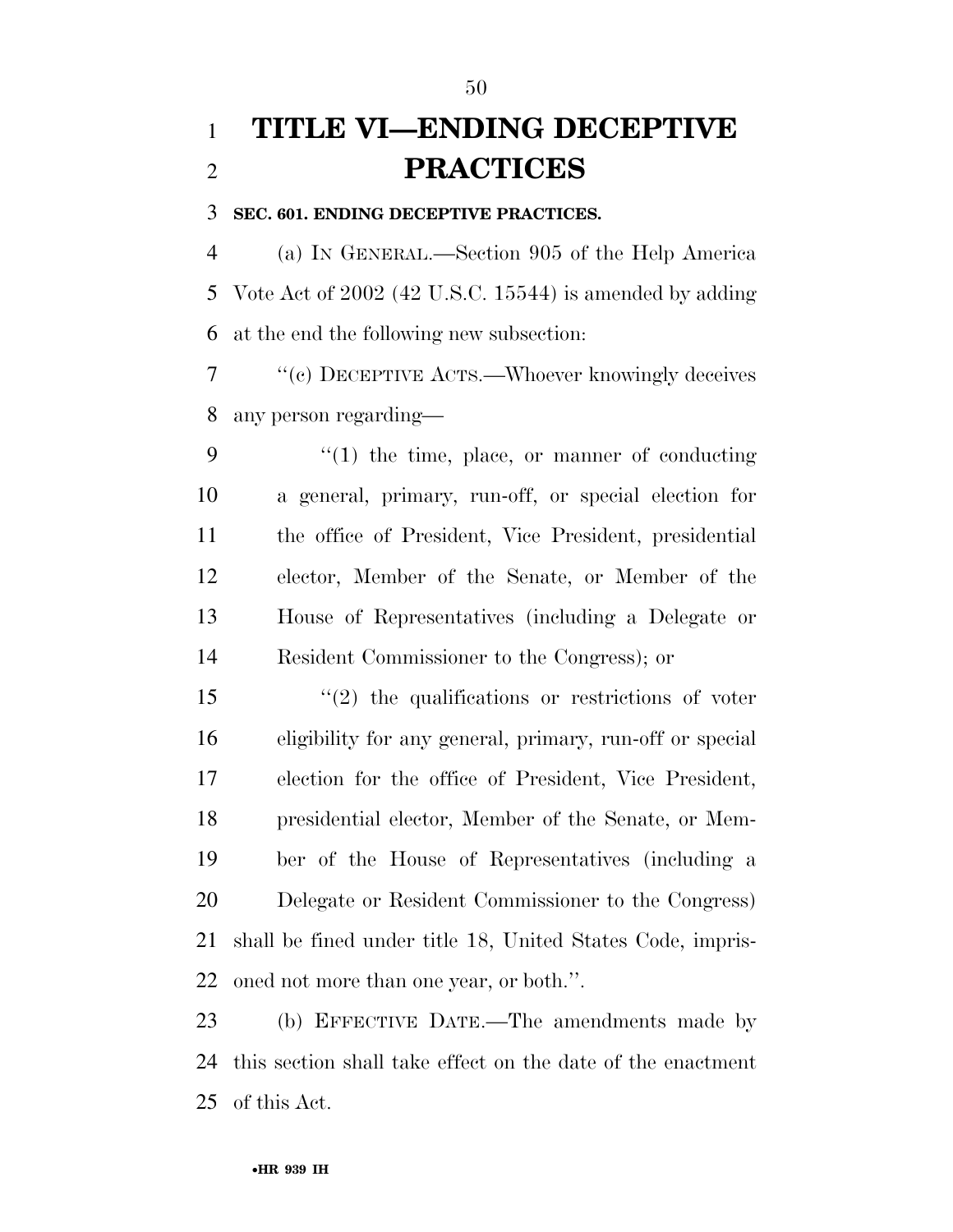# **TITLE VII—CIVIC PARTICIPA-TION BY EX-OFFENDERS**

**SEC. 701. VOTING RIGHTS OF INDIVIDUALS CONVICTED OF** 

**CRIMINAL OFFENSES.** 

 (a) SHORT TITLE.—This title may be cited as the Civic Participation Act of 2005.

(b) FINDINGS AND PURPOSE.—

 (1) FINDINGS.—Congress makes the following findings:

 (A) The right to vote is the most basic constitutive act of citizenship and regaining the right to vote reintegrates offenders into free so- ciety. The right to vote may not be abridged or denied by the United States or by any State on account of race, color, gender, or previous con- dition of servitude. Basic constitutional prin- ciples of fairness and equal protection require an equal opportunity for United States citizens to vote in Federal elections.

 (B) Congress has ultimate supervisory power over Federal elections, an authority that has repeatedly been upheld by the Supreme Court.

 (C) Although State laws determine the qualifications for voting in Federal elections,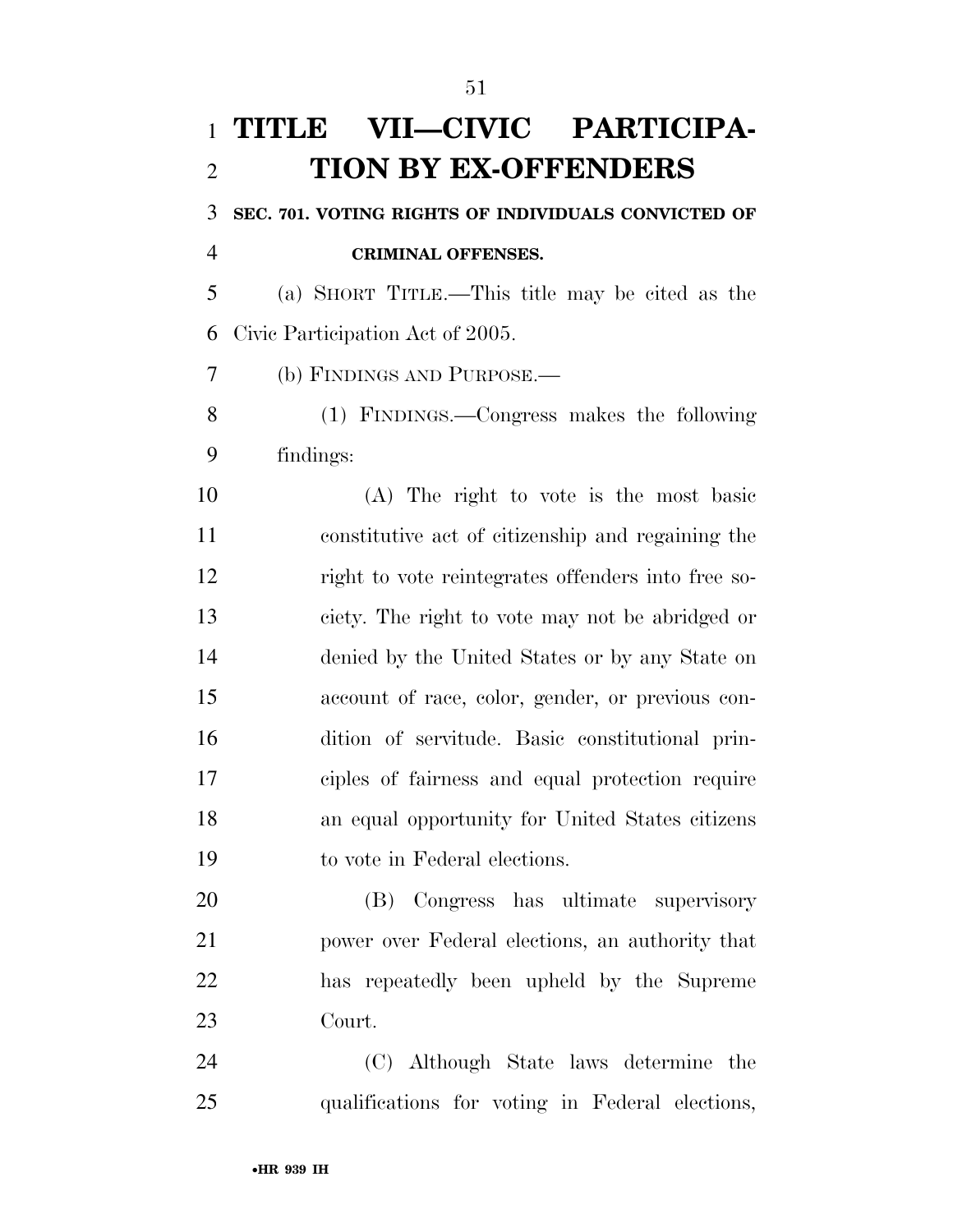| $\mathbf{1}$   | Congress must ensure that those laws are in ac-  |
|----------------|--------------------------------------------------|
| $\overline{2}$ | cordance with the Constitution. Currently, those |
| 3              | laws vary throughout the Nation, resulting in    |
| $\overline{4}$ | discrepancies regarding which citizens may vote  |
| 5              | in Federal elections.                            |
| 6              | (D) An estimated $4,700,000$ individuals in      |
| 7              | the United States, or 1 in 44 adults, currently  |
| 8              | cannot vote as a result of a felony conviction.  |
| 9              | Women represent about 676,000 of those           |
| 10             | 4,700,000.                                       |
| 11             | (E) State disenfranchisement laws dis-           |
| 12             | proportionately impact ethnic minorities.        |
| 13             | (F) Fourteen States disenfranchise some          |
| 14             | or all ex-offenders who have fully served their  |
| 15             | sentences, regardless of the nature or serious-  |
| 16             | ness of the offense.                             |
| 17             | (G) In those States that disenfranchise ex-      |
| 18             | offenders who have fully served their sentences, |
| 19             | the right to vote can be regained in theory, but |
| 20             | in practice this possibility is often illusory.  |
| 21             | (H) In those States that disenfranchise ex-      |
| 22             | offenders, an ex-offender's right to vote can    |
| 23             | only be restored through a gubernatorial pardon  |
| 24             | or order, or a certificate granted by a parole   |
| 25             | board. Some States require waiting periods as    |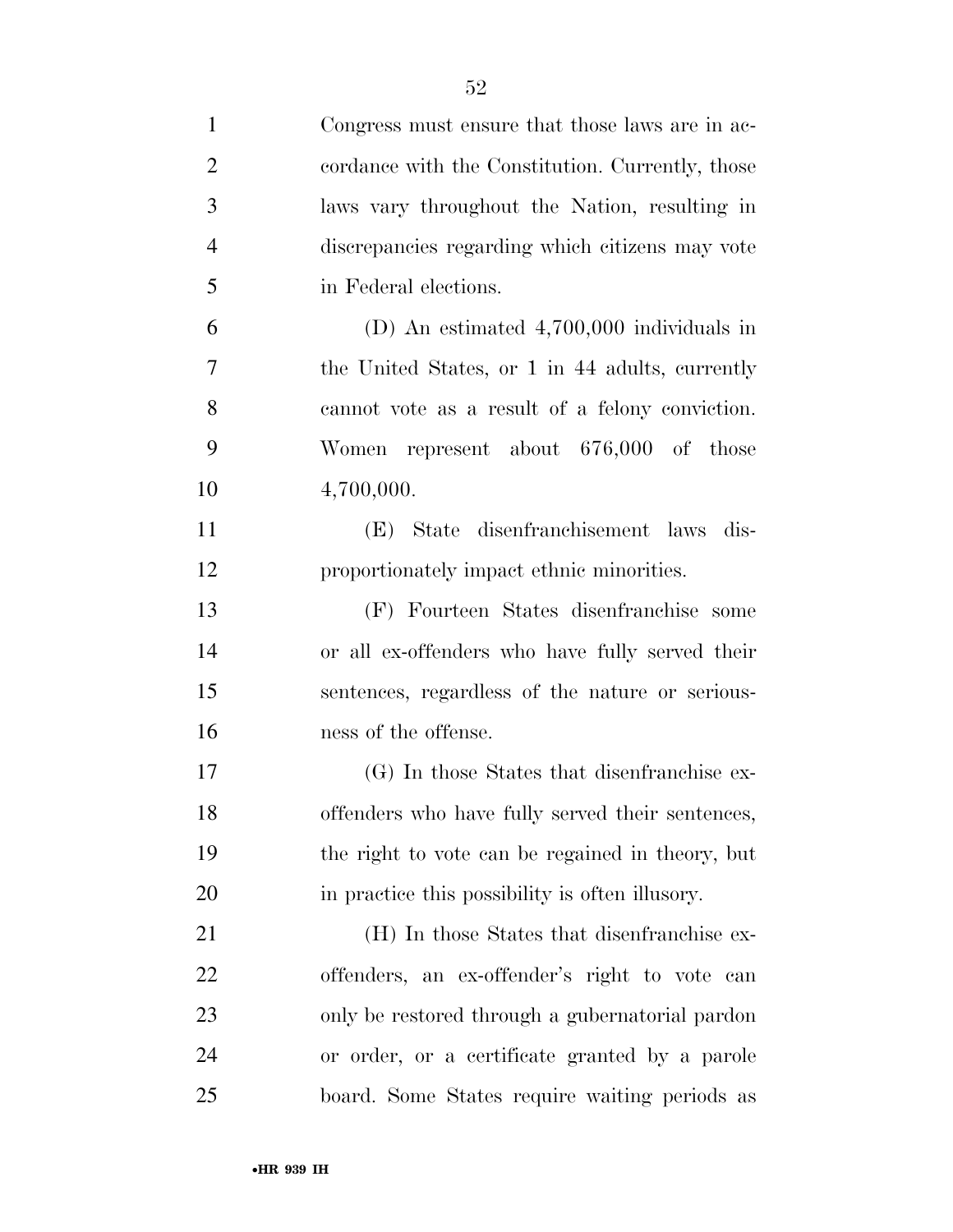| $\mathbf{1}$   | long as 10 years after completion of the sen-     |
|----------------|---------------------------------------------------|
| $\overline{2}$ | tence before an ex-offender can initiate the ap-  |
| 3              | plication for restoration of the right to vote.   |
| $\overline{4}$ | (I) Offenders convicted of a Federal of-          |
| 5              | fense often have additional barriers to regaining |
| 6              | voting rights. Many States do not offer a res-    |
| $\tau$         | toration procedure for Federal offenders who      |
| 8              | have completed supervision. The only method       |
| 9              | available to such persons is a Presidential par-  |
| 10             | don.                                              |
| 11             | (J) Few persons who seek to have their            |
| 12             | right to vote restored have the financial and po- |
| 13             | litical resources needed to succeed.              |
|                |                                                   |
| 14             | (K) Thirteen percent of the African-Amer-         |
| 15             | ican adult male population, or 1,400,000 Afri-    |
| 16             | can-American men, are disenfranchised. Given      |
| 17             | current rates of incarceration, 3 in 10 African-  |
| 18             | American men in the next generation will be       |
| 19             | disenfranchised at some point during their life-  |
| 20             | times. Hispanic citizens are also disproportion-  |
| 21             | ately disenfranchised, since those citizens are   |
| 22             | disproportionately represented in the criminal    |
| 23             | justice system.                                   |
| 24             | (L) The discrepancies described in this           |

paragraph should be addressed by Congress, in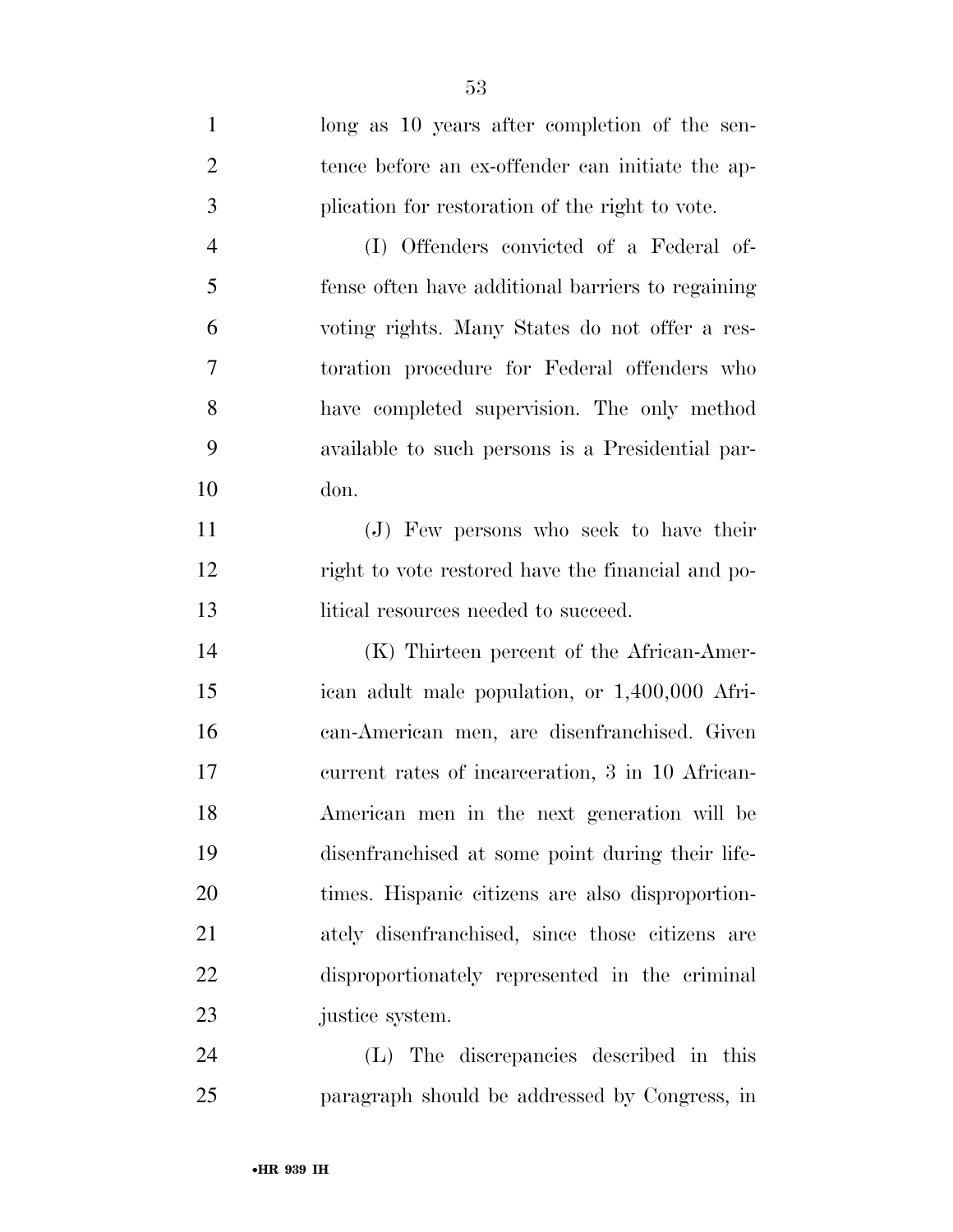| $\mathbf{1}$   | the name of fundamental fairness and equal              |
|----------------|---------------------------------------------------------|
| $\overline{2}$ | protection.                                             |
| 3              | $(2)$ PURPOSE.—The purpose of this title is to          |
| $\overline{4}$ | restore fairness in the Federal election process by     |
| 5              | ensuring that ex-offenders who have fully served        |
| 6              | their sentences are not denied the right to vote.       |
| 7              | (c) DEFINITIONS.—In this title:                         |
| 8              | (1) CORRECTIONAL INSTITUTION OR FACIL-                  |
| 9              | ITY.—The term "correctional institution or facility"    |
| 10             | means any prison, penitentiary, jail, or other institu- |
| 11             | tion or facility for the confinement of individuals     |
| 12             | convicted of criminal offenses, whether publicly or     |
| 13             | privately operated, except that such term does not      |
| 14             | include any residential community treatment center      |
| 15             | (or similar public or private facility).                |
| 16             | (2) ELECTION.—The term "election" means—                |
| 17             | (A) a general, special, primary, or runoff              |
| 18             | election;                                               |
| 19             | (B) a convention or caucus of a political               |
| <b>20</b>      | party held to nominate a candidate;                     |
| 21             | (C) a primary election held for the selec-              |
| 22             | tion of delegates to a national nominating con-         |
| 23             | vention of a political party; or                        |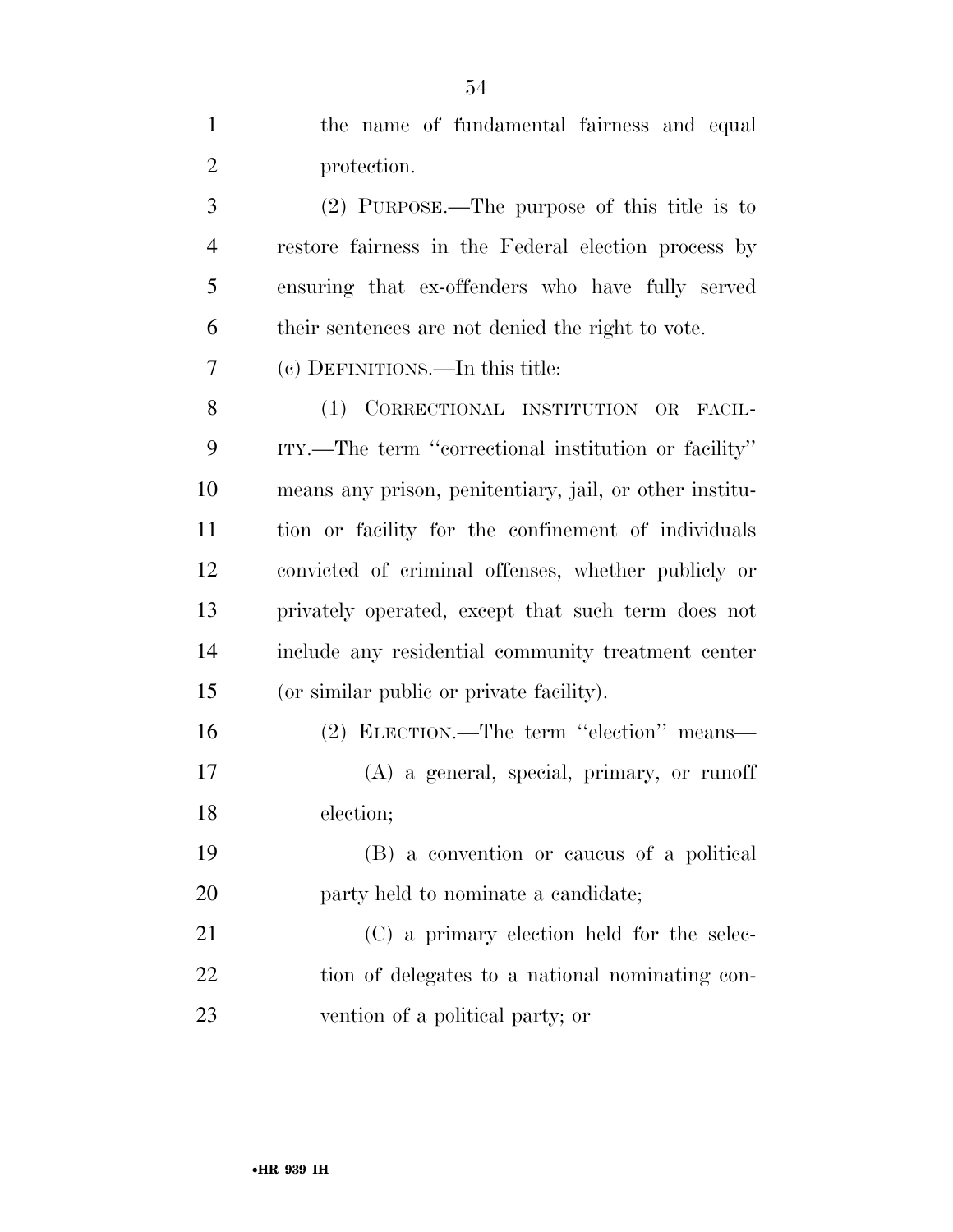| $\mathbf{1}$   | (D) a primary election held for the expres-                   |
|----------------|---------------------------------------------------------------|
| $\overline{2}$ | sion of a preference for the nomination of per-               |
| 3              | sons for election to the office of President.                 |
| $\overline{4}$ | (3) FEDERAL OFFICE.—The term "Federal of-                     |
| 5              | fice" means the office of President or Vice Presi-            |
| 6              | dent, or of Senator or Representative in, or Delegate         |
| 7              | or Resident Commissioner to, Congress.                        |
| 8              | (4) PAROLE.—The term "parole" means parole                    |
| 9              | (including mandatory parole), or conditional or su-           |
| 10             | pervised release (including mandatory supervised re-          |
| 11             | lease), imposed by a Federal, State, or local court.          |
| 12             | (5) PROBATION.—The term "probation" means                     |
| 13             | probation, imposed by a Federal, State, or local              |
| 14             | court, with or without a condition on the individual          |
| 15             | involved concerning—                                          |
| 16             | $(A)$ the individual's freedom of movement;                   |
| 17             | (B) the payment of damages by the indi-                       |
| 18             | vidual;                                                       |
| 19             | (C) periodic reporting by the individual to                   |
| 20             | an officer of the court; or                                   |
| 21             | (D) supervision of the individual by an of-                   |
| 22             | ficer of the court.                                           |
| 23             | (d) RIGHTS OF CITIZENS.—The right of an individual            |
| 24             | who is a citizen of the United States to vote in any election |
| 25             | for Federal office shall not be denied or abridged because    |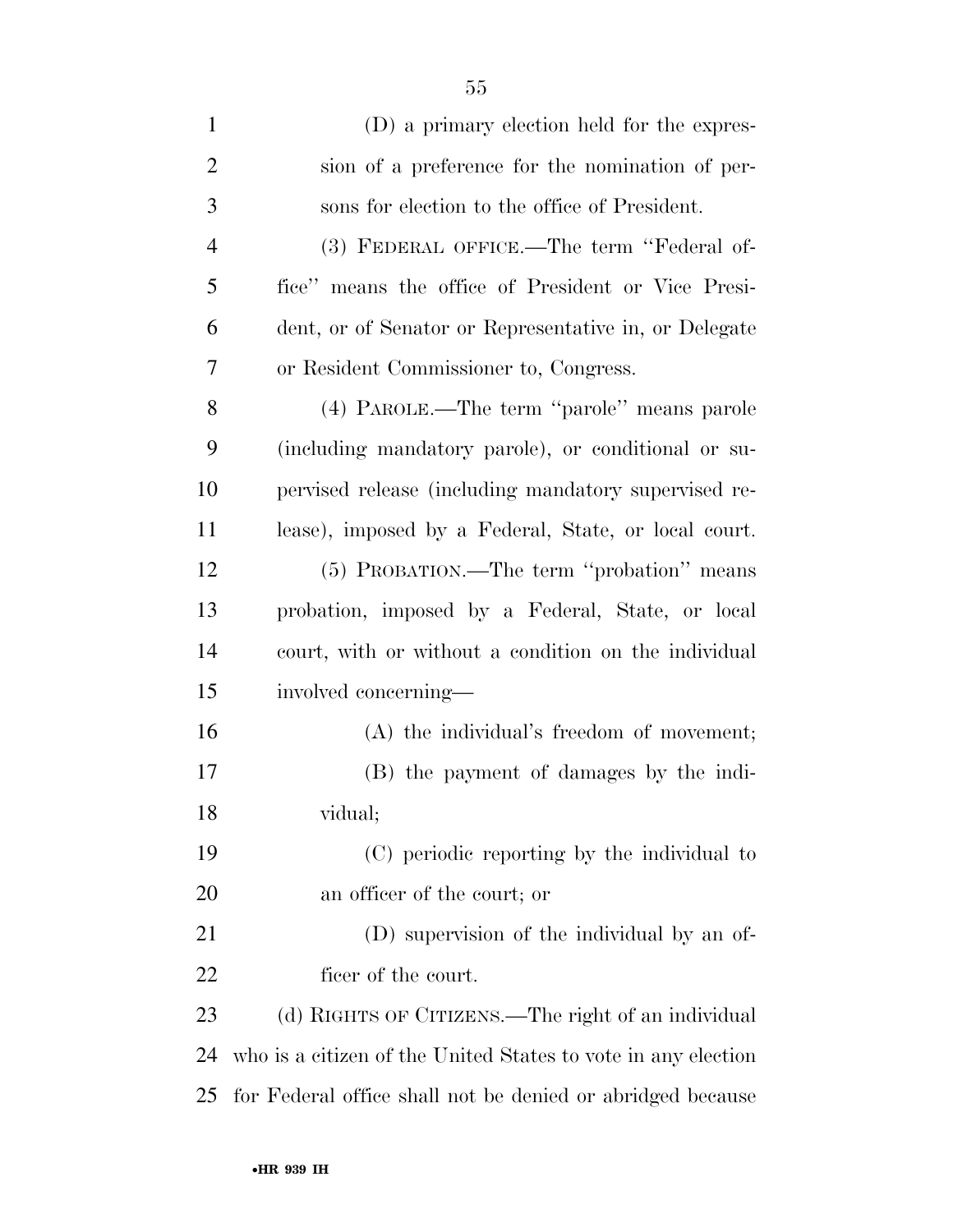| 1              | that individual has been convicted of a criminal offense |
|----------------|----------------------------------------------------------|
| $\overline{2}$ | unless, at the time of the election, such individual—    |
| 3              | $(1)$ is serving a felony sentence in a correctional     |
| $\overline{4}$ | institution or facility; or                              |
| 5              | $(2)$ is on parole or probation for a felony of-         |
| 6              | fense                                                    |
| 7              | (e) ENFORCEMENT.                                         |
| 8              | (1) ATTORNEY GENERAL.—The Attorney Gen-                  |
| 9              | eral may bring a civil action in a court of competent    |
| 10             | jurisdiction to obtain such declaratory or injunctive    |
| 11             | relief as is necessary to remedy a violation of this     |
| 12             | section.                                                 |
| 13             | $(2)$ PRIVATE RIGHT OF ACTION.—                          |
| 14             | (A) NOTICE.—A person who is aggrieved                    |
| 15             | by a violation of this section may provide writ-         |
| 16             | ten notice of the violation to the chief election        |
| 17             | official of the State involved.                          |
| 18             | (B) ACTION.—Except as provided in sub-                   |
| 19             | paragraph $(C)$ , if the violation is not corrected      |
| 20             | within 90 days after receipt of a notice provided        |
| 21             | under subparagraph $(A)$ , or within 20 days             |
| 22             | after receipt of the notice if the violation oc-         |
| 23             | curred within 120 days before the date of an             |
| 24             | election for Federal office, the aggrieved person        |
| 25             | may bring a civil action in such a court to ob-          |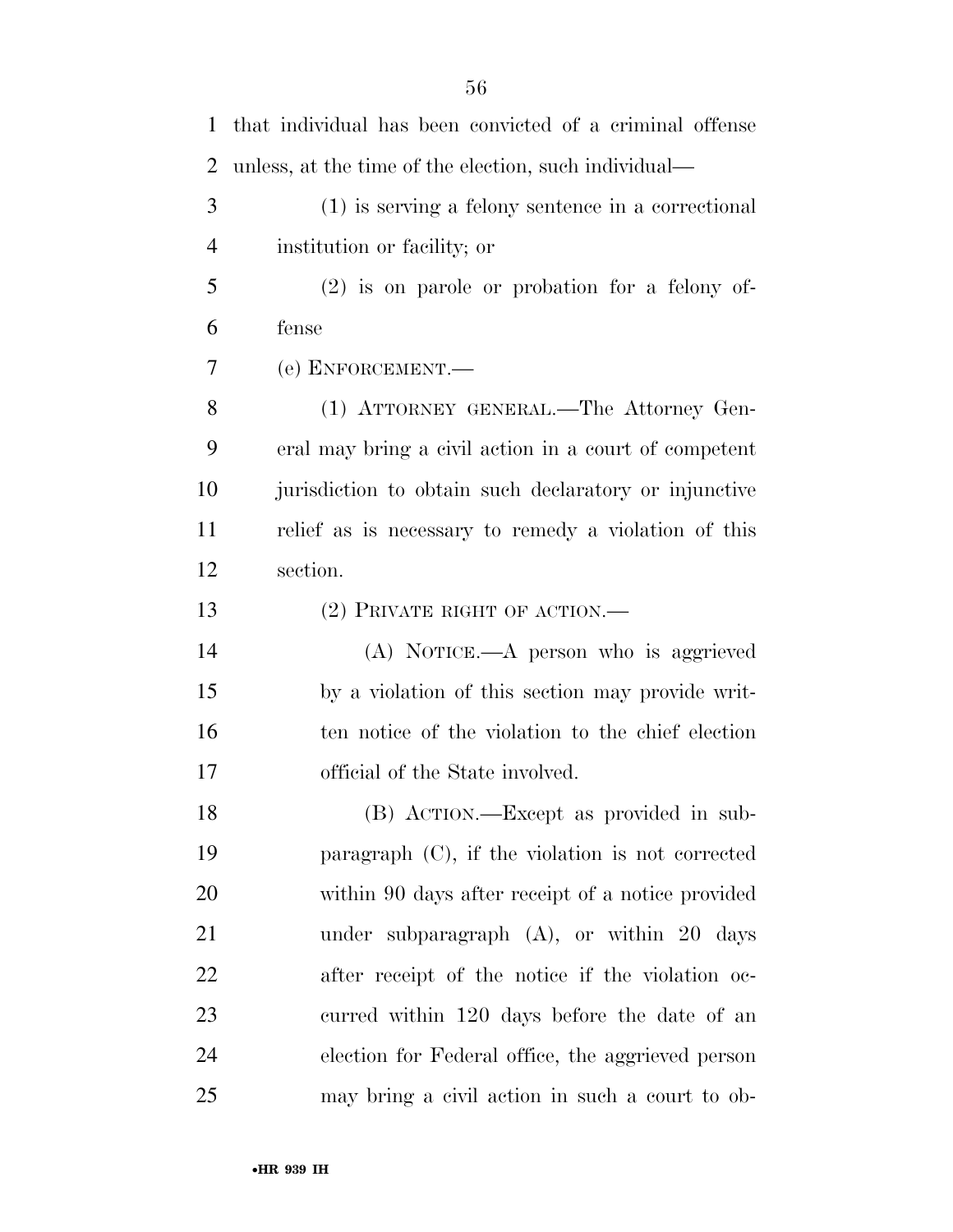tain the declaratory or injunctive relief with re-spect to the violation.

 (C) ACTION FOR VIOLATION SHORTLY BE- FORE A FEDERAL ELECTION.—If the violation occurred within 30 days before the date of an election for Federal office, the aggrieved person shall not be required to provide notice to the chief election official of the State under sub- paragraph (A) before bringing a civil action in such a court to obtain the declaratory or in-11 junctive relief with respect to the violation.

(f) RELATION TO OTHER LAWS.—

 (1) NO PROHIBITION ON LESS RESTRICTIVE LAWS.—Nothing in this section shall be construed to prohibit a State from enacting any State law that affords the right to vote in any election for Federal office on terms less restrictive than those terms es-tablished by this section.

 (2) NO LIMITATION ON OTHER LAWS.—The rights and remedies established by this section shall be in addition to all other rights and remedies pro- vided by law, and shall not supersede, restrict, or limit the application of the Voting Rights Act of 1965 (42 U.S.C. 1973 et seq.) or the National Voter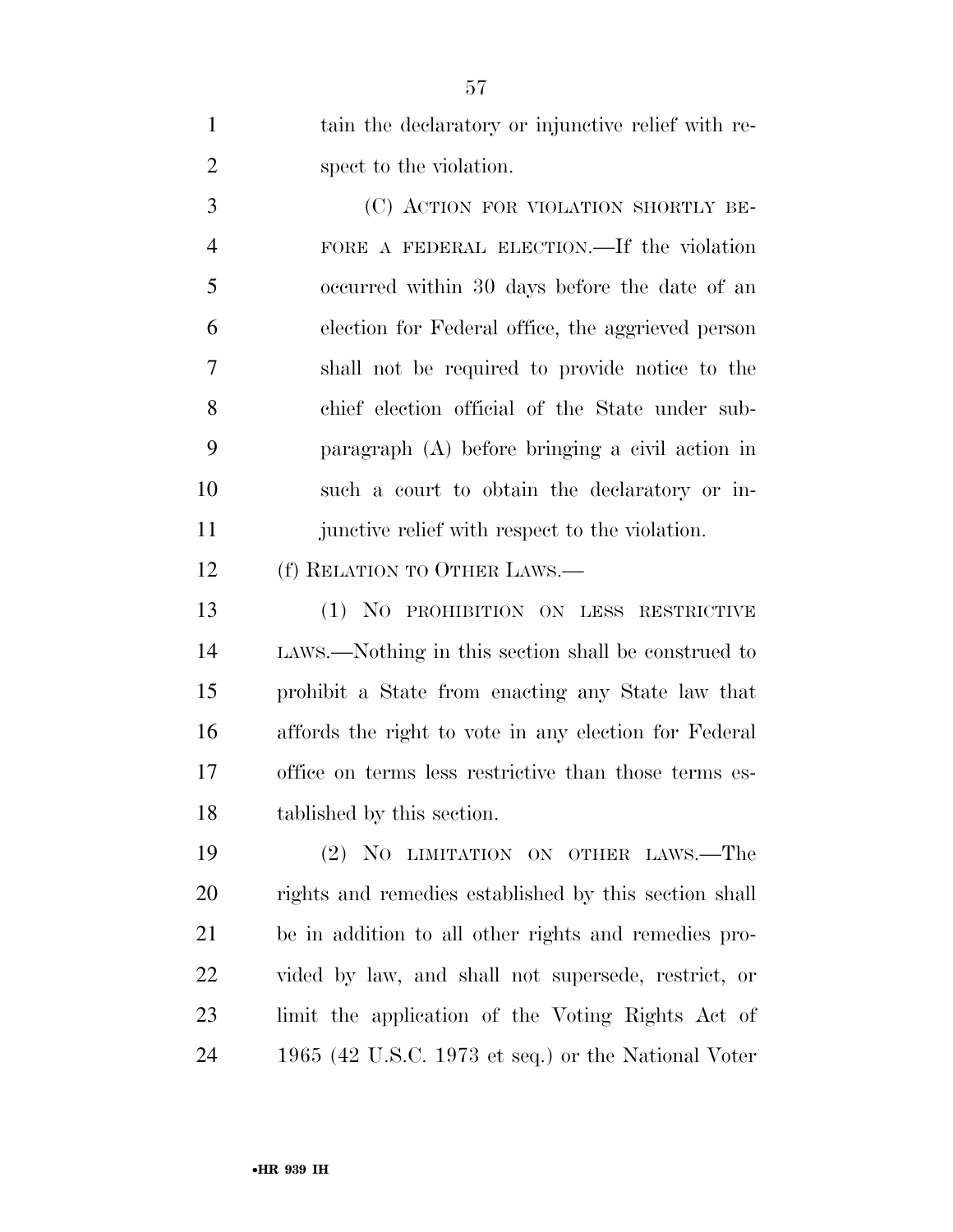Registration Act of 1993 (42 U.S.C. 1973gg et seq.).

 (g) NOTIFICATION OF RESTORATION OF VOTING RIGHTS.—Subtitle C of title III of the Help America Vote Act of 2002, as added and amended by this Act, is amend-ed by adding at the end the following new section:

 **''SEC. 330. NOTIFICATION OF RESTORATION OF VOTING RIGHTS.** 

9 "(a) NOTIFICATION.—

10 "(1) In GENERAL.—On the date determined under subsection (b), each State shall notify any qualified ex-offender who resides in the State that such qualified ex-offender has the right to vote in an election for Federal office pursuant to the Civic Par- ticipation Act of 2005 and may register to vote in any such election.

17 "(2) QUALIFIED EX-OFFENDER.—For the pur- pose of this section, the term 'qualified ex-offender' means any individual who resides in the State who has been convicted of a criminal offense and is not serving a felony sentence in a correctional institution or facility and who is not on parole or probation for a felony offense.

 ''(b) DATE OF NOTIFICATION.—The notification re-quired under subsection (a) shall be given on the later of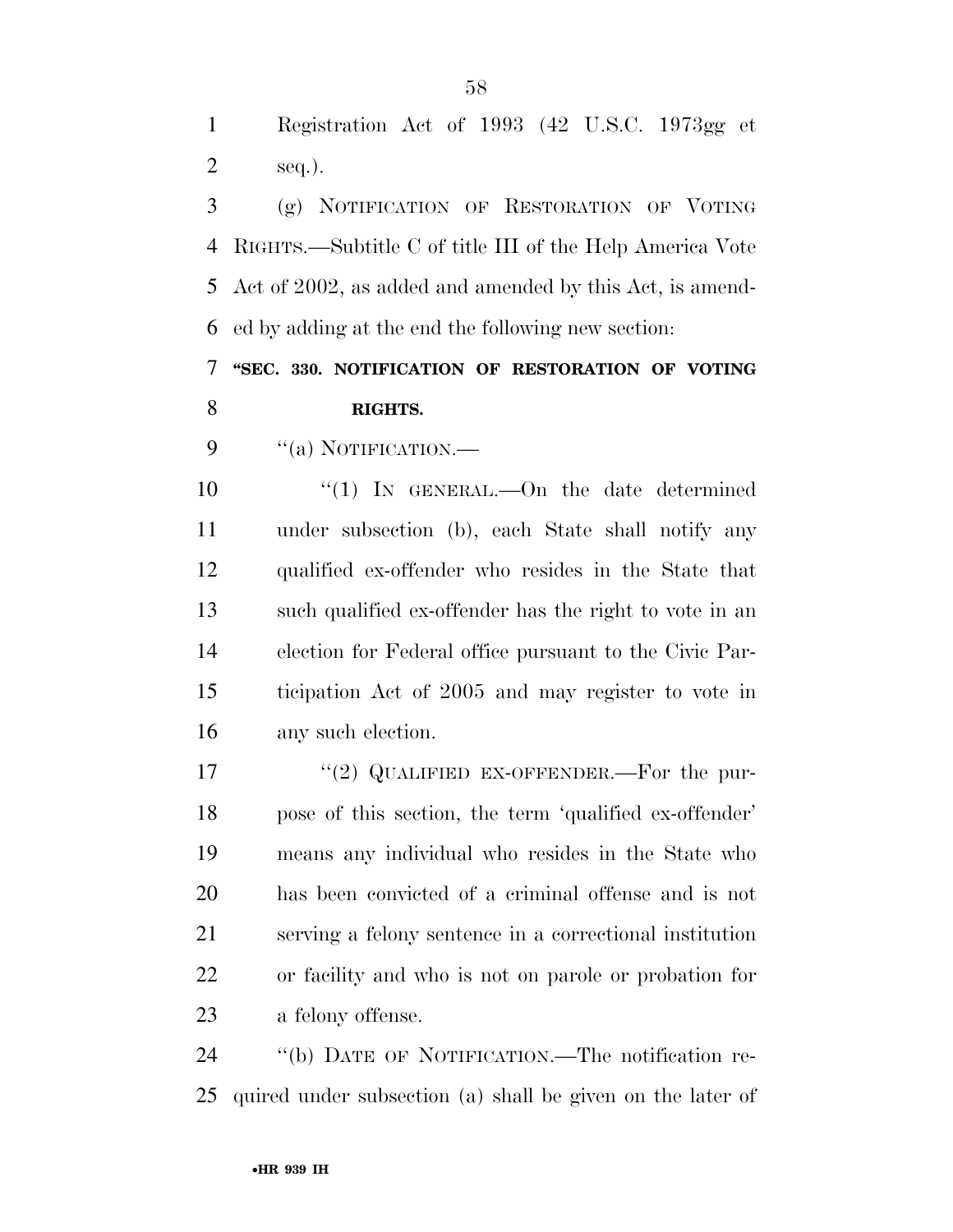the date on which such individual is released from a cor- rectional institution or facility for serving a felony sen- tence or the date on which such individual is released from parole for a felony offense.

 ''(c) DEFINITIONS.—Any term which is used in this section that is also used in the Civic Participation Act of 2005 shall have the meaning given to such term in that Act.

 ''(d) EFFECTIVE DATE.—Each State shall be re- quired to comply with the requirements of this section on and after the date of the enactment of the Civic Participa-tion Act of 2005.''.

(h) EFFECTIVE DATE.—

 (1) IN GENERAL.—This section shall apply to citizens of the United States voting in any election 16 for Federal office after the date of the enactment of this Act.

 (2) AMENDMENTS.—The amendment made by subsection (g) shall take effect on the date of the en-actment of this Act.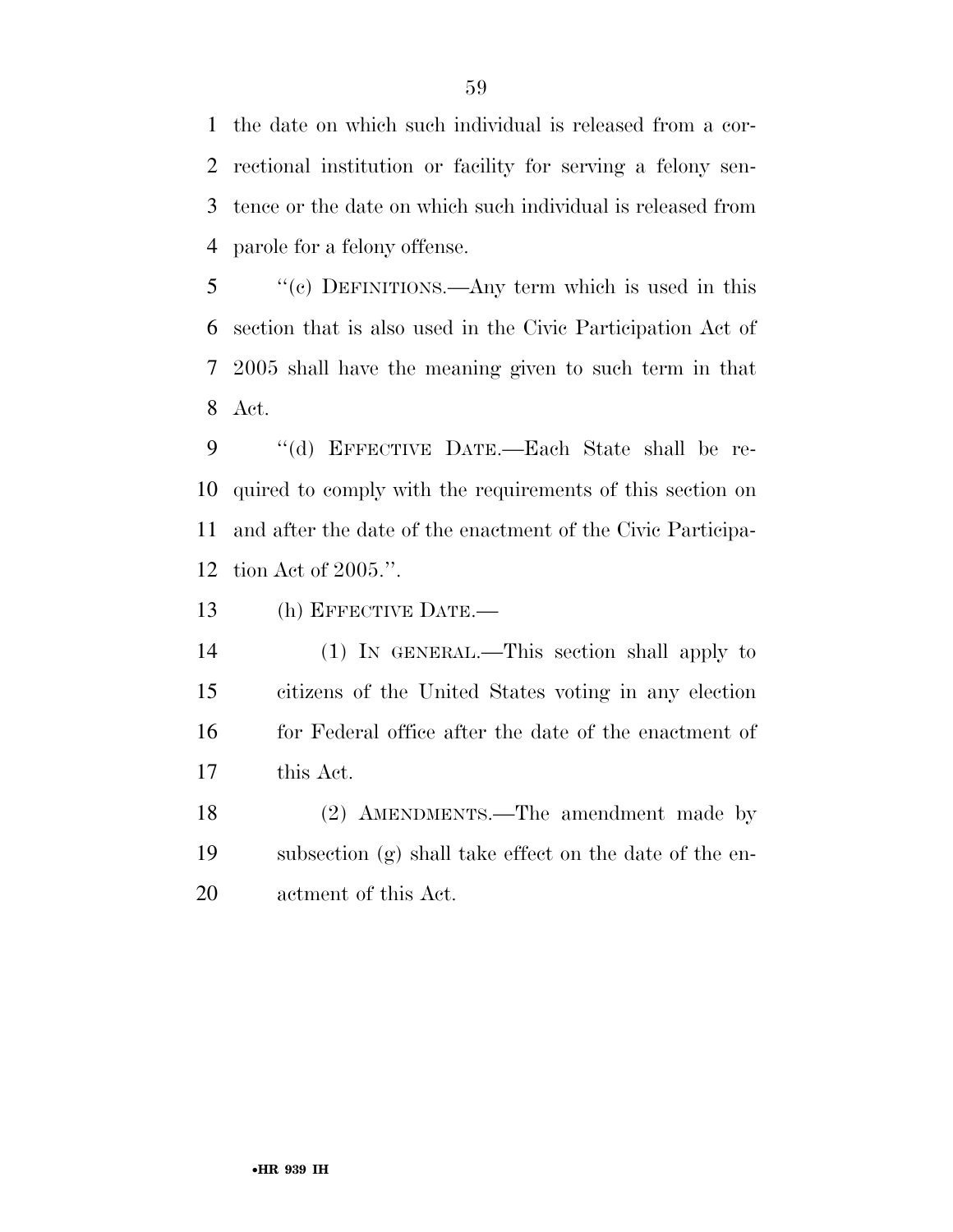# **TITLE VIII—ELECTION DAY AS A PUBLIC HOLIDAY SEC. 801. ACCELERATION OF STUDY ON ELECTION DAY AS A PUBLIC HOLIDAY.**  (a) IN GENERAL.—Section 241 of the Help America Vote Act of 2002 (42 U.S.C. 15381) is amended by adding at the end the following new subsection: 8 "(d) REPORT ON ELECTION DAY.— 9 "(1) IN GENERAL.—The report required under subsection (a) with respect to election administration issues described under subsection (b)(10) shall be submitted not later than 6 months after the date of enactment of the Count Every Vote Act of 2005. 14 "(2) ADDITIONAL REQUIREMENTS.—In addition to the requirements under subsection (c), the report described in paragraph (1) shall include— 17 ''(A) an assessment of the impact of mak- ing Election Day a public holiday on low-wage hourly workers; 20  $"$ (B) a discussion of incentives and strate- gies to encourage Federal employees to serve as 22 poll workers; and ''(C) a discussion of methods to encourage State and local government employees to serve as poll workers.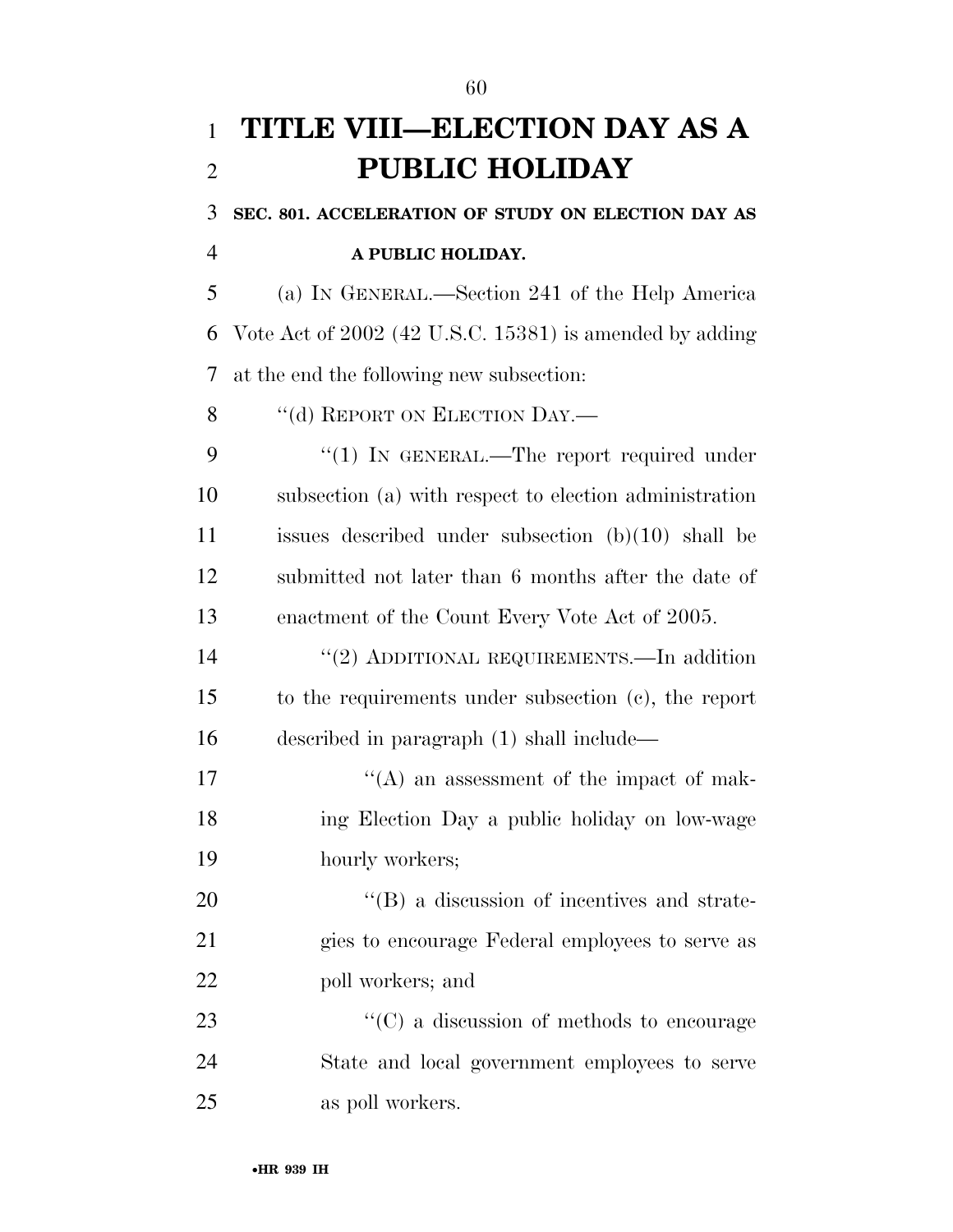1 "(3) AUTHORIZATION OF APPROPRIATIONS.—Of 2 the amount authorized to be appropriated under sec- tion 210 for fiscal year 2006, \$100,000 shall be au- thorized solely to carry out this subsection.''. (b) EFFECTIVE DATE.—The amendment made by this section shall take effect on the date of the enactment of this Act. **TITLE IX—TRANSMISSION OF CERTIFICATE OF ASCERTAIN- MENT OF ELECTORS SEC. 901. TRANSMISSION OF CERTIFICATE OF ASCERTAIN- MENT OF ELECTORS.**  (a) IN GENERAL.—Section 6 of title 3, United States Code, is amended— (1) by inserting ''and before the date that is 6 days before the date on which the electors are to meet under section 7,'' after ''under and in pursu- ance of the laws of such State providing for such as- certainment,''; and (2) by striking ''by registered mail'' and insert-21 ing "by overnight courier". (b) EFFECTIVE DATE.—The amendments made by this section shall take effect on the date of the enactment of this Act.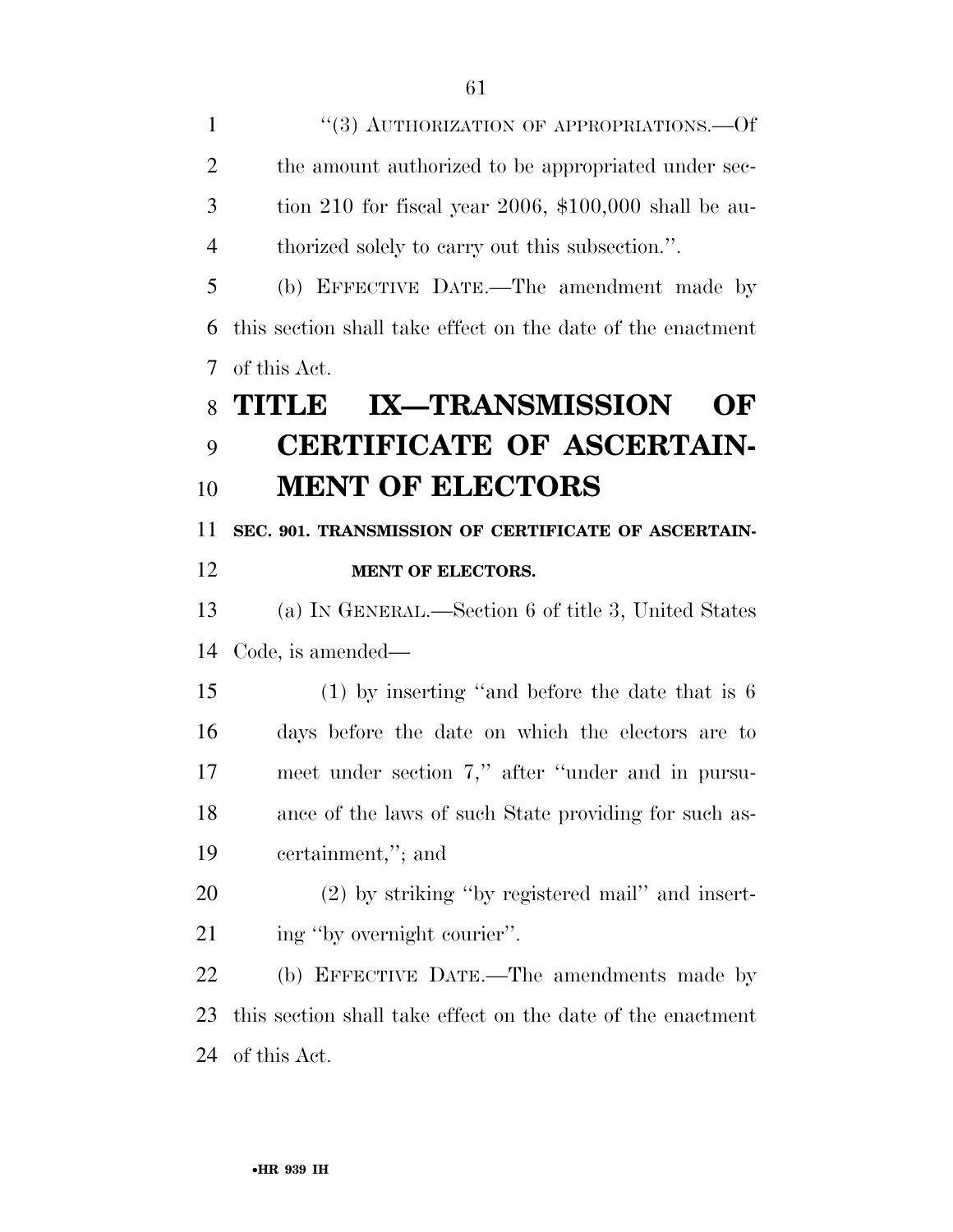# **TITLE X.—STRENGTHENING THE ELECTION ASSISTANCE COM-MISSION**

## **SEC. 1001. STRENGTHENING THE ELECTION ASSISTANCE COMMISSION.**

 (a) RULEMAKING AUTHORITY.—Part 1 of subtitle A of Title II of the Help America Vote Act of 2002 (42 U.S.C. 15321 et seq.) is amended by striking section 209. (b) BUDGET REQUESTS.—Part 1 of subtitle A of title II of the Help America Vote Act of 2002 (42 U.S.C. 15321 et seq.), as amended by subsection (a), is amended by inserting after section 208 the following new section: **''SEC. 209. SUBMISSION OF BUDGET REQUESTS.** 

 ''Whenever the Commission submits any budget esti- mate or request to the President or the Office of Manage- ment and Budget, it shall concurrently transmit a copy of such estimate or request to the Congress and to the Committee on House Administration of the House of Rep- resentatives and the Committee on Rules and Administra-tion of the Senate.''.

 (c) EXEMPTION FROM PAPERWORK REDUCTION ACT.—Paragraph (1) of section 3502 of title 44, United States Code, is amended by redesignating subparagraphs 24 (B),  $(C)$ , and  $(D)$  as subparagraphs  $(C)$ ,  $(D)$ , and  $(E)$ ,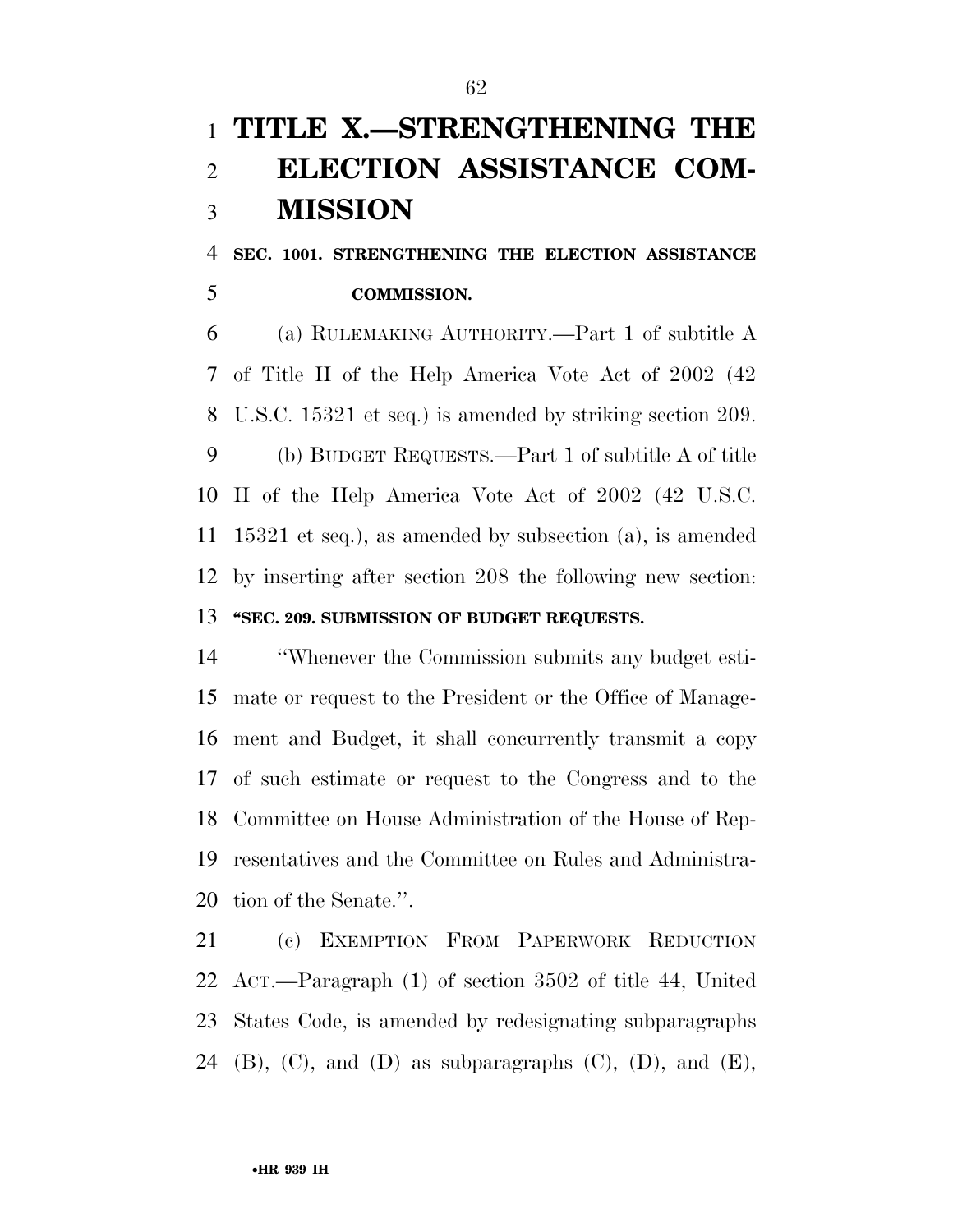respectively, and by inserting after subparagraph (A) the following new subparagraph:

3 ''(B) the Election Assistance Commis-sion;''.

 (d) NIST AUTHORITY.—Subtitle E of title II of the Help America Vote Act of 2002, as added and amended by this Act, is amended by adding at the end the following new section:

### **''SEC. 299E. TECHNICAL SUPPORT.**

 ''At the request of the Commission, the Director of the National Institute of Standards and Technology shall provide the Commission with technical support necessary for the Commission to carry out its duties under this title.''.

 (e) AUTHORIZATION OF APPROPRIATIONS.—Section 210 of the Help America Vote Act of 2002 (42 U.S.C. 15330) is amended by striking ''for each of fiscal years 2003 through 2005 such sums as may be necessary (but not to exceed \$10,000,000 for each such year)'' and in- serting ''\$35,000,000 for fiscal year 2006 (of which \$4,000,000 are authorized solely to carry out the purposes of section 299E) and such sums as may be necessary for succeeding fiscal year''.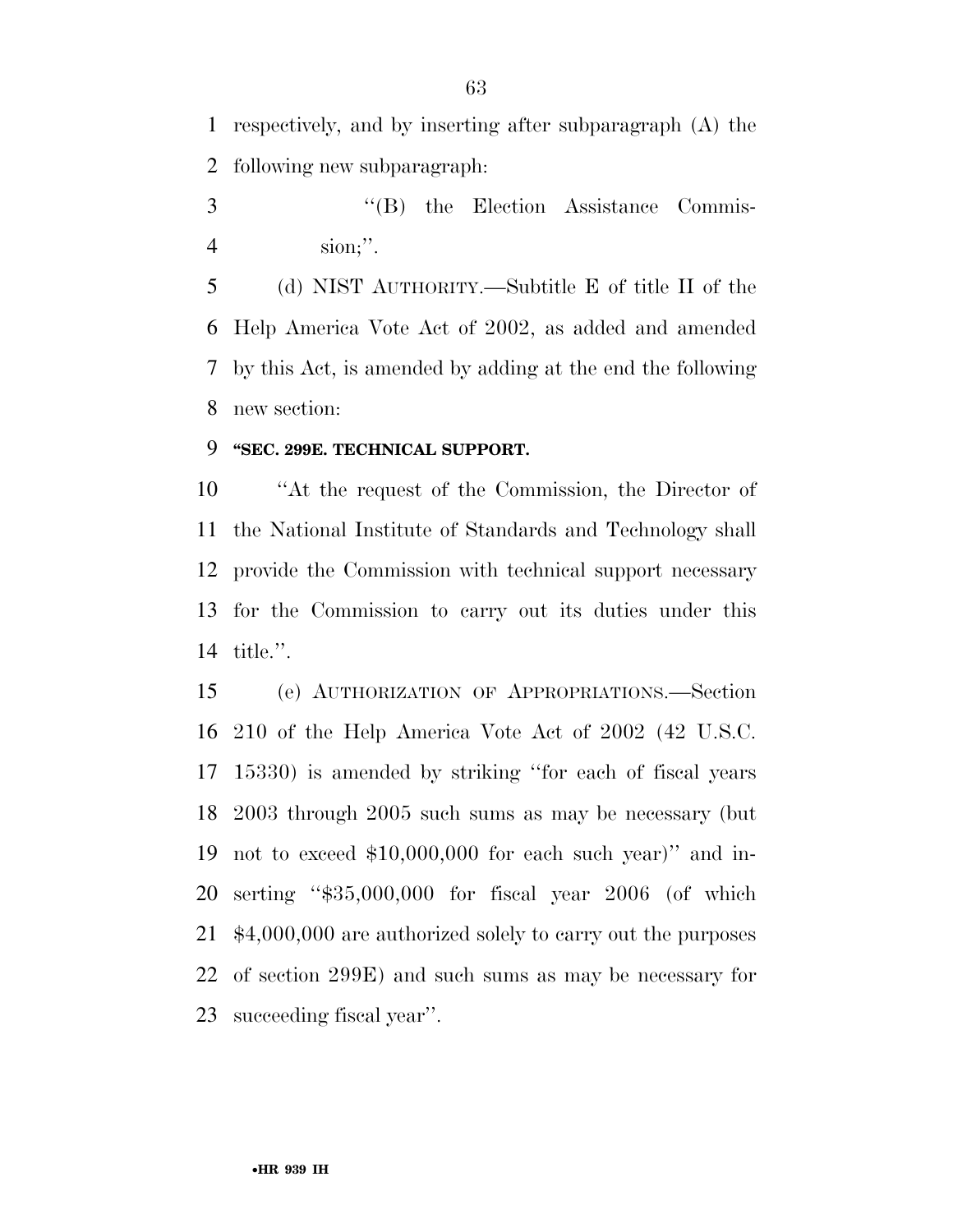(f) EFFECTIVE DATE.—The amendments made by this section shall take effect on the date of the enactment of this Act.

## **SEC. 1002. REPEAL OF EXEMPTION OF ELECTION ASSIST- ANCE COMMISSION FROM CERTAIN GOVERN-MENT CONTRACTING REQUIREMENTS.**

 (a) IN GENERAL.—Section 205 of the Help America Vote Act of 2002 (42 U.S.C. 15325) is amended by strik-ing subsection (e).

 (b) EFFECTIVE DATE.—The amendment made by subsection (a) shall apply with respect to contracts entered into by the Election Assistance Commission on or after the date of enactment of this Act.

### **SEC. 1003. EXTENSION OF REQUIREMENTS PAYMENTS.**

 (a) EXTENDING AUTHORIZATION OF APPROPRIA- TIONS.—Subsection (a) of section 257 of the Help Amer- ica Vote Act of 2002 (42 U.S.C. 15408(a)) is amended by adding at the end the following new paragraphs:

19 ''(4) For fiscal year 2006, \$3,000,000,000.

20  $\frac{4}{5}$  For each fiscal year after 2006, such sums as are necessary.''.

22 (b) ENSURING APPROPRIATE DISTRIBUTION OF PAY- MENTS TO LOCAL GOVERNMENTS.—Section 254(a)(2) of such Act (42 U.S.C. 15404(a)(2)) is amended—